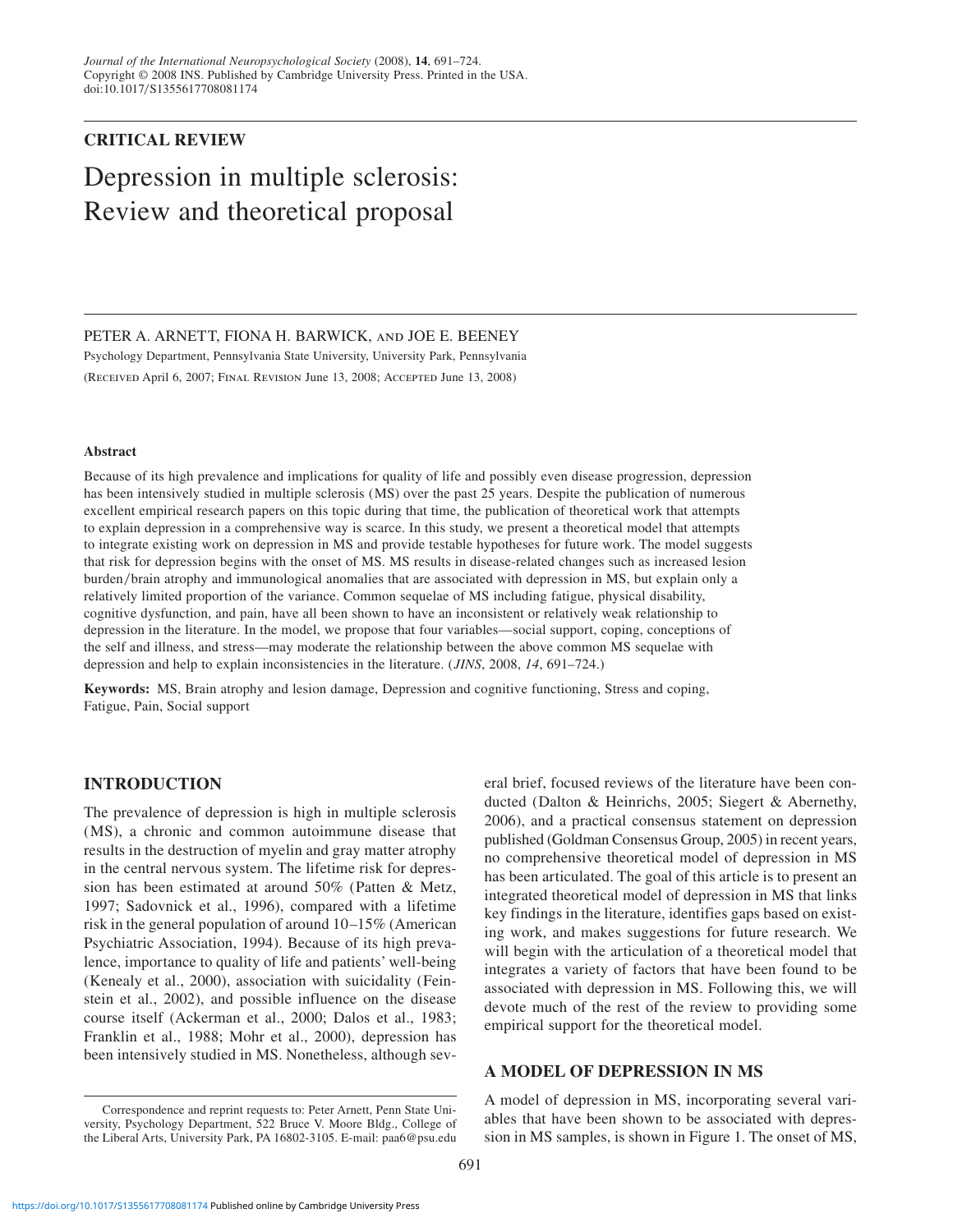

**Fig. 1.** Model of depression in multiple sclerosis (MS): Disease factors predict common MS sequelae.

depicted at the far left side of the figure, denotes the beginning of risk for depression in MS. As detailed later, all of the factors included in the model have some evidence supporting their association with depression. The "MS Disease Factors" have been directly associated with depression as well as with physical disability, cognitive dysfunction, pain, and fatigue. The "Common MS Sequelae" variables, including depression, are arranged in a circle, as evidence shows that they may be associated with one another as well as being related to disease factors and moderating variables. The "Possible Moderator" variables, which represent factors related to the external circumstances of individuals with MS or to their internal representations of those circumstances, are theorized to impact the relationship between the common MS sequelae and depression, but they have also been shown to be directly associated with depression in MS. They, too, are arranged in a circle, as they are theorized to interact with one another in addition to the common MS sequelae. Although depression is at the intersection of the two circles because it is the focus of the current review, any one of the common MS sequelae could be moved into the intersection from whence associations with disease factors and possible moderators could be systematically investigated. Thus, there is no implicit statement on the direction of influence in the model; rather, dynamic and complex relationships among the variables are likely, as described throughout.

We now turn to a review of the evidence supporting the association of the variables depicted in the model with depression in MS. Although most of the research on these variables has been correlational, thus making causal inferences problematic, the literature that has developed over the past 20 years provides impressive insight into the range of factors that *may* causally contribute to depression in MS. The review will start with disease factors associated with depression in MS. It will then examine some common MS sequelae that are sometimes associated with depression, followed by an examination of possible moderators in the relationship between these common MS sequelae and depression.

In the tables accompanying this article, where possible, we provide effect sizes for the different associations reported. Using the Cohen's (Cohen & Cohen, 1983) framework, effect sizes (Cohen's d) between .20 and .49 were considered small, .50 to .79 moderate, and .80 and above large. Correlations from .20 to .29 were considered small, those from .30 to .49 moderate, and those .50 and above large.

# **FACTORS ASSOCIATED WITH DEPRESSION IN MS**

## **MS Disease-Related Factors**

A detailed review of the MS disease factors associated with depression in MS is beyond the scope of the present article.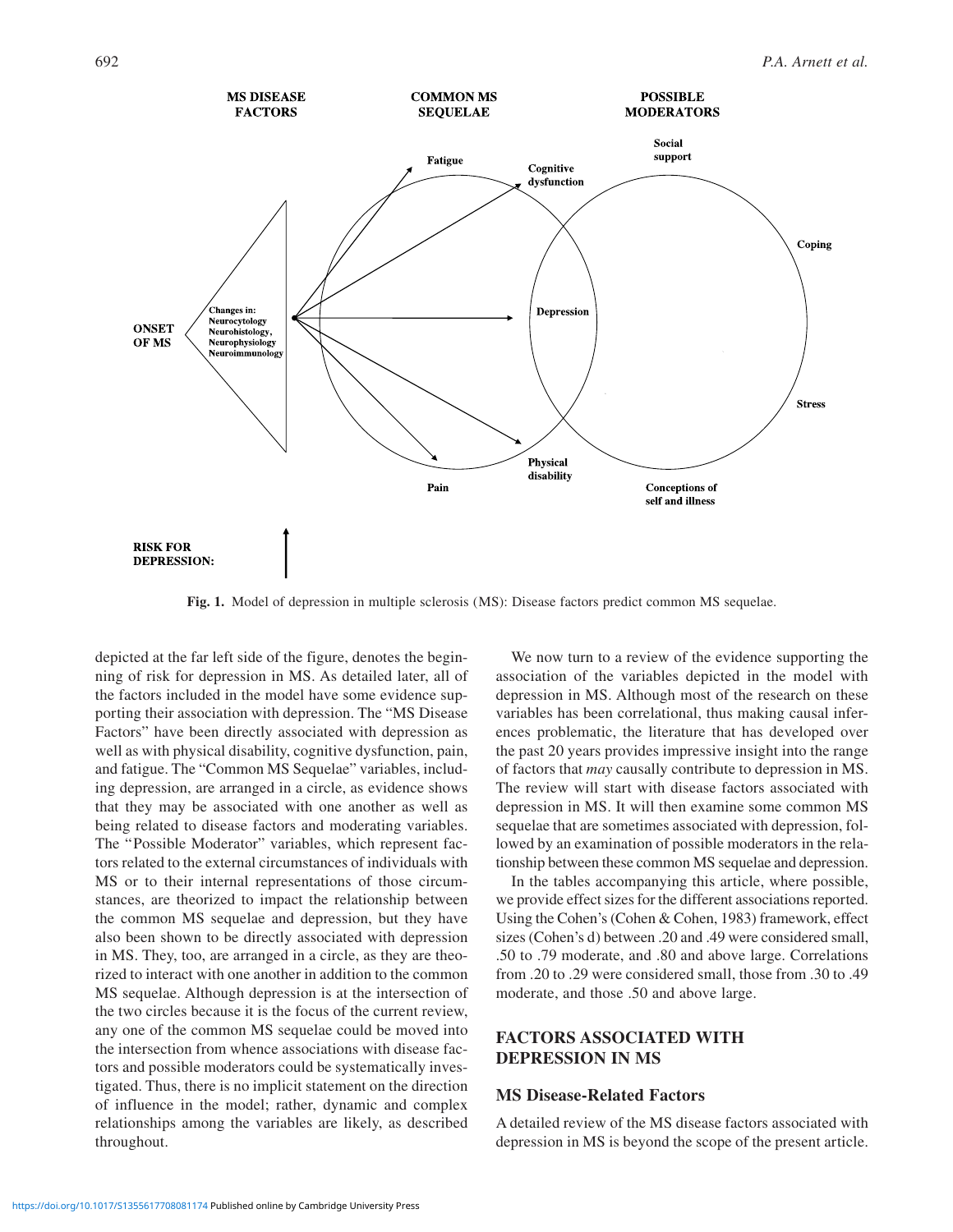However, it is assumed that disease factors are distal causes of depression in MS either directly or *via* their influence on other variables in the model (see Figure 1). Of relevance to the current review is the finding that most studies have shown that risk for depression follows the onset of MS (Joffe et al., 1987; Minden et al., 1987; Sadovnick et al., 1996) (but cf. Sullivan et al., 1995).

The weight of most recent work favors an association between depression and demyelination, suggesting some disease-related contribution to depression in MS (Bakshi et al., 2000a; Berg et al., 2000; Fassbender et al., 1998; Feinstein, 2004; Pujol et al., 1997, 2000; Reischies et al., 1988; Zorzon et al., 2001). Certain brain regions may contribute disproportionately, as at least five published studies have reported greater temporal region involvement in depressed compared with nondepressed MS patients (Berg et al., 2000; Feinstein et al., 2004; Honer et al., 1987; Pujol et al., 1997; Zorzon et al., 2001).

Depression in MS also appears to be related to changes in important immunological parameters caused by the disease process. Several studies show that higher levels of  $T4+$  (helper/inducer) cell counts (Foley et al., 1988) and higher levels of central nervous system (CNS) inflammation, as measured by cerebrospinal fluid white blood cell counts (Fassbender et al., 1998), are associated with greater depression. Decreased depression has also been associated with reduced interferon-gamma production over time (Mohr et al., 2001). Longitudinally, MS patients' period of greatest depression during a 2-year interval coincided with lower  $CD8+$  (suppressor/cytotoxic) cell counts and higher  $CD4/$ CD8 ratio (Foley et al., 1992). Taken together, the existing data suggest that depression in MS is associated with neuroimmunological and neurophysiological abnormalities.

Some associations have been established among diseaserelated factors and the common MS sequelae outlined in the model. Fatigue has been shown to be significantly associated with hyperintense MRI lesions in the brainstem and midbrain in at least one study (Moller et al., 1994), and with measures of axonal integrity (Tartaglia et al., 2004). Cognitive problems in MS are associated with the extent of lesion damage in the brain (Arnett, 2003; Rao et al., 1989a), gray matter hypointensities (Brass et al., 2006), and especially atrophy (Benedict et al., 2006). Gray matter atrophy has also been shown to be associated with physical disability in MS (Pirko et al., 2007), and primary dysfunction or lesion of the CNS is associated with pain in MS (Mersky & Bogduk, 1994).

# **Common MS Sequelae Associated With Depression That May Be Moderated by Other Variables**

For the common MS sequelae shown in Figure 2, findings regarding their association with depression in the literature have been mixed. Inconsistent or weak associations between a predictor and criterion variable often indicate the existence of moderators (Baron & Kenny, 1986). Consideration of moderator variables may help to clarify the mixed relationships reported in the literature. Details on the studies summarized in this section can be found in Table 1. Note that the acronyms in this table and in Table 2 are defined in the Appendix.

# *Fatigue*

Up to 88% of MS patients complain of significant fatigue (Krupp et al., 1988), and 28% report fatigue as one of their most troubling symptoms. Additionally, fatigue has been identified by MS patients as the one symptom most responsible for them having to cut back on their work hours (Smith & Arnett, 2005), and patients identify fatigue as a central factor in their subsequently becoming unemployed (Edgley et al., 1991; Jackson et al., 1991). Thus, fatigue has significant real world consequences for patients.

The existing data examining the relationship between fatigue and depression in MS are more consistent than with the other sequelae. Eight studies have reported significant associations, whereas four have reported null results. Notably, all four studies reporting null results had much smaller sample sizes than the eight studies reporting significant associations, so low statistical power is likely to be an important contributor to the null findings. Two studies reported large effect sizes (Bakshi et al., 2000b; Fisk et al., 1994; Kroencke, 2000), one medium (Flachenecker et al., 2002), and four small (Krupp et al., 1988, 1989; Schwartz et al., 1996; Vercoulen et al., 1998). Three reported both medium and small effect sizes (Mohr et al., 2003; Schreurs et al., 2002; Voss et al., 2002), and one reported both medium and large effects (Kroencke, 2000). Although results did not reach traditional levels of statistical significance due to low statistical power, Krupp and colleagues' as well as the study by Vercoulen et al. had effect sizes in the small range. Thus, the bulk of the evidence suggests a relationship between depression and fatigue in MS that is in the small to moderate range of effect size.

# *Physical disability*

The relationship between physical/neurological disability and depression in MS is more mixed in the literature than that between depression and fatigue. When operationalized using Kurtzke's (Kurtzke, 1983) Expanded Disability Status Scale (EDSS), some studies (11) have found no relationship between physical disability and depression. However, a comparable number of studies (11) have reported positive findings. The null findings in at least five studies (Fassbender et al., 1998; Minden et al., 1987; Moller et al., 1994; Pujol et al., 1997; Sabatini et al., 1996) can be attributed, in part, to small sample size. Another study (Ron & Logsdail, 1989) appeared to use a nonstandardized measure of disability. However, the remaining studies reporting null findings (Beatty et al., 1990; Huber et al., 1993; Provinciali et al., 1999; Rabins et al., 1986; Schreurs et al., 2002) had reasonably large sample sizes and used standard measures of depression and dis-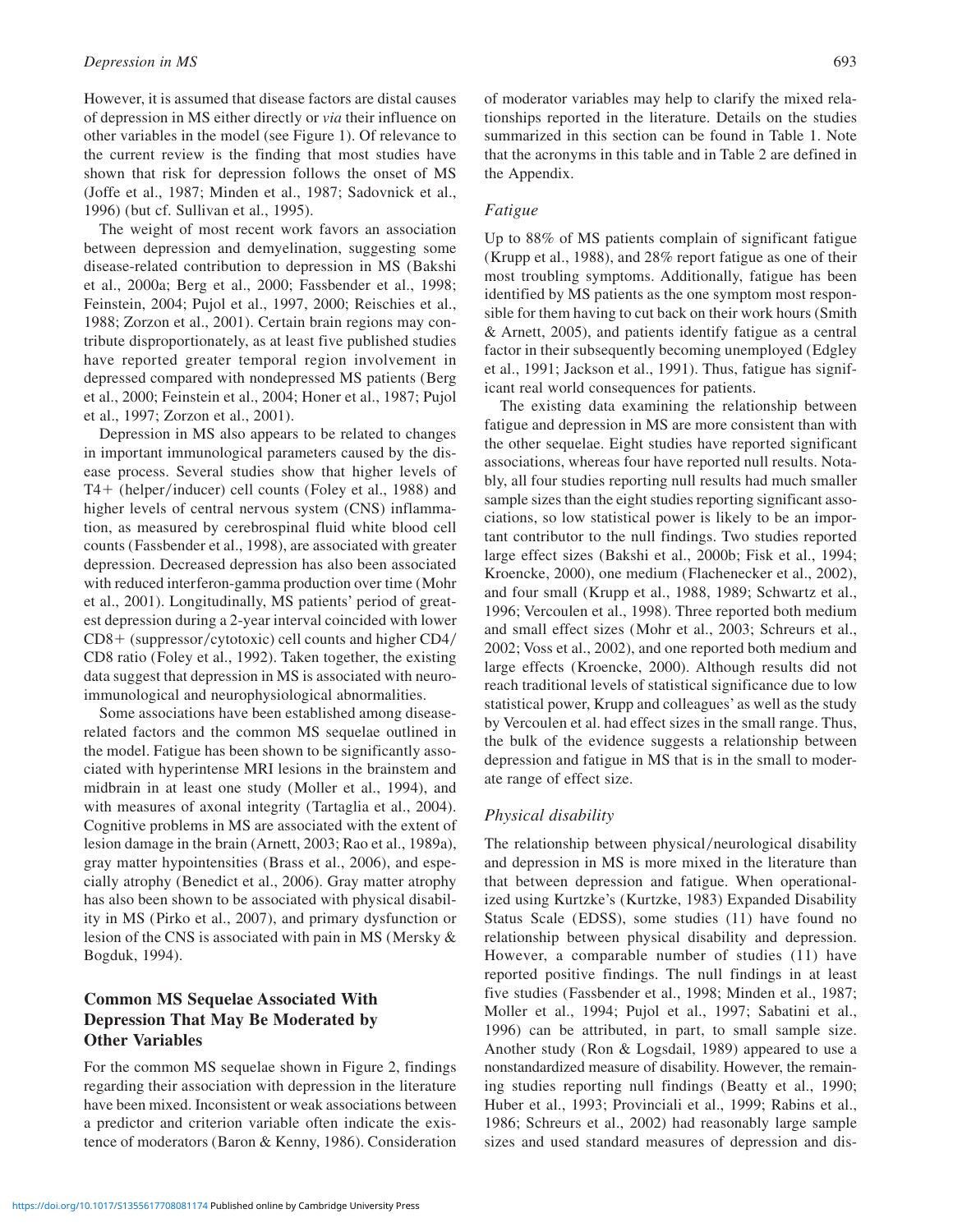

**Fig. 2.** Model of depression in multiple sclerosis (MS): Common MS sequelae predict depression. *Note*. The different types of lines in this and subsequent figures indicate the strength or weakness of the evidence supporting the influence of a particular factor on MS-related depression: An unbroken line indicates that evidence consistently supports the influence of that factor, a dashed line indicates that evidence for the influence of a particular factor appears to be less consistent on the surface but is more consistent when subject to careful analysis, and a dotted line indicates that the evidence supporting the influence of the particular factor is decidedly mixed. The thickness of the lines reflects the number of studies that have examined the influence of a particular variable on MS-related depression: Thicker lines indicate a greater number of studies, whereas thinner lines indicate fewer studies.

ability. Mixed findings such as these suggest the presence of moderators.

Regarding effect sizes, four studies reported moderate effect sizes (McIvor et al., 1984; Mohr et al., 1997; Pujol et al., 2000; Zorzon et al., 2001), one large (Kneebone & Dunmore, 2004) and another small (Voss et al., 2002), with two studies reporting both small and moderate effect sizes (Devins et al., 1993; Lynch et al., 2001). Due to the way the data were presented, it was not possible to estimate effect sizes for three studies but the findings they reported were statistically significant (Chwastiak et al., 2002; Goodin & the Northern California MS Study Group, 1999; Janssens et al., 2003). Taken together, these positive findings suggest that the effect size for the relationship between depression and physical disability in MS is in the moderate range.

#### *Cognitive dysfunction*

Approximately 50% of MS patients display significant cognitive impairments (Brassington & Marsh, 1998; Rao et al., 1991), and cognitive impairments occur both with and without depression. As Table 1 illustrates, existing studies are evenly divided between studies that reported null effects (12) and those reporting significant associations (10). Regarding the studies reporting null findings, the majority (10 of 12) were characterized by small sample sizes, suggesting that low statistical power could account for the absence of significant effects (DeLuca et al., 1994; Fischer, 1988; Grafman et al., 1991; Krupp et al., 1994; Millefiorini et al., 1992; Minden & Schiffer, 1990; Moller et al., 1994; Rao et al., 1984, 1989b; Schiffer & Caine, 1991). The other study reporting null findings (Good et al., 1992) excluded significantly depressed MS patients from their sample.

Studies reporting significant associations between depression and cognitive performance in MS patients have involved correlating standard measures of depression with measures of cognitive functioning within a heterogeneous MS sample (Aikens et al., 1997; Arnett, 2005; Arnett et al., 2002; Denney et al., 2004; Landro et al., 2004) or comparing depressed and nondepressed MS groups (Arnett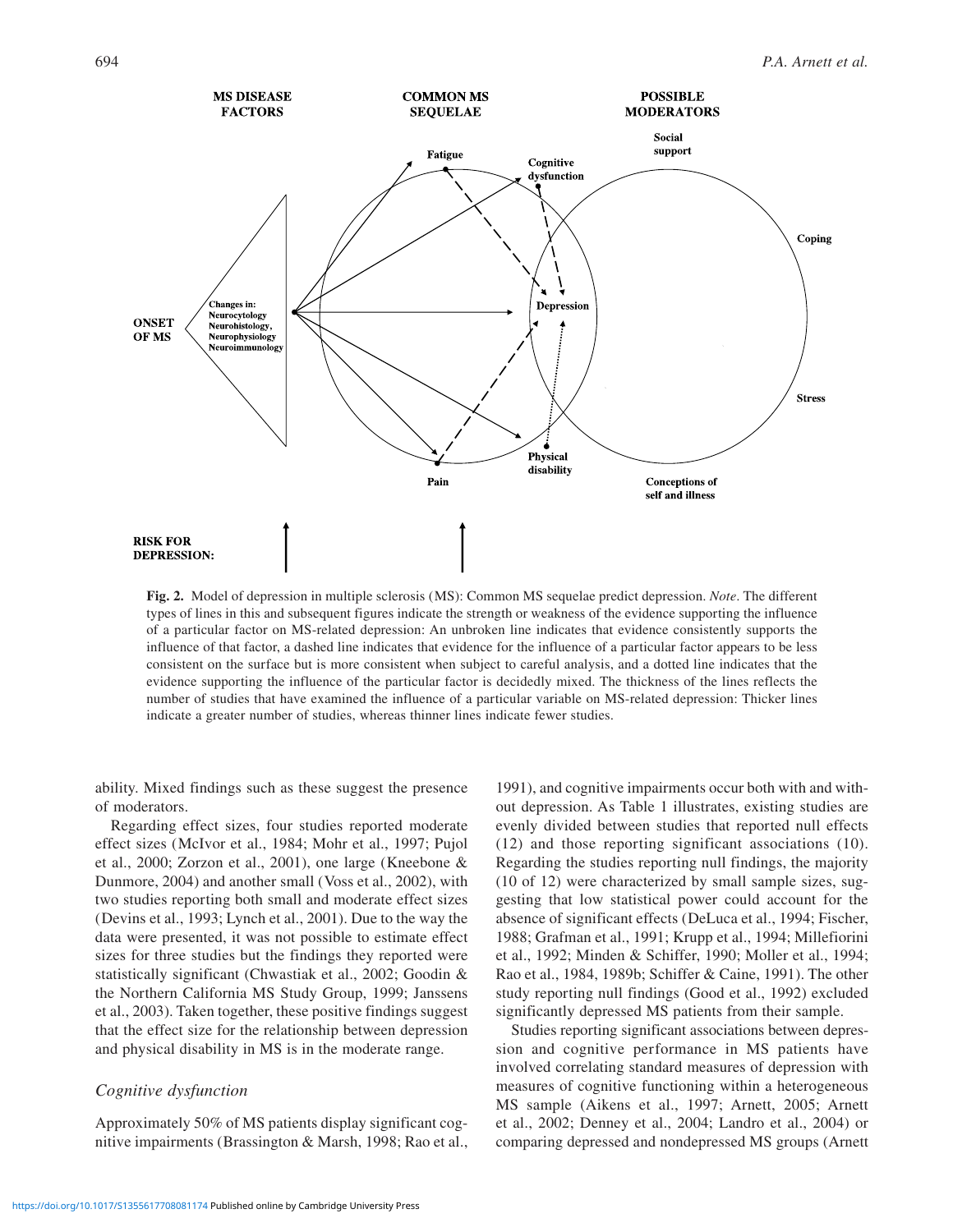et al., 2001, 1999a,b; Beatty et al., 1988; Gilchrist & Creed, 1994).

Studies reporting positive associations did so using a variety of depression measures [e.g., BDI, CES-D, and Chicago Multiscale Depression Inventory [CMDI]) that were either examined continuously or used to create extreme depressed/ nondepressed groups. It was not possible to calculate effect size in five of the studies. In the other five, three effect sizes were large (Aikens et al., 1997; Arnett et al., 2001, 2002), and two moderate (Arnett, 2005; Landro et al., 2004).

Taken together, a critical examination suggests that studies with adequate sample sizes generally have reported a positive association between depression and cognitive dysfunction in MS of moderate to large effect size.

### *Pain*

Over 50% of MS patients (Kassirer & Osterberg, 1987; Moulin et al., 1988; Stenager et al., 1991, 1995), and as many as 86% (Indaco et al., 1994), report pain at some time during the course of their MS. As many as 32% of MS patients rate pain as one of their worst symptoms, and a 5-year longitudinal study on pain in MS showed that pain problems increased substantially over time (Stenager et al., 1991, 1995). Findings from studies that have examined the relationship between pain and depression have been mixed, with roughly equal numbers of studies showing a positive *versus* a null relationship. Despite this inconsistent relationship, it is important to note that not only have few studies been published in this area but, of the three studies with null findings, two (Indaco et al., 1994; Newland et al., 2005) had significant methodological flaws that may have accounted for their results. All of the studies reporting positive findings used adequate sample sizes, and three of the four (Archibald et al., 1994; Kalia & O'Connor, 2005; Tedman et al., 1997) used rigorous measures of pain and standard and well-validated measures of depression or distress. The remaining study (Ehde et al., 2003) used a well-validated measure of depression, but the measure of pain was simply four items on a mail-in survey questionnaire and MS diagnosis was based upon selfreport. In terms of effect size, two revealed small and two a moderate effect size. Taken together, if the quality of the study is factored into the analysis, the weight of the evidence supports a relationship between depression and pain in MS, with effect size in the small-moderate range (see Table 1).

As the previous section shows, the research literature on these four common MS sequelae—fatigue, physical disability, cognitive dysfunction, and pain—shows that on the surface their association with depression is mixed. If the literature is critically evaluated, however, the association between depression and three of these sequelae—fatigue, cognitive dysfunction, and pain—shows consistently positive associations with studies that use adequate sample sizes and good methodology. The studies on physical disability and depression are evenly divided between those with null findings *versus* those with positive associations. A more critical analysis continues to show a mixed literature overall, which suggests the presence of moderator variables that may help to explain these inconsistencies. For fatigue, cognitive dysfunction, and pain, though a critical analysis suggests a more consistent relationship for these variables with depression, the fact that such relationships are less robust suggests that they may be moderated by other variables.

# **Factors That May Moderate the Relationship Between Common MS Sequelae and Depression**

Before turning to our discussion of possible factors that may moderate the relationship between common MS sequelae and depression, it is important to clarify our intent regarding moderator variables. According to Baron and Kenny (1986) moderation involves the interaction between two variables, one of which is an independent variable and the other the moderator, which significantly predict some outcome variable after the independent effects of the two predictors have been controlled. In the case of our proposed model, each of the common MS sequelae in our model would be considered independent variables, whereas the proposed moderator variables would be the moderators. Any interaction between one of the common MS sequelae and a moderator variable could theoretically lead to depression if the interaction between the severity of the MS sequelae and a given moderator variable was great enough. Generally, more interactions between the common MS sequelae and the moderators are theorized to lead to greater risk for depression. Based upon the research literature, the common MS sequelae may or may not significantly predict depression directly. Regardless, their interaction with the moderator variables is predicted to elevate risk for depression.

It could be argued that the variables we identify as potential moderators would be better conceptualized as mediators. The distinction between moderation and mediation is important. According to Baron and Kenny (Baron & Kenny, 1986) moderation occurs when one variable (the moderator) affects the direction or intensity of the relation between a second (independent) variable and a third (dependent) variable. In contrast, mediation occurs when one variable (the mediator) *explains* the relationship between a second (independent) and third (dependent) variable. Although a mediational model may be possible in some instances, we characterize our model as predominantly moderational for two reasons. First, in the case of mediation, both the independent variable and the mediator are expected to significantly and consistently predict the dependent variable. However, at least one of the common MS sequelae that we propose as an independent variable fails to meet this requirement, and the extent to which the other three sequelae meet it is debatable. Critical evaluation of the literature on the relationship between physical disability and depression shows that physical disability (the independent variable)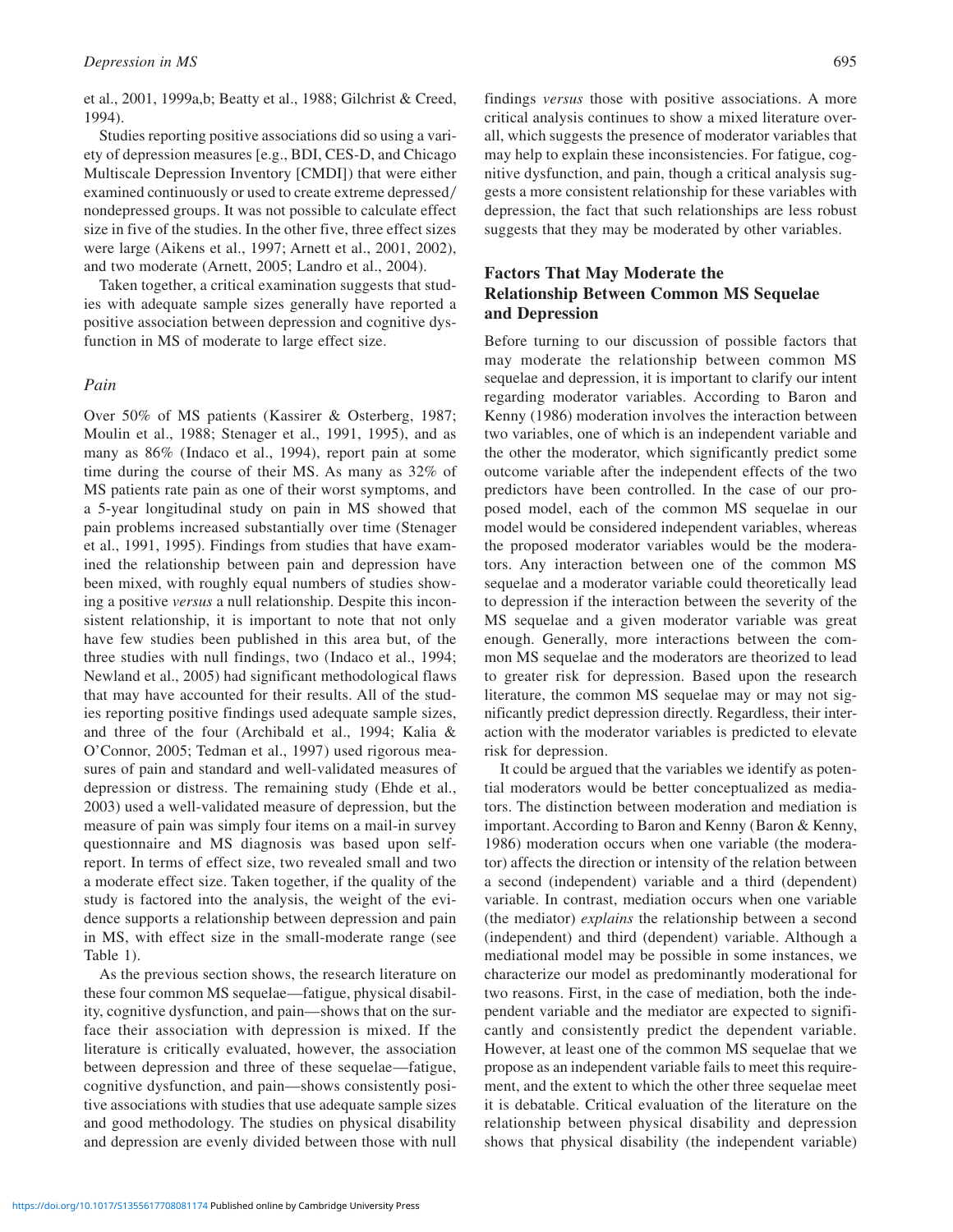https://doi.org/10.1017/S1355617708081174 Published online by Cambridge University Press <https://doi.org/10.1017/S1355617708081174>Published online by Cambridge University Press

#### **Table 1.** Studies examining the relationship between common disease sequelae and depression in MS

| Studies examining fatigue and depression in MS—Null (negative) findings (4) |                                                      |                                     |                                                                                            |                                                                          |                                                              |                                                                                                                                                                                                             |                                                                                            |  |  |
|-----------------------------------------------------------------------------|------------------------------------------------------|-------------------------------------|--------------------------------------------------------------------------------------------|--------------------------------------------------------------------------|--------------------------------------------------------------|-------------------------------------------------------------------------------------------------------------------------------------------------------------------------------------------------------------|--------------------------------------------------------------------------------------------|--|--|
| Study                                                                       | Depression<br>measure(s)                             | Fatigue<br>measure(s)               | Patient<br>characteristics                                                                 | Control group<br>characteristics                                         | Methodology                                                  | Key findings                                                                                                                                                                                                | Limitations/Comments                                                                       |  |  |
| Krupp et al. (1988)                                                         | CES-D                                                | Structured interview,<br><b>VAS</b> | $N = 32$<br>(course type not reported)                                                     | $N = 33$ NHC<br>(matched on age and sex)                                 | Correlations                                                 | No significant correlation between<br>VAS-rated fatigue and CES-D scores<br>in MS group ( $r^2 = .08$ )                                                                                                     | Small sample size                                                                          |  |  |
| Krupp et al. (1989)                                                         | CES-D                                                | <b>FSS</b><br><b>VAS</b>            | $N = 25$<br>$CP = 100\%$                                                                   | $N = 29$ Systemic lupus<br>erythematosus patients<br>$N = 20$ NHC        | Correlations                                                 | No significant correlation between<br>FSS-rated fatigue and CES-D scores<br>in MS group ( $r^2 = .07$ ) but significant<br>correlation in SLE group ( $r^2 = .21$ )                                         | Small sample size                                                                          |  |  |
| Moller et al. (1994)                                                        | SCID-I<br><b>IMPS</b><br><b>HRSD</b><br><b>MADRS</b> | <b>FSS</b>                          | $N = 25$<br>$RR = 72%$<br>$CP = 28\%$ in 2 groups:<br>depressed $(6)$<br>nondepressed (19) | No control group                                                         | Correlations & group<br>comparisons                          | No significant FSS differences<br>between depressed and nondepressed<br>MS groups and no significant<br>correlations                                                                                        | Small sample size                                                                          |  |  |
| Vercoulen et al. (1998)                                                     | BDI-excluded<br>fatigue item                         | CHIS-fatigue<br>subscale            | $N = 50$<br>$RR = 62%$<br>$CP = 38\%$                                                      | $N = 51$ Chronic fatigue<br>syndrome (matched on<br>age, sex, education) | Used SEM to test model<br>of fatigue in MS and<br>CFS groups | Including depression as causal factor<br>in fatigue led to weaker model of<br>fatigue, while excluding depression<br>led to stronger model of fatigue in MS<br>group; $d = .41$ for BDI-CHIS<br>correlation | Possible selection bias in<br>MS group, which had<br>only mild neurological<br>dysfunction |  |  |

Studies examining fatigue and depression in MS—Significant (positive) findings (8)

| Study                  | Depression<br>measure(s)    | Fatigue<br>measure(s) | Patient<br>characteristics                                                                                                          | Control group<br>characteristics                                                                               | Methodology                              | Key findings                                                                                                                                                                                                                                                                                                                                                   | Limitations                                                                                                       |
|------------------------|-----------------------------|-----------------------|-------------------------------------------------------------------------------------------------------------------------------------|----------------------------------------------------------------------------------------------------------------|------------------------------------------|----------------------------------------------------------------------------------------------------------------------------------------------------------------------------------------------------------------------------------------------------------------------------------------------------------------------------------------------------------------|-------------------------------------------------------------------------------------------------------------------|
| Fisk et al. (1994)     | MHI                         | <b>FIS</b>            | $N = 85$<br>$RR = 42%$<br>$CP = 31%$<br>$RP = 20%$<br>Benign = $7\%$                                                                | $N = 20$ patients<br>with hypertension                                                                         | Used multiple regression<br>correlations | FIS significantly predicted MHI,<br>accounting for 38% of the variance in<br>mental health outcome when entered<br>into the regression model first                                                                                                                                                                                                             | Mood measure did not<br>assess depression directly<br>but rather overall<br>well-being and distress               |
| Schwartz et al. (1996) | AIMS-Depression<br>subscale | <b>MAF</b>            | $N = 139$<br>$RR = 42%$<br>$CP = 58\%$                                                                                              | No control group                                                                                               | Hierarchical multiple<br>regression      | Depression significantly correlated<br>with $(r = .17)$ and significant<br>predictor of MAF-rated fatigue<br>severity ( $\beta$ = .28)                                                                                                                                                                                                                         | No NHC group                                                                                                      |
| Kroencke et al. (2000) | <b>ZSDS</b>                 | <b>FSS</b>            | $N = 207$<br>$RR = 66%$<br>$PP = 22%$<br>$SP = 12\%$                                                                                | No control group                                                                                               | Correlations and multiple<br>regression  | Fatigue and depression scores were<br>highly correlated ( $r = .58$ ) even when<br>corrected for overlapping symptoms<br>$(r = .44)$ and depressed mood was<br>significant predictor of fatigue                                                                                                                                                                |                                                                                                                   |
| Bakshi et al. (2000b)  | <b>BDI</b><br>HDI           | <b>FSS</b>            | $N = 71$<br>$RR = 70%$<br>$SP = 30\%$<br>Divided into groups by<br>fatigue and depression:<br>Fatigue = $46\%$<br>Depressed = $15%$ | $N = 71$<br>Divided into groups by<br>fatigue and depression:<br>non-fatigue $= 20\%$<br>nondepressed = $26\%$ | Group comparisons                        | After controlling for physical<br>disability:-BDI & HDI scores<br>significantly correlated with FSS<br>scores ( $r = .56$ for both);-HDI & BDI<br>scores significantly higher in fatigued<br>than non-fatigued MS group $(d' =$<br>8.89 and 7.69, respectively);-FSS<br>scores significantly higher in<br>depressed than nondepressed MS<br>group $(d' = 4.0)$ | Significant relationship<br>between fatigue and<br>depression might have<br>been found by using<br>extreme groups |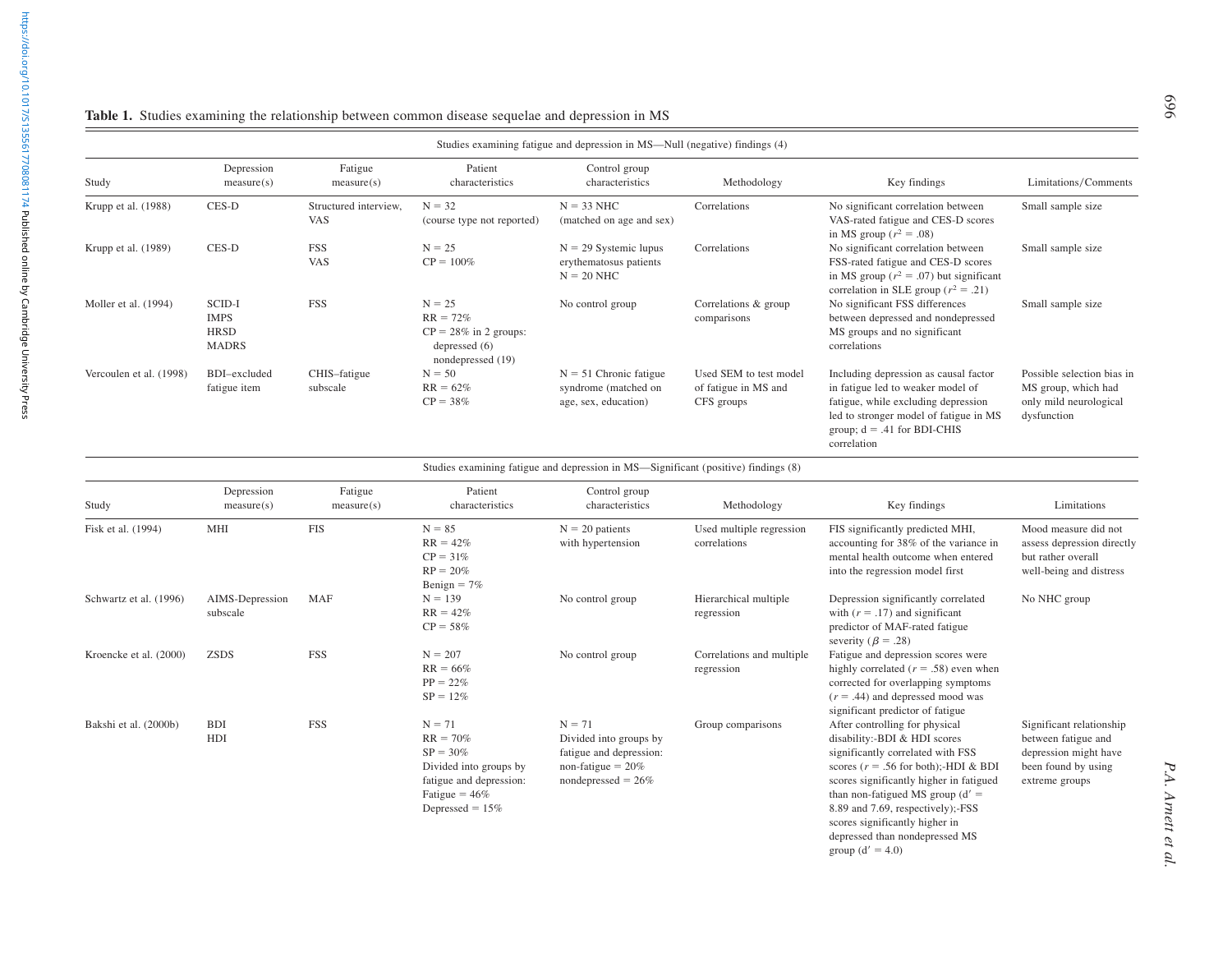#### **Table 1.** Continued  $\overline{\phantom{a}}$

|                               | Studies examining fatigue and depression in MS—Significant (positive) findings (8) (continued) |                                                        |                                                                                                                                           |                                  |                                                                                                                                                                                                              |                                                                                                                                                                                                                                                                                                                                                                                                                                                                                                                |                                                                                                                                                                          |  |  |  |
|-------------------------------|------------------------------------------------------------------------------------------------|--------------------------------------------------------|-------------------------------------------------------------------------------------------------------------------------------------------|----------------------------------|--------------------------------------------------------------------------------------------------------------------------------------------------------------------------------------------------------------|----------------------------------------------------------------------------------------------------------------------------------------------------------------------------------------------------------------------------------------------------------------------------------------------------------------------------------------------------------------------------------------------------------------------------------------------------------------------------------------------------------------|--------------------------------------------------------------------------------------------------------------------------------------------------------------------------|--|--|--|
| Study                         | Depression<br>measure(s)                                                                       | Fatigue<br>measure(s)                                  | Patient<br>characteristics                                                                                                                | Control group<br>characteristics | Methodology                                                                                                                                                                                                  | Key findings                                                                                                                                                                                                                                                                                                                                                                                                                                                                                                   | Limitations                                                                                                                                                              |  |  |  |
| Flachenecker et al.<br>(2002) | <b>BDI</b>                                                                                     | <b>FSS</b><br><b>MFSS</b><br><b>MFIS</b><br><b>VAS</b> | $N = 151$<br>$RR = 62%$<br>$SP = 33%$<br>$PP = 5\%$                                                                                       | No control group                 | Correlations and group<br>comparisons                                                                                                                                                                        | FSS significantly correlated with BDI<br>scores ( $r = .41$ ), even with fatigue item<br>removed, and significantly higher in<br>depressed than nondepressed MS<br>$(R2 = .16)$ BDI significant predictor of<br>fatigue ( $r = .41$ ), after controlling for<br>disease course and physical disability                                                                                                                                                                                                         |                                                                                                                                                                          |  |  |  |
| Schreurs et al. (2002)        | <b>BDI</b>                                                                                     | <b>MFI</b>                                             | $N = 98$ (course type<br>not reported, but majority<br>presumed to be RR)                                                                 | No control group                 | HMRA.<br>SEM to test relationship<br>between fatigue and<br>depression over 1-year<br>period                                                                                                                 | At same time point, BDI significant<br>predictor of Mental Fatigue ( $\beta$ = .39)<br>and Reduced Activity ( $\beta$ = .29) sub-<br>scales of MFI and Mental Fatigue sub-<br>scale significant predictor of BDI<br>$(\beta = .35)$ Longitudinally, depression<br>predicted Physical (but not Mental)<br>Fatigue and Reduced Activity, but no<br>fatigue dimensions preceded depres-<br>sion. Findings suggest that relationship<br>between depression and physical and<br>mental fatigue can change over time | Study continued over just<br>1 year and assessed<br>patients at just two time<br>points<br>Possible selection bias<br>due to questionnaire non-<br>response rate $(25%)$ |  |  |  |
| Voss et al. (2002)            | CMDI-Mood<br>subscale                                                                          | FIS-Physical Fatigue<br>subscale                       | $N = 76$<br>$RR = 63%$<br>$SP = 25%$<br>$PP = 9\%$<br>$PR = 3\%$                                                                          | No control group                 | Used SEM to assess rela-<br>tionship between fatigue,<br>depression, and other<br>variables                                                                                                                  | FIS-Physical Fatigue subscale scores<br>directly and significantly predicted<br>depression as measured by CMDI-<br>Mood subscale scores ( $r = .42$ , path<br>$coefficient = .24$ )                                                                                                                                                                                                                                                                                                                            |                                                                                                                                                                          |  |  |  |
| Mohr et al. (2003)            | BDI-fatigue item<br>omitted                                                                    | FAI                                                    | $N = 60$ , RR & SP<br>included, number of each<br>not specified. 3 treatment<br>groups:<br>$CBT = 22$<br>$SEGP = 22$<br>Sertraline $= 16$ | No control group                 | Compared pre- and post-<br>treatment scores on<br>fatigue measures after<br>16-week treatment course<br>for depression<br>HMRA to assess relation-<br>ship of change in depres-<br>sion to change in fatigue | Total FAI and Global Fatigue Severity<br>subscale significantly reduced over<br>course of treatment ( $\acute{\eta}^2$ = .09 and .12,<br>respectively) across all three groups<br>Reduction in total FAI marginally<br>associated with decline in overall BDI<br>scores ( $R^2 = .05$ ), but reduction in<br>total FAI and in GFS subscale signifi-<br>cantly associated with decreases in<br>BDI mood items ( $R^2$ = .09 for both)                                                                           | No placebo control condi-<br>tion                                                                                                                                        |  |  |  |
|                               |                                                                                                |                                                        |                                                                                                                                           |                                  | Studies examining physical disability and depression in MS—Null (negative) findings (11)                                                                                                                     |                                                                                                                                                                                                                                                                                                                                                                                                                                                                                                                |                                                                                                                                                                          |  |  |  |
|                               | Depression                                                                                     | Physical disability                                    | Patient                                                                                                                                   | Control group                    |                                                                                                                                                                                                              |                                                                                                                                                                                                                                                                                                                                                                                                                                                                                                                |                                                                                                                                                                          |  |  |  |

| Study                | Depression<br>measure(s)   | Physical disability<br>measure(s) | Patient<br>characteristics                           | Control group<br>characteristics | Methodology  | Key findings                                                                               | Limitations/Comments                                                                                                                                                     |
|----------------------|----------------------------|-----------------------------------|------------------------------------------------------|----------------------------------|--------------|--------------------------------------------------------------------------------------------|--------------------------------------------------------------------------------------------------------------------------------------------------------------------------|
| Rabins et al. (1986) | GHQ-depression<br>subscale | <b>KDSS</b>                       | $N = 87$<br>$RR = 31%$<br>$CP = 44\%$<br>$PR = 22\%$ | $N = 16$ SCI                     | Correlations | No significant correlation between<br>disability status and depressive symp-<br>tom scores | Emotional distress might<br>have been under-<br>estimated in the sample as<br>participants who failed to<br>complete the study $(16\%)$<br>had higher mean GHQ<br>scores |

(*continued*)

697

*Depression in MS*

Depression in MS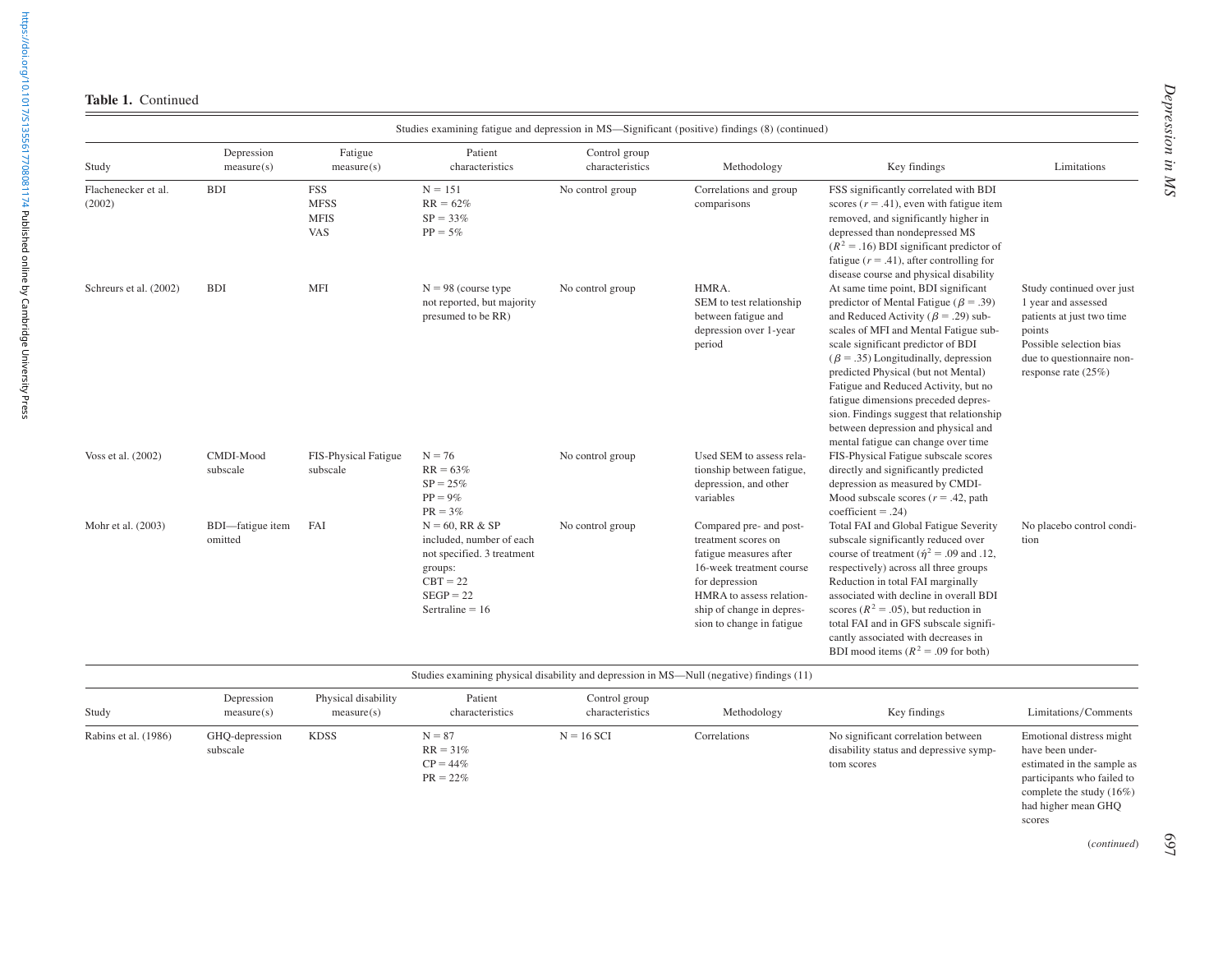|  | Table 1. Continued |
|--|--------------------|
|  |                    |

|                           | Studies examining physical disability and depression in MS—Null (negative) findings (11) (continued) |                                                                                                    |                                                                                                                                                                                        |                                                                                                          |                                       |                                                                                                                                                                            |                                                                                                                                                                                             |  |  |  |
|---------------------------|------------------------------------------------------------------------------------------------------|----------------------------------------------------------------------------------------------------|----------------------------------------------------------------------------------------------------------------------------------------------------------------------------------------|----------------------------------------------------------------------------------------------------------|---------------------------------------|----------------------------------------------------------------------------------------------------------------------------------------------------------------------------|---------------------------------------------------------------------------------------------------------------------------------------------------------------------------------------------|--|--|--|
| Study                     | Depression<br>measure(s)                                                                             | Physical disability<br>measure(s)                                                                  | Patient<br>characteristics                                                                                                                                                             | Control group<br>characteristics                                                                         | Methodology                           | Key findings                                                                                                                                                               | Limitations/Comments                                                                                                                                                                        |  |  |  |
| Minden et al. (1987)      | <b>BDI</b><br>HDRS,<br>derived<br>from SADS                                                          | <b>EDSS</b>                                                                                        | $N = 50$<br>$RR = 36%$<br>$CP = 50%$<br>$SP = 14%$                                                                                                                                     | $N = 35$ NHC                                                                                             | Correlations                          | No significant correlation between<br>disability status and BDI-rated<br>depression ( $r = -.05$ ) or between<br>disability and the occurrence of MDD<br>the previous year |                                                                                                                                                                                             |  |  |  |
| Ron & Logsdail (1989)     | CIS-D<br><b>BDI</b>                                                                                  | 3-point scale:<br>$0 =$ able to walk<br>unaided:<br>$1 =$ walking with<br>aid;<br>$2$ = wheelchair | $N = 116$ (course type not<br>reported)                                                                                                                                                | $N = 48$ physically<br>disabled patients with<br>rheumatic or neurological<br>conditions<br>$N = 40$ NHC | Correlations                          | No significant correlation between<br>disability status and CIS-Depression<br>ratings                                                                                      |                                                                                                                                                                                             |  |  |  |
| Beatty et al. (1990)      | <b>BDI</b>                                                                                           | <b>EDSS</b><br>AI                                                                                  | $N = 85$<br>$RR = 49%$<br>$CP = 51%$                                                                                                                                                   | No control group                                                                                         | Correlations                          | No significant correlation between<br>disability, as measured by EDSS or<br>AI, and BDI-rated depression;<br>disability not significant predictor of<br><b>BDI</b> scores  |                                                                                                                                                                                             |  |  |  |
| Huber et al. (1993)       | <b>BDI</b>                                                                                           | <b>EDSS</b>                                                                                        | $N = 89$ (course type)<br>unspecified) 2 disability<br>groups: split into mild<br>$mild = 27$<br>moderate/severe = $62$                                                                | $N = 47$ NHC                                                                                             | Group comparisons                     | No significant differences between<br>mild and moderate/severe disability<br>groups on BDI depressive symptoms<br>scores                                                   | Looked at BDI subscale<br>scores-somatic,<br>vegetative, mood, and<br>self-reproach-as well as<br>total scores                                                                              |  |  |  |
| Moller et al. (1994)      | SCID-I<br><b>IMPS</b><br><b>HDRS</b><br><b>MADRS</b>                                                 | <b>EDSS</b>                                                                                        | $N = 25$<br>$RR = 72%$<br>$CP = 28%$<br>Split in 2 groups:<br>$depressed = 6$<br>$nondepressed = 19$                                                                                   | 19 nondepressed MS                                                                                       | Correlations and group<br>comparisons | Physical disability (EDSS), was<br>unrelated to depression<br>No significant differences on EDSS<br>scores between depressed and nonde-<br>pressed groups                  | Small sample size                                                                                                                                                                           |  |  |  |
| Sabatini et al. (1996)    | <b>BDI</b><br><b>HDRS</b>                                                                            | <b>EDSS</b>                                                                                        | $N = 10$ depressed MS<br>$RR = 100\%$                                                                                                                                                  | $N = 10$ nondepressed MS<br>$RR = 100\%$ matched for<br>age, sex, functional dis-<br>ability             | Group comparisons                     | No significant differences on EDSS<br>scores between groups                                                                                                                | Small sample size                                                                                                                                                                           |  |  |  |
| Pujol et al. (1997)       | <b>BDI</b>                                                                                           | <b>EDSS</b>                                                                                        | $N = 45$<br>$RR = 69%$<br>$CP = 31%$                                                                                                                                                   | No control group                                                                                         | Correlations                          | No significant relationship between<br>EDSS disability status and BDI-rated<br>depression                                                                                  | Small sample size                                                                                                                                                                           |  |  |  |
| Fassbender et al. (1998)  | <b>HRSD</b><br><b>ZSDS</b>                                                                           | <b>EDSS</b>                                                                                        | $N = 23 MS$<br>$RR = 100%$                                                                                                                                                             | $N = 17$ NHC (matched<br>for age and sex)                                                                | Correlations                          | No significant association between<br>scores on HRSD-rated depression and<br><b>EDSS</b> scores                                                                            | MS patients were experi-<br>encing exacerbations at<br>the time of the study, and<br>only 4 of 23 MS patients<br>were clinically depressed                                                  |  |  |  |
| Provinciali et al. (1999) | <b>BDI</b>                                                                                           | <b>EDSS</b><br><b>LHS</b>                                                                          | $N = 83$ (course type not<br>reported) divided into 3<br>groups according to sever-<br>ity of EDSS-rated disabil-<br>ity. EDSS $<$ 3.0 n = 43,<br>$>3.5$ <6.0 n = 19, >6.0<br>$n = 21$ | No control group                                                                                         | Group comparisons                     | No significant correlation between<br>BDI-rated depression and EDSS<br>scores<br>No significant differences between<br>disability groups on BDI-rated depres-<br>sion      | Minimal inclusionary and<br>exclusionary criteria used<br>Disability subgroups too<br>small and unbalanced for<br>adequate analysis of<br>relationship between<br>disability and depression |  |  |  |

698

P.A. Arnett et al. *P.A. Arnett et al.*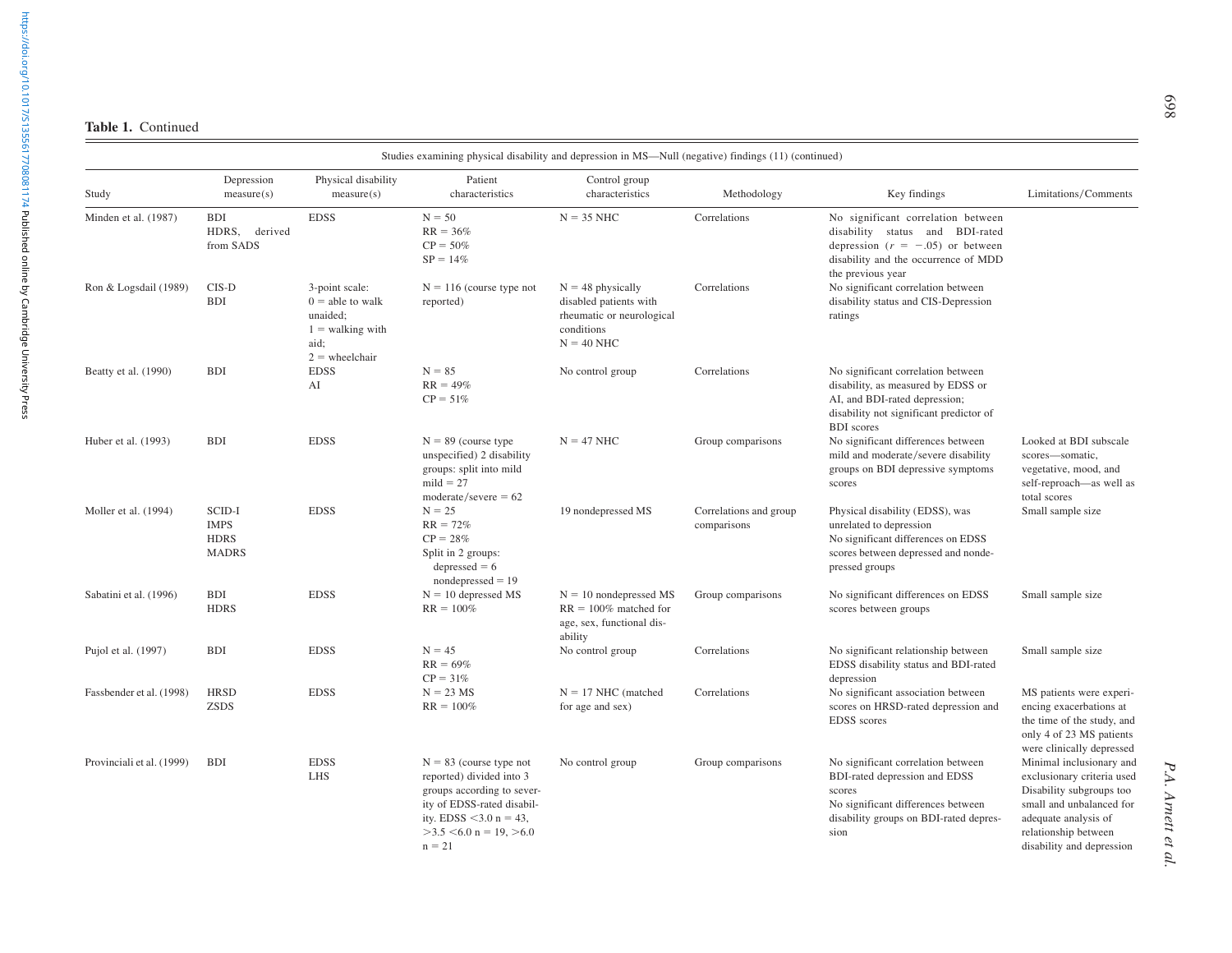| Studies examining physical disability and depression in MS—Null (negative) findings (11) (continued) |                                                       |                                                     |                                                                                                                               |                                  |                                                                                                         |                                                                                                                                                                                                                                                                                                                                                                                                            |                                                                                                                                                        |  |  |
|------------------------------------------------------------------------------------------------------|-------------------------------------------------------|-----------------------------------------------------|-------------------------------------------------------------------------------------------------------------------------------|----------------------------------|---------------------------------------------------------------------------------------------------------|------------------------------------------------------------------------------------------------------------------------------------------------------------------------------------------------------------------------------------------------------------------------------------------------------------------------------------------------------------------------------------------------------------|--------------------------------------------------------------------------------------------------------------------------------------------------------|--|--|
| Study                                                                                                | Depression<br>measure(s)                              | Physical disability<br>measure(s)                   | Patient<br>characteristics                                                                                                    | Control group<br>characteristics | Methodology                                                                                             | Key findings                                                                                                                                                                                                                                                                                                                                                                                               | Limitations/Comments                                                                                                                                   |  |  |
| Schreurs et al. (2002)                                                                               | <b>BDI</b>                                            | SIP-Physical<br><b>Summary Scale</b>                | $N = 98$ (exact numbers by<br>course type not reported;<br>majority presumed to be<br>RR)                                     | No control group                 | Used SEM to test<br>relationship between<br>physical disability and<br>depression over 1-year<br>period | Longitudinally, no significant<br>association between BDI and<br>SIP-Physical Summary Scale                                                                                                                                                                                                                                                                                                                | No zero-order<br>correlations between BDI<br>and SIP reported<br>Study continued over just<br>1 year and assessed<br>patients at just 2 time<br>points |  |  |
|                                                                                                      |                                                       |                                                     |                                                                                                                               |                                  | Studies examining physical disability and depression in MS—Significant (positive) findings (11)         |                                                                                                                                                                                                                                                                                                                                                                                                            |                                                                                                                                                        |  |  |
| Study                                                                                                | Depression<br>measure(s)                              | Physical disability<br>measure(s)                   | Patient<br>characteristics                                                                                                    | Control group<br>characteristics | Methodology                                                                                             | Key findings                                                                                                                                                                                                                                                                                                                                                                                               | Limitations                                                                                                                                            |  |  |
| McIvor et al. (1984)                                                                                 | <b>BDI</b>                                            | <b>KDSS</b>                                         | $N = 120$<br>$RR = 50%$<br>Non-specific<br>progressive = $50\%$                                                               | No control group                 | Correlations, regression                                                                                | EDSS and BDI scores were<br>significantly correlated $(r=.39)$ ;<br>disability status a significant predictor<br>of<br>severity of depressive symptoms                                                                                                                                                                                                                                                     | Only non-cerebellar<br>spinal cord MS patients<br>used in sample                                                                                       |  |  |
| Millefiorini et al. (1992)                                                                           | SCID for<br>DSM-III-R,<br>MMPI-depression<br>subscale | <b>EDSS</b>                                         | $N = 18$<br>$RR = 100\%$ divided into<br>3 groups:<br>major depression $= 6$<br>minor depression $= 7$<br>no depression $= 5$ | No control group                 | Group comparisons,<br>correlations                                                                      | EDSS disability scores significantly<br>higher in MDD patients than in mildly<br>or nondepressed patients ( $\acute{\eta}$ = 1.47)<br>EDSS disability scores significantly<br>correlated with MMPI depression<br>scores for overall MS group                                                                                                                                                               | All participants were in<br>the early stages of MS<br>$(< 5$ years) and were only<br>mildly disabled                                                   |  |  |
| Devins et al. (1993)                                                                                 | <b>POMS</b><br>CES-D<br>SCL-90R                       | <b>EDSS</b><br>SIP-Physical<br><b>Summary Scale</b> | $N = 94$<br>(RR & CP $%$ not<br>specified)                                                                                    | No control group                 | Psychosocial well-being<br>factor, produced by<br>principal-components<br>analysis; HMR<br>correlation  | Psychosocial well-being factor<br>correlated significantly with SIP<br>scores ( $r = -.23$ ) but not with EDSS<br>scores<br>In HMR correlations, when<br>controlling for recent stressful life<br>events, SIP scores significantly and<br>uniquely related to psychosocial<br>well-being factor (partial $r = -.34$ )<br>but EDSS scores not significantly<br>related to psychosocial well-being<br>factor |                                                                                                                                                        |  |  |
| Mohr et al. (1997)                                                                                   | <b>BDI</b>                                            | <b>EDSS</b>                                         | $N = 91$ (course type)<br>unspecified) split into<br>disability groups:<br>high $= 23$<br>$Low = 68$                          | No control group                 | Group comparisons                                                                                       | Mean BDI depressive symptom score<br>was significantly higher in high than<br>in low impairment group ( $\acute{\eta}$ = .64)                                                                                                                                                                                                                                                                              | Low response rate (46%<br>of patients who were<br>surveyed by mail sent in<br>BDI)                                                                     |  |  |
| Goodin et al. (1999)                                                                                 | Mailed survey                                         | Mailed survey                                       | $N = 493$ of which 168<br>$(34%)$ responded<br>$RR = 58%$<br>$SP = 22%$<br>$PP = 20%$                                         | No control group                 | Correlations                                                                                            | Depression, as assessed by self-report,<br>significantly associated with EDSS<br>$(p=.006)$                                                                                                                                                                                                                                                                                                                | Self-report measure of<br>disability<br>Possible selection bias<br>due to low response rate                                                            |  |  |

(*continued*)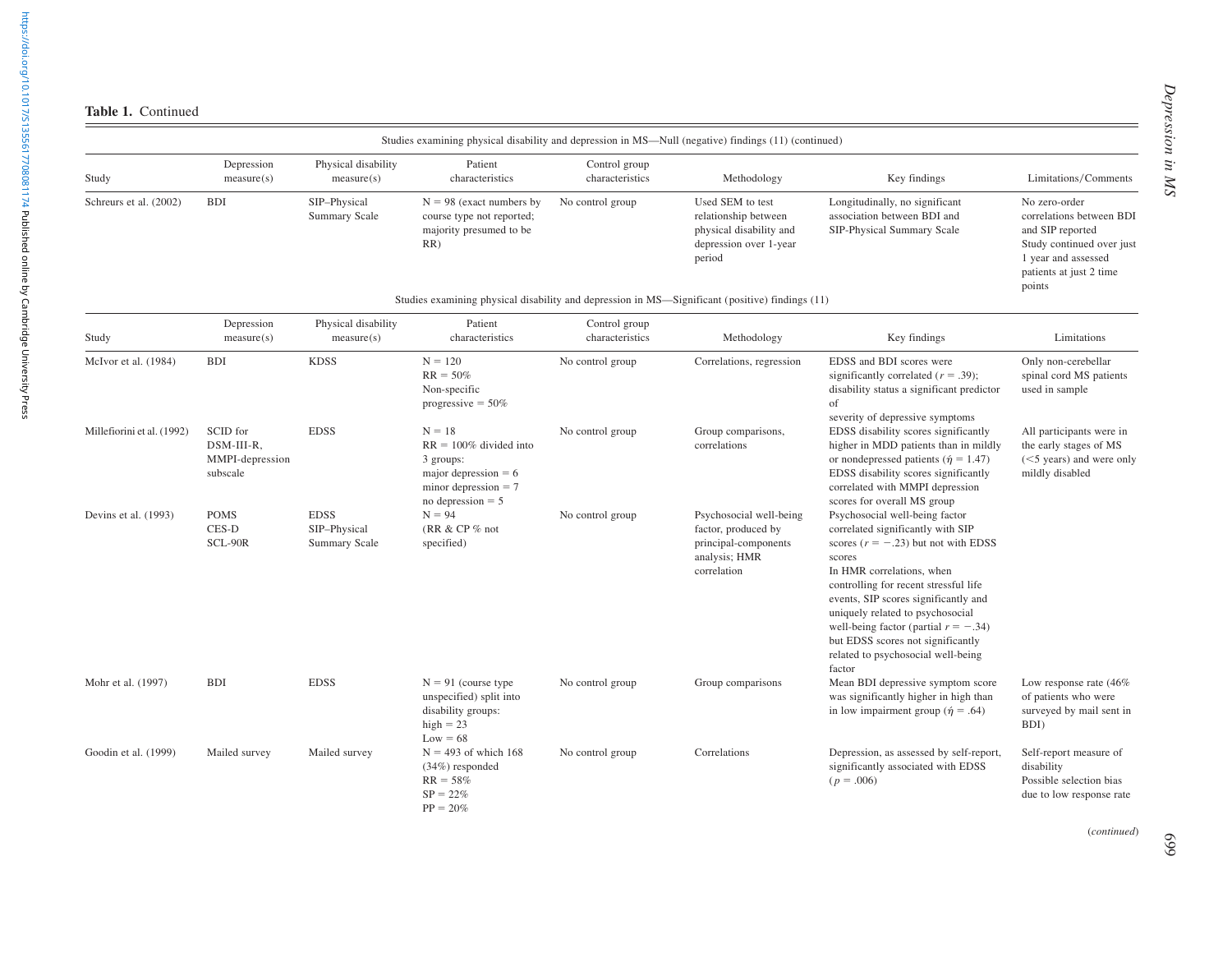| Studies examining physical disability and depression in MS—Significant (positive) findings (11) (continued) |                                                   |                                        |                                                                                                                                 |                                                                                              |                                                                                                                                                                       |                                                                                                                                                                                                                                                                                                                                                                                                                                                                                                                                                                                                       |                                                                                           |  |  |
|-------------------------------------------------------------------------------------------------------------|---------------------------------------------------|----------------------------------------|---------------------------------------------------------------------------------------------------------------------------------|----------------------------------------------------------------------------------------------|-----------------------------------------------------------------------------------------------------------------------------------------------------------------------|-------------------------------------------------------------------------------------------------------------------------------------------------------------------------------------------------------------------------------------------------------------------------------------------------------------------------------------------------------------------------------------------------------------------------------------------------------------------------------------------------------------------------------------------------------------------------------------------------------|-------------------------------------------------------------------------------------------|--|--|
| Study                                                                                                       | Depression<br>measure(s)                          | Physical disability<br>measure(s)      | Patient<br>characteristics                                                                                                      | Control group<br>characteristics                                                             | Methodology                                                                                                                                                           | Key findings                                                                                                                                                                                                                                                                                                                                                                                                                                                                                                                                                                                          | Limitations                                                                               |  |  |
| Pujol et al. (2000)                                                                                         | <b>BDI</b> including<br>symptom subscales         | <b>EDSS</b>                            | $N = 45$<br>$RR = 69%$<br>$CP = 31%$                                                                                            | No control group                                                                             | Correlations                                                                                                                                                          | EDSS significantly correlated with BDI<br>Performance Difficulties scale (work<br>difficulty, fatigability, indecisiveness,<br>loss of libido), $r = .37$                                                                                                                                                                                                                                                                                                                                                                                                                                             |                                                                                           |  |  |
| Lynch et al. $(2001)$                                                                                       | ZSDS corrected for<br>overlap with MS<br>symptoms | <b>EDSS</b>                            | $N = 188$<br>$RR = 67%$<br>$PP = 20%$<br>$SP = 13%$                                                                             | No control group                                                                             | Correlations and multiple<br>regression                                                                                                                               | EDSS scores significantly correlated<br>with ZSDS-rated depressive symptoms<br>$(r = .33)$ , even when controlling for<br>education ( $r = .28$ )<br>EDSS disability scores significantly<br>predicted ZSDS depressive symptom<br>scores ( $\beta$ = .26)                                                                                                                                                                                                                                                                                                                                             |                                                                                           |  |  |
| Zorzon et al. (2001)                                                                                        | <b>HDRS</b>                                       | <b>EDSS</b>                            | $N = 95$<br>split into subgroups<br>$depressed = 18$<br>$nondepressed = 77$                                                     | $N = 97$ chronic disease<br>patients<br>$N = 110$ NHC both groups<br>matched for age and sex | Group comparisons                                                                                                                                                     | HDRS and EDSS scores significantly<br>relatedinSpearmenrankcorrelationanaly-<br>$sis (r = .30)$                                                                                                                                                                                                                                                                                                                                                                                                                                                                                                       |                                                                                           |  |  |
| Voss et al. (2002)                                                                                          | CMDI-Mood<br>subscale                             | SIP-Physical<br><b>Summary Scale</b>   | $N = 76$<br>$RR = 63%$<br>$SP = 25%$<br>$PP = 9\% PP$<br>$PR = 3\% PR$                                                          | No control group                                                                             | <b>SEM</b>                                                                                                                                                            | Physical disability (SIP) significantly<br>associated with CMDI depressive<br>symptoms $(r=.23)$<br>Physical disability (EDSS) not<br>significantly associated with CMDI<br>depressive symptoms ( $r = .04$ )                                                                                                                                                                                                                                                                                                                                                                                         | Self-report measures of<br>disability                                                     |  |  |
| Chwastiak et al. (2002)                                                                                     | CES-D from<br>mailed survey                       | EDSS-self report<br>from mailed survey | $N = 1374$ MS of which<br>739 (54%) responded<br>$RR = 52%$<br>$PP = 18\%$<br>$SP = 30\%$ organized into<br>3 disability groups | No control group                                                                             | Correlated EDSS and<br>depression scores<br>$(CES-D \ge 16)$<br>Compared CES-D scores<br>across three disability<br>groups: minimal,<br>intermediate, and<br>advanced | EDSS significantly associated with<br>clinical depression (CES-D $\geq$ 16):<br>intermediate disability group 3 times<br>more likely ( $\chi^2$ = 16.7, $p$ < 0.001,<br>odds ratio $= 3.10$ ) and advanced<br>disability group 6 times more likely<br>$(\chi^2 = 33.8, p < 0.001, \text{ odds ratio} =$<br>6.04) to report depressive symptoms<br>than minimal severity group<br>Significantly higher ( $p < 0.0001$ )<br>CES-D depression scores in<br>intermediate and advanced disability<br>groups (mean = $17.6$ and 18.3,<br>respectively) than in minimal<br>disability group (mean $= 11.6$ ) | Self-report measure of<br>disability<br>No data on<br>non-responders to mailed<br>survey  |  |  |
| Janssens et al. (2003)                                                                                      | <b>HADS</b>                                       | <b>EDSS</b>                            | $N = 101$ (course type<br>unspecified) divided<br>into disability groups:<br>high $= 37$<br>$low = 63$                          | $N = 78$ NHC (partners of<br>MS participants)                                                | Compared two MS<br>disability groups on<br>HADS depression scores,<br>with age and sex as<br>covariates                                                               | MS patients in moderate to severe<br>disability group reported significantly<br>greater levels of depressive symptoms<br>than those in minimal disability group<br>(p < 0.001)                                                                                                                                                                                                                                                                                                                                                                                                                        | Only recently diagnosed<br>MS patients examined,<br>possibly limiting<br>generalizability |  |  |

P.A. Amett et al. *P.A. Arnett et al.*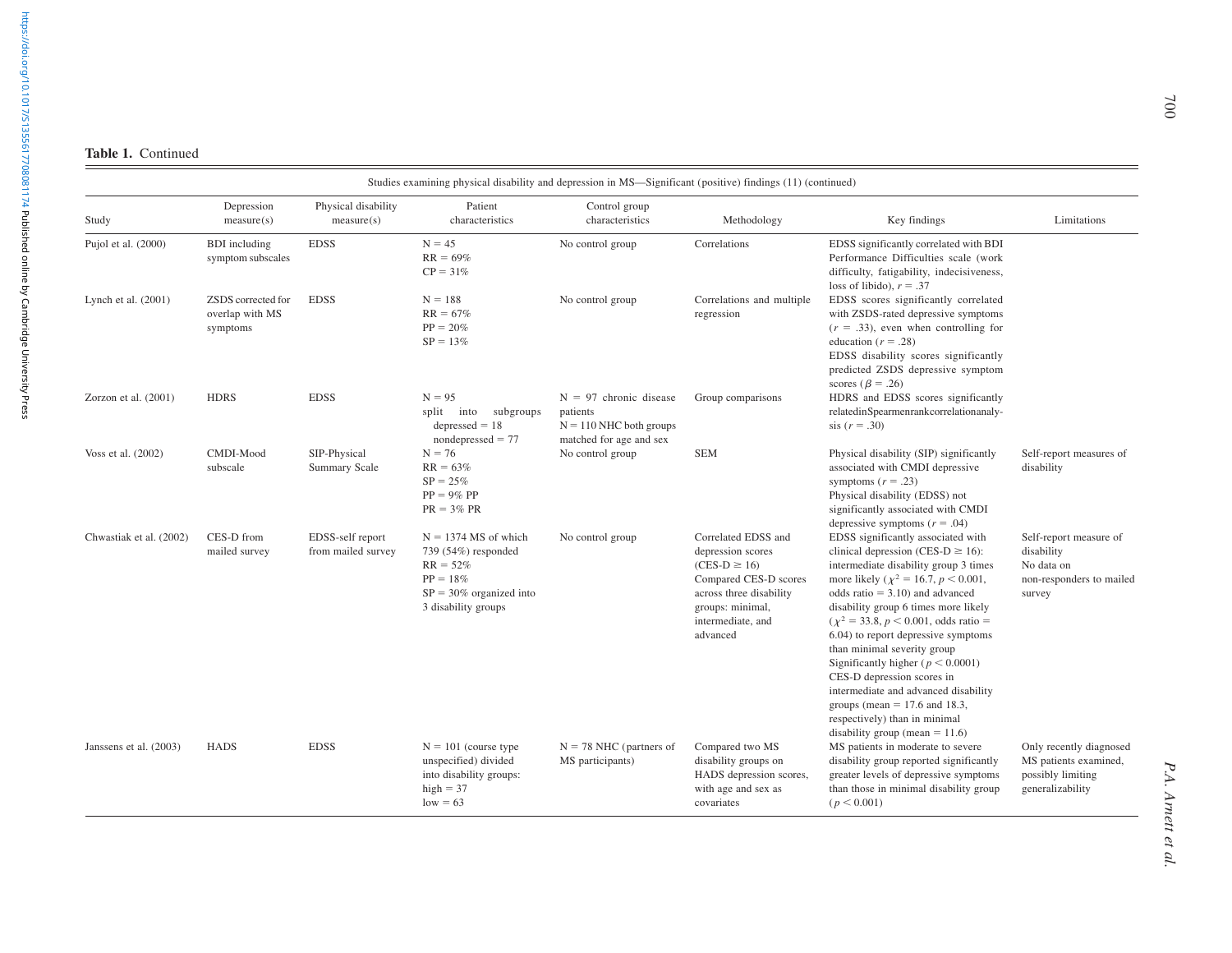https://doi.org/10.1017/S1355617708081174 Published online by Cambridge University Press <https://doi.org/10.1017/S1355617708081174>Published online by Cambridge University Press

| Studies examining cognitive dysfunction and depression in MS—Null (negative) findings (12) |                                   |                                                                                                                                                        |                                                                                                                                      |                                                                     |                                                                                                                                        |                                                                                                                                                                         |                                                                                                                                                                                                                               |  |  |
|--------------------------------------------------------------------------------------------|-----------------------------------|--------------------------------------------------------------------------------------------------------------------------------------------------------|--------------------------------------------------------------------------------------------------------------------------------------|---------------------------------------------------------------------|----------------------------------------------------------------------------------------------------------------------------------------|-------------------------------------------------------------------------------------------------------------------------------------------------------------------------|-------------------------------------------------------------------------------------------------------------------------------------------------------------------------------------------------------------------------------|--|--|
| Study                                                                                      | Depression<br>measure(s)          | Cognitive dysfunction<br>measure(s)                                                                                                                    | Patient<br>characteristics                                                                                                           | Control group<br>characteristics                                    | Methodology                                                                                                                            | Key findings                                                                                                                                                            | Limitations                                                                                                                                                                                                                   |  |  |
| Rao et al. (1984)                                                                          | <b>MMPI</b>                       | WMS subtests,<br><b>FVRT, MSO, 7/24</b>                                                                                                                | $N = 44$<br>$CP = 100\%$<br>split into 3 memory<br>groups: severe $= 9$<br>$mild = 19$<br>$normal = 16$                              | $N = 44$ NHC (matched<br>for age and education)                     | Group comparisons                                                                                                                      | Mildly impaired memory group had<br>higher depression scores on MMPI<br>than both normal and severely<br>impaired memory group                                          | Difference between<br>mildly impaired and nor-<br>mal memory groups might<br>reflect fact that greater<br>proportion of mildly<br>impaired memory group<br>taking psychoactive medi-<br>cations compared with<br>normal group |  |  |
| Fischer (1988)                                                                             | <b>BDI</b>                        | WMS-R                                                                                                                                                  | $N = 45$<br>$RR = 38%$<br>$RP = 40%$<br>$CP = 22%$<br>split into 3 memory<br>groups:<br>$severe = 9$<br>$mild = 25$<br>$normal = 11$ | No control group                                                    | Group comparisons                                                                                                                      | No significant difference in BDI-rated<br>depression scores between groups in<br>overall comparison                                                                     | Mild memory group had<br>BDI score 5 points higher<br>than severe memory<br>group, but statistical sig-<br>nificance of this differ-<br>ence was not tested<br>directly                                                       |  |  |
| Rao et al. (1989b)                                                                         | <b>ZSDS</b>                       | DS, BPMT, SRT,<br>COWA, verbal recall,<br>story recall                                                                                                 | $N = 37$ (course type<br>not specified)                                                                                              | $N = 26$ NHC (matched<br>for age, education, sex,<br>and verbal IQ) | Correlations                                                                                                                           | No significant correlations between<br>ZDSD and any cognitive index in MS<br>group                                                                                      | Small sample size                                                                                                                                                                                                             |  |  |
| Minden et al. (1990)                                                                       | <b>BDI</b>                        | WMS, AVLT, DS,<br>DSMT, FT, COWAT,<br>BNT, HVOT, WCST,<br>Luria 3-step                                                                                 | $N = 50$<br>$RR = 36%$<br>$CP = 50\%$<br>$PR = 14\%$                                                                                 | $N = 35$ NHC matched for<br>age, gender, and educa-<br>tion         | Correlations                                                                                                                           | No significant correlations between<br>BDI scores and any cognitive index                                                                                               | Small sample size                                                                                                                                                                                                             |  |  |
| Rao et al. (1991)                                                                          | <b>ZSDS</b>                       | MMS, WAIS-R sub-<br>tests, BPIT, VSRT,<br>7/24, COWAT, PT,<br>WCST, BCT, RPM,<br>RT, MS, PASAT,<br>Stroop, BNT, HVOT,<br>JLO, FR, VFD                  | $N = 100$<br>$RR = 39%$<br>$CP = 19\%$<br>$CS = 42%$                                                                                 | $N = 100$ NHC (matched<br>on age, sex, education)                   | Group comparisons                                                                                                                      | Depressed MS patients did not fail sig-<br>nificantly more tests than nonde-<br>pressed MS patients, although<br>significance was borderline (.09)                      | Findings were of border-<br>line significance Used<br>depression measures that<br>included neurovegetative<br>depression symptoms that<br>overlapped with MS<br>symptoms                                                      |  |  |
| Schiffer & Caine (1991)                                                                    | SADS<br><b>BDI</b><br><b>HRSD</b> | BNT, COWAT, TMT,<br>list, story, and figure<br>learning and recall,<br>clock drawing, math<br>test and hand-writing<br>sample, finger-thumb<br>tapping | $N = 11$ MS with MDD<br>(course type unspecified)                                                                                    | $N = 8$ MS without MDD,<br>matched for age and<br>disability        | Compared cognitive per-<br>formance for individual<br>patients both before and<br>after a clinically diag-<br>nosed depressive episode | No significant differences on neuro-<br>psychological performance measures<br>during dysthymic and euthymic epi-<br>sodes (average test-retest interval of<br>7 months) | Patients showed signifi-<br>cant improvement on a<br>verbal memory and a ver-<br>bal fluency task<br>Small sample size<br>Authors assumed that<br>improving depression<br>would improve all areas<br>of cognitive function    |  |  |
| Grafman et al. (1991)                                                                      | <b>ZSDS</b>                       | HFMT, PA                                                                                                                                               | $N = 41$                                                                                                                             | $N = 45$ NHC, matched for<br>age, sex, and education                | Correlations                                                                                                                           | No significant correlation between<br>ZSDS and any cognitive indices                                                                                                    | Used depression measure<br>that included neurovege-<br>tative depression symp-<br>toms that overlapped with                                                                                                                   |  |  |

701

MS symptoms Small sample size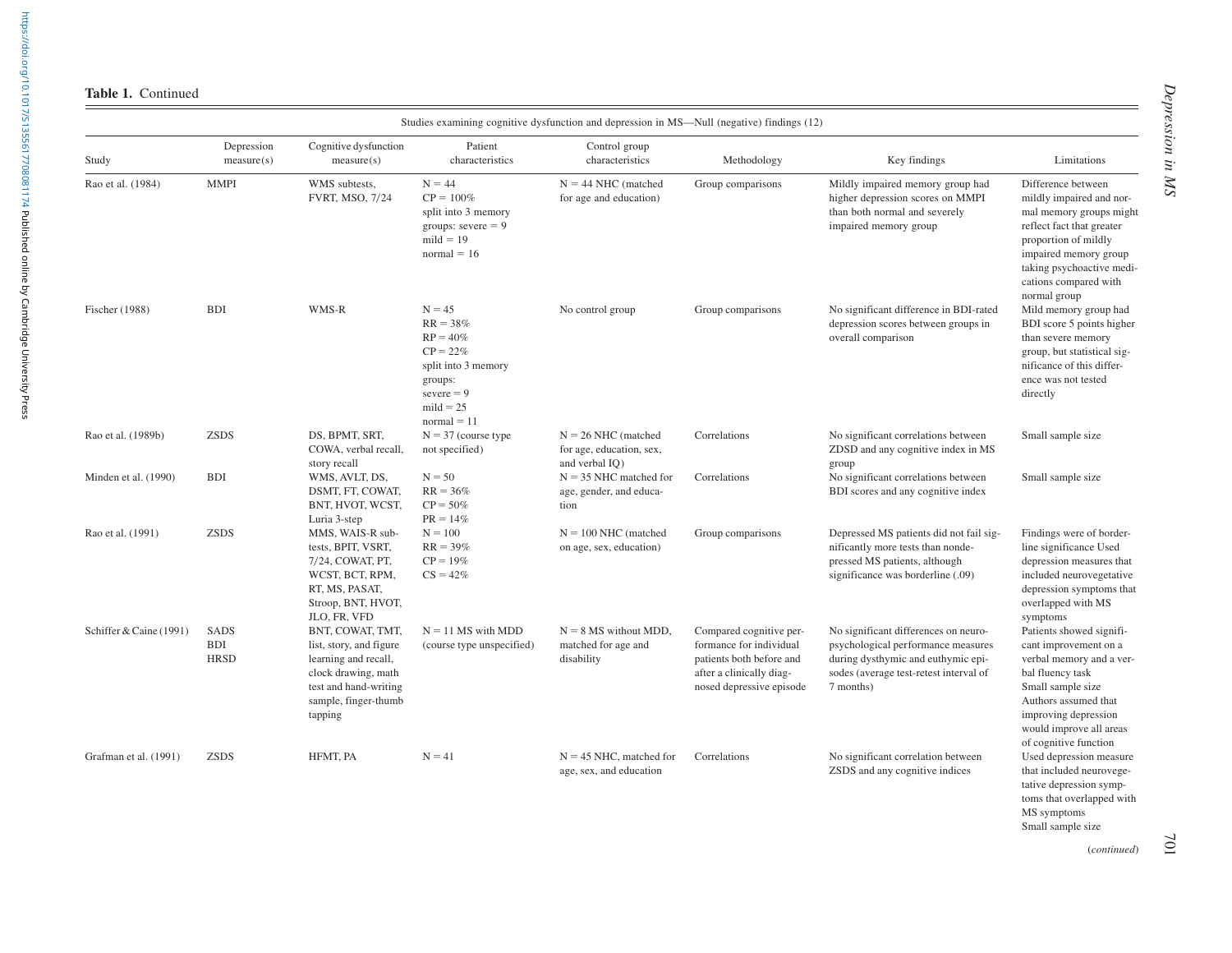#### **Table 1.** Continued

|                               |                                                       |                                                                                    |                                                                                                                               |                                                              | Studies examining cognitive dysfunction and depression in MS—Null (negative) findings (12) (continued)                                                              |                                                                                                                                                                                                                     |                                                                                                                                                                                                                      |
|-------------------------------|-------------------------------------------------------|------------------------------------------------------------------------------------|-------------------------------------------------------------------------------------------------------------------------------|--------------------------------------------------------------|---------------------------------------------------------------------------------------------------------------------------------------------------------------------|---------------------------------------------------------------------------------------------------------------------------------------------------------------------------------------------------------------------|----------------------------------------------------------------------------------------------------------------------------------------------------------------------------------------------------------------------|
| Study                         | Depression<br>measure(s)                              | Cognitive dysfunction<br>measure(s)                                                | Patient<br>characteristics                                                                                                    | Control group<br>characteristics                             | Methodology                                                                                                                                                         | Key findings                                                                                                                                                                                                        | Limitations                                                                                                                                                                                                          |
| Good et al. (1992)            | <b>BDI</b><br>MMPI-Depression<br>subscale             | COWAT, WAIS-R<br>VIQ and PIQ                                                       | $N = 84$<br>$RR = 100\%$ divided into<br>2 cognitive impairment<br>groups:<br>with $= 26$<br>without $= 58$                   | $N = 48$ NHC, matched<br>for age, sex, education,<br>and SES | Group comparisons                                                                                                                                                   | No significant group differences on<br>either depression index                                                                                                                                                      | Excluded significantly<br>depressed MS patients<br>from sample                                                                                                                                                       |
| Millefiorini et al.<br>(1992) | SCID for<br>DSM-III-R,<br>MMPI-depression<br>subscale | AVLT, 7/24,<br>Babcock, CFT,<br>WCST, RPM, TMT,<br>BNT, COWAT,<br>HVOT, Digit Span | $N = 18$<br>$RR = 100\%$ divided into<br>3 groups:<br>major depression $= 6$<br>minor depression $= 7$<br>no depression $= 5$ | No control group                                             | Group comparisons                                                                                                                                                   | No significant group differences                                                                                                                                                                                    | All patients were in early<br>stage of MS $(< 5$ years)<br>Small sample size                                                                                                                                         |
| DeLuca et al. (1994)          | <b>BDI</b>                                            | VSRT, PASAT,<br>WAIS-R Voc, DS                                                     | $N = 23$<br>$RR = 35%$<br>$CP = 44\%$<br>$PR = 17\%$<br>Stable = $4\%$                                                        | $N = 23$ NHC                                                 | Within group correlations                                                                                                                                           | No significant correlations between<br>BDI scores cognitive indices within<br>MS group                                                                                                                              | Small sample size                                                                                                                                                                                                    |
| Krupp et al. (1994)           | CES-D                                                 | WAIS-R, WMS,<br>WRAT, Stroop,<br>TMT, SDMT, BCT,<br>VSRT, BVRT,<br>COWAT, FOT      | $N = 20$ MS<br>$N = 20$ CFS (matched for<br>age, education, and<br>fatigue severity)                                          | $N = 20$ NHC (matched<br>for age and education)              | Group comparisons                                                                                                                                                   | No association between cognitive<br>deficits and depression in MS group<br>(differences between MS and control<br>groups on neuropsychological tests<br>did not change with CES-D rated<br>depression as covariate) | Groups not matched on<br>severity of depression<br>(25% of CFS, compared<br>to .05% of MS group had<br>concurrent MDD or<br>dysthymia) and patients<br>with $CES-D > 35$<br>excluded from study<br>Small sample size |
| Moller et al. (1994)          | SCID-I<br><b>IMPS</b><br><b>HDRS</b><br><b>MADRS</b>  | <b>SIDAM</b>                                                                       | $N = 25$ MS<br>$RR = 72%$<br>$CP = 28%$<br>split in 2 groups:<br>$depressed = 6$<br>$nondepressed = 19$                       | 19 nondepressed MS                                           | Correlated scores on<br>cognitive impairment and<br>depression measures<br>Compared SIDAM<br>cognitive impairment<br>scores and depression<br>scores between groups | No significant association between<br>SIDAM-rated cognitive impairment<br>and depression scores<br>No significant differences between<br>depressed and nondepressed groups on<br>SIDAM scores                       | Small sample size                                                                                                                                                                                                    |
|                               |                                                       |                                                                                    |                                                                                                                               |                                                              | Studies examining cognitive dysfunction and depression in MS—Significant (positive) findings (10)                                                                   |                                                                                                                                                                                                                     |                                                                                                                                                                                                                      |
| Study                         | Depression<br>measure(s)                              | Cognitive dysfunction<br>measure(s)                                                | Patient characteristics                                                                                                       | Control group<br>characteristics                             | Methodology                                                                                                                                                         | Key findings                                                                                                                                                                                                        | Limitations                                                                                                                                                                                                          |
| Beatty et al. (1988)          | <b>BDI</b>                                            | MMSE, BNT,<br>BPMT, list learning,<br>verbal fluency                               | $N = 38$<br>$CP = 100\%$<br>split into depressed and<br>nondepressed groups, but<br>no breakdown provided<br>for n's          | $N = 26$ NHC (matched<br>for age and education)              | Group comparisons                                                                                                                                                   | Depressed MS patients performed<br>significantly ( $p < .05$ ) worse on<br>MMSE, BPMT, list learning, verbal<br>fluency, and recall/recognition of<br>public events                                                 |                                                                                                                                                                                                                      |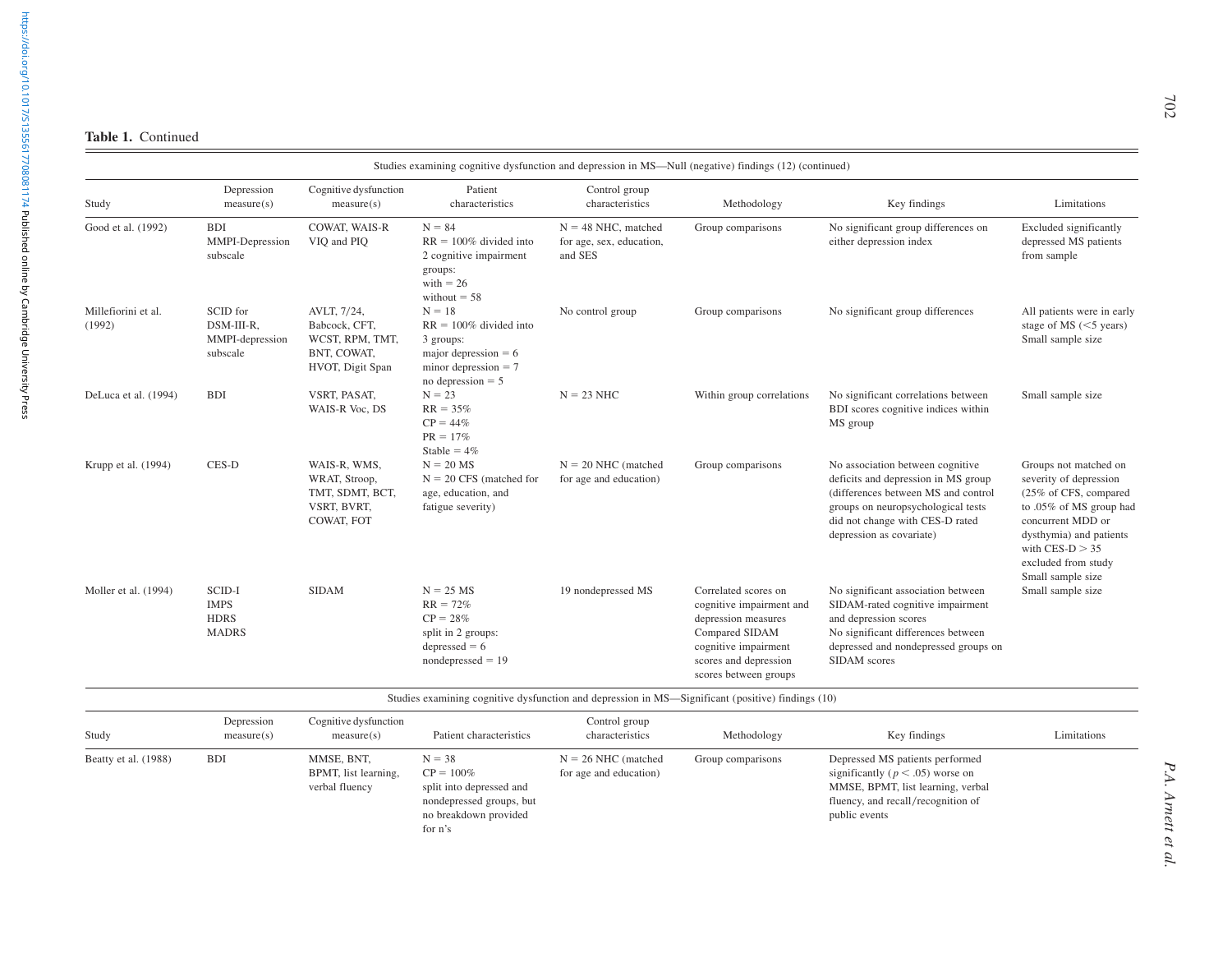|                             |                             |                                                           |                                                                                                                                                               |                                  | Studies examining cognitive dysfunction and depression in MS—Significant (positive) findings (10) (continued)         |                                                                                                                                                                                                                                                                                                                                            |                                                                                                                                                                                                                    |
|-----------------------------|-----------------------------|-----------------------------------------------------------|---------------------------------------------------------------------------------------------------------------------------------------------------------------|----------------------------------|-----------------------------------------------------------------------------------------------------------------------|--------------------------------------------------------------------------------------------------------------------------------------------------------------------------------------------------------------------------------------------------------------------------------------------------------------------------------------------|--------------------------------------------------------------------------------------------------------------------------------------------------------------------------------------------------------------------|
| Study                       | Depression<br>measure(s)    | Cognitive dysfunction<br>measure(s)                       | Patient characteristics                                                                                                                                       | Control group<br>characteristics | Methodology                                                                                                           | Key findings                                                                                                                                                                                                                                                                                                                               | Limitations                                                                                                                                                                                                        |
| Gilchrist & Creed<br>(1994) | CIS-D and ICD-9<br>criteria | RSPM, AVLT,<br>MHVS, BVRT                                 | $N = 24$<br>$RR = 96%$<br>$CP = 4\%$<br>split into groups:<br>$depressed = 8$<br>$nondepressed = 15$                                                          | No control group                 | Non-parametric<br>comparison of differences<br>on depression scores and<br>neuropsychological tests<br>between groups | Significantly more of depressed than<br>nondepressed group showed cognitive<br>impairment on RSPM and AVLT<br>Significantly more of depressed than<br>nondepressed group showed<br>significant cognitive impairment<br>$(abnormal > 2 + tests)$                                                                                            | Failed to control<br>statistically for<br>significantly older age in<br>depressed group<br>Experimenter expectancy<br>effects (experimenter not<br>blind to diagnostic status)<br>might have influenced<br>results |
| Aikens et al. (1997)        | <b>BDI</b>                  | OMSE                                                      | $N = 27$ (disease course<br>not specified)                                                                                                                    | No control group                 | Used bivariate and<br>multiple regression<br>correlations                                                             | BDI scores significantly correlated<br>with OMSE scores $(r = -.51)$                                                                                                                                                                                                                                                                       | No breakdown of how<br>subscales of OMSE<br>correlated with BDI<br>scores                                                                                                                                          |
| Arnett et al. (1999b)       | <b>CMDI</b><br><b>BDI</b>   | SDMT-Oral, PASAT,<br>VE, CVLT, 7/24,<br><b>RBMT-Faces</b> | $N = 61$<br>$RR = 57%$<br>$SP = 30\%$<br>$PP = 10\%$<br>$PR = 3\%$<br>split into 2 groups:<br>depressed mood $= 20$<br>without depressed<br>$\text{mod} = 41$ | $N = 8$ NHC                      | Group comparisons                                                                                                     | Depressed mood MS group performed<br>significantly worse than both<br>nondepressed groups on<br>capacity-demanding speeded<br>attentional tasks (PASAT, SDMT, VE)<br>but not on capacity-nondemanding<br>tasks<br>Significantly more of depressed mood<br>MS group was impaired on capacity-<br>demanding tasks                            | Most patients not<br>clinically depressed                                                                                                                                                                          |
| Arnett et al. (1999a)       | <b>CMDI</b><br><b>BDI</b>   | Reading span and<br>word span tasks                       | $N = 60$<br>$RR = 57%$<br>$SP = 30%$<br>$PP = 10\%$<br>$PR = 3%$<br>split into 2 groups:<br>depressed mood $= 19$<br>without depressed mood =<br>41           | $N = 8$ NHC                      | Group comparisons                                                                                                     | Depressed mood MS group performed<br>significantly worse than nondepressed<br>group on reading span task-a<br>demanding task of working memory-<br>but not on a non-demanding word span<br>task                                                                                                                                            | Most patients not clini-<br>cally depressed                                                                                                                                                                        |
| Arnett et al. (2001)        | <b>CMDI</b><br><b>BDI</b>   | <b>TOL</b>                                                | $N = 63$<br>$RR = 50%$<br>$SP = 34%$<br>$PP = 12%$<br>$PR = 4\%$<br>split into 2 groups:<br>depressed mood $= 15$<br>without depressed mood $=$<br>35         | No control group                 | Group comparisons                                                                                                     | Depressed mood MS group required<br>significantly more time and made sig-<br>nificantly more moves per trial than<br>nondepressed group on TOL<br>A significant amount of variance in<br>CMDI depression scores was predicted<br>by performance on speeded<br>attentional/working memory tasks<br>$(25\%)$ and TOL-moves per trial $(8\%)$ | Most patients not clini-<br>cally depressed                                                                                                                                                                        |
| Arnett et al. (2002)        | <b>CMDI</b><br><b>BDI</b>   | SDMT-Oral.<br>PASAT, VE, TOL,<br>Reading Span             | $N = 55$<br>$RR = 55%$<br>$SP = 29\%$<br>$PP = 13\%$<br>$PR = 4\%$                                                                                            | No control group                 | Hierarchical regression<br>analyses                                                                                   | Performance on cognitive tasks signifi-<br>cantly predicted CMDI-rated depres-<br>sion scores ( $R^2 = .30$ )                                                                                                                                                                                                                              | Most patients not clini-<br>cally depressed                                                                                                                                                                        |

703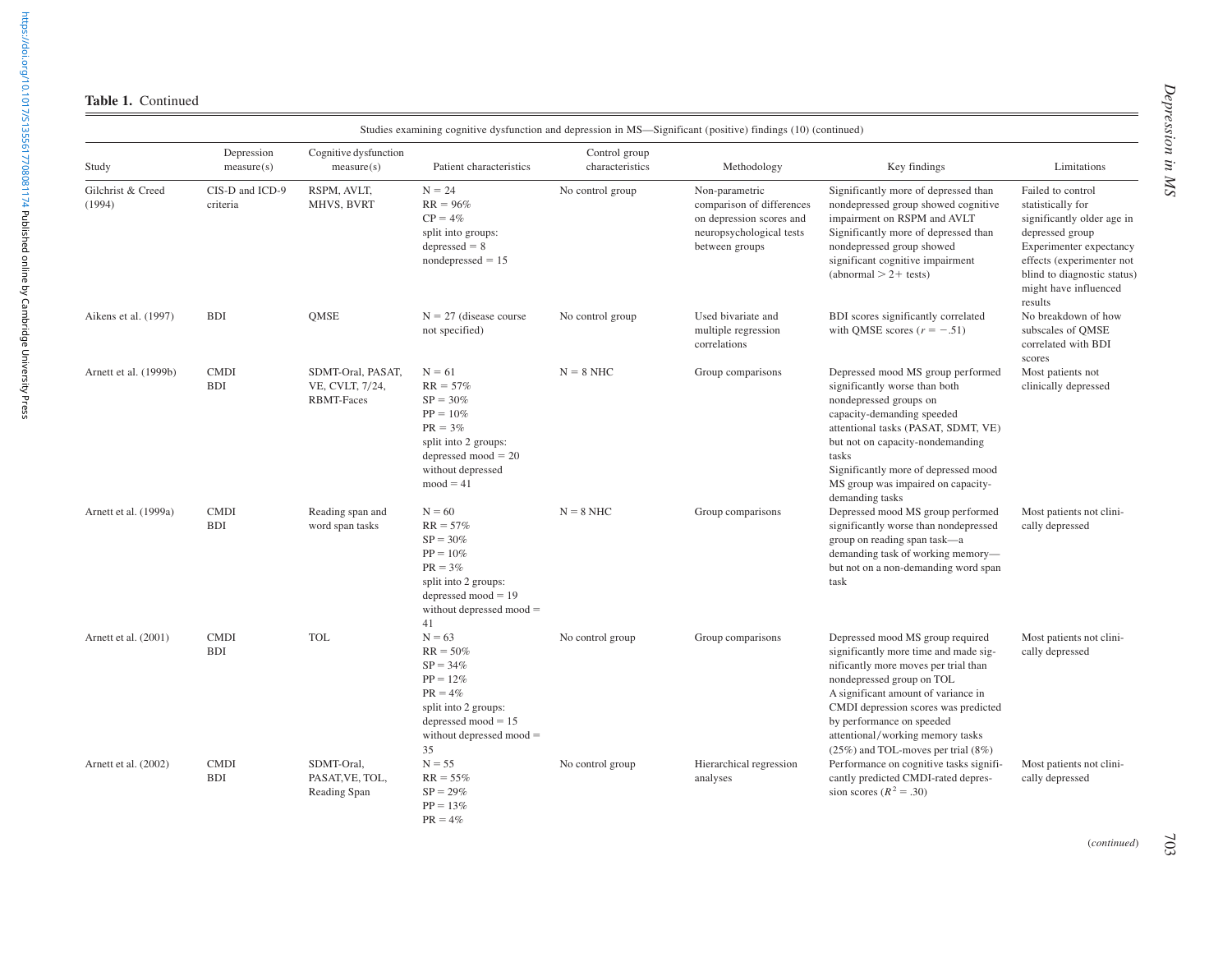#### **Table 1.** Continued  $\frac{1}{2}$

|                      |                           |                                                                         |                                                                    |                                  | Studies examining cognitive dysfunction and depression in MS—Significant (positive) findings (10) (continued) |                                                                                                                                                                                                                                                                                                                                    |                                           |
|----------------------|---------------------------|-------------------------------------------------------------------------|--------------------------------------------------------------------|----------------------------------|---------------------------------------------------------------------------------------------------------------|------------------------------------------------------------------------------------------------------------------------------------------------------------------------------------------------------------------------------------------------------------------------------------------------------------------------------------|-------------------------------------------|
| Study                | Depression<br>measure(s)  | Cognitive dysfunction<br>measure(s)                                     | Patient characteristics                                            | Control group<br>characteristics | Methodology                                                                                                   | Key findings                                                                                                                                                                                                                                                                                                                       | Limitations                               |
| Denney et al. (2004) | CES-D                     | TOL, WCST                                                               | $N = 71$<br>$RR = 55%$<br>$PP = 45%$                               | $N = 40$ NHC                     | Used depression measure<br>as covariate in analyses                                                           | CES-D depression scores were a<br>significant covariate between groups<br>$(p = 0.001)$ when looking at the<br>cognitive factor of "planful problem<br>solving"                                                                                                                                                                    |                                           |
| Landro et al. (2004) | <b>BDI</b>                | SDMT, PASAT,<br><b>WCST</b>                                             | $N = 26$<br>$RR = 92%$<br>$PP = 8\%$                               | $N = NHC$                        | <b>Used HRM</b>                                                                                               | BDI depression scores were<br>significantly correlated with SDMT<br>$(r = -0.38, d = .80, p = 0.006)$ and<br>PASAT $(r = -0.28, d = .60, p =$<br>0.049); BDI depression scores<br>significantly predicted performance on<br>SDMT and PASAT ( $p < 0.05$ for<br>both) in multiple regression analyses                               |                                           |
| Arnett (2005)        | <b>CMDI</b><br><b>BDI</b> | SDMT-Oral, PASAT,<br>VE, CVLT, VSRT,<br>7/24, TOL, TOH,<br>Reading Span | $N = 53$<br>$RR = 58%$<br>$SP = 28\%$<br>$PP = 11\%$<br>$PR = 2\%$ | No control group                 | Used bivariate and<br>multiple regression<br>correlations                                                     | Speeded attention, working memory,<br>and planning tasks significantly<br>correlated with mood and negative<br>evaluative CMDI symptoms ( $r =$<br>$-.18$ to .49), but only negative<br>evaluative CMDI symptoms remained<br>significantly correlated with these<br>cognitive tasks three years later ( $r =$<br>$-.33$ to $.48$ ) | Most patients not<br>clinically depressed |

|                        |                                       |                    |                                                                                                    | Studies examining pain and depression in MS—Null (negative) findings (3)                                                                |                                  |                                                                                                                                                                                                                                            |                                                                                                                                                                                                                                         |
|------------------------|---------------------------------------|--------------------|----------------------------------------------------------------------------------------------------|-----------------------------------------------------------------------------------------------------------------------------------------|----------------------------------|--------------------------------------------------------------------------------------------------------------------------------------------------------------------------------------------------------------------------------------------|-----------------------------------------------------------------------------------------------------------------------------------------------------------------------------------------------------------------------------------------|
| Study                  | Depression<br>measure(s)              | Pain<br>measure(s) | Patient<br>characteristics                                                                         | Control group<br>characteristics                                                                                                        | Methodology                      | Key findings                                                                                                                                                                                                                               | Limitations                                                                                                                                                                                                                             |
| Stenager et al. (1991) | <b>BDI</b>                            | Clinical interview | $N = 117$ (course type)<br>unspecified) split into 2<br>groups:<br>$pain = 76$<br>$pain-free = 41$ | $N = 41$ pain-free MS                                                                                                                   | Group comparisons                | No significant differences between MS<br>pain and MS pain-free groups on BDI-<br>rated depressive symptom scores                                                                                                                           | Depression scores of MS<br>group currently experi-<br>encing pain were 2 points<br>higher than MS pain-free<br>group<br>Small sample size                                                                                               |
| Indaco et al. (1994)   | <b>BDI</b><br><b>HRDS</b>             | Clinical interview | $N = 122$ (course type)<br>unspecified) split into 2<br>groups:<br>$pain = 70$<br>$pain-free = 52$ | $N = 52$ pain-free MS                                                                                                                   | Group comparisons                | No significant differences between<br>pain and pain-free MS groups on BDI-<br>or HRDS-rated depressive symptoms                                                                                                                            | Unclear whether MS<br>patients in pain group<br>were experiencing pain at<br>time of study or had sim-<br>ply experienced it in past                                                                                                    |
| Newland et al. (2005)  | MDS-Resident<br>Assessment<br>Version | ADL                | $N = 139$ MS long-term<br>care residents w/ pain<br>(course type not specified)                    | $N = 108$ MS long-term<br>care residents w/o pain<br>(course type not<br>specified)<br>$N = 40,963$ non-MS long-<br>term care residents | Compared MS and<br>non-MS groups | No significant differences in levels of<br>depressive symptoms in MS LTC resi-<br>dents with and without pain<br>MS residents without pain were at<br>greater risk for depressive symptoms<br>90 days later than MS residents with<br>pain | Unclear what criteria used<br>to divide MS patients into<br>those with and without<br>pain<br>Measures of pain and<br>depression weak $(< 2$<br>items)<br>Diagnostic criteria for<br>depression not reported<br>MS groups significantly |

704

different on education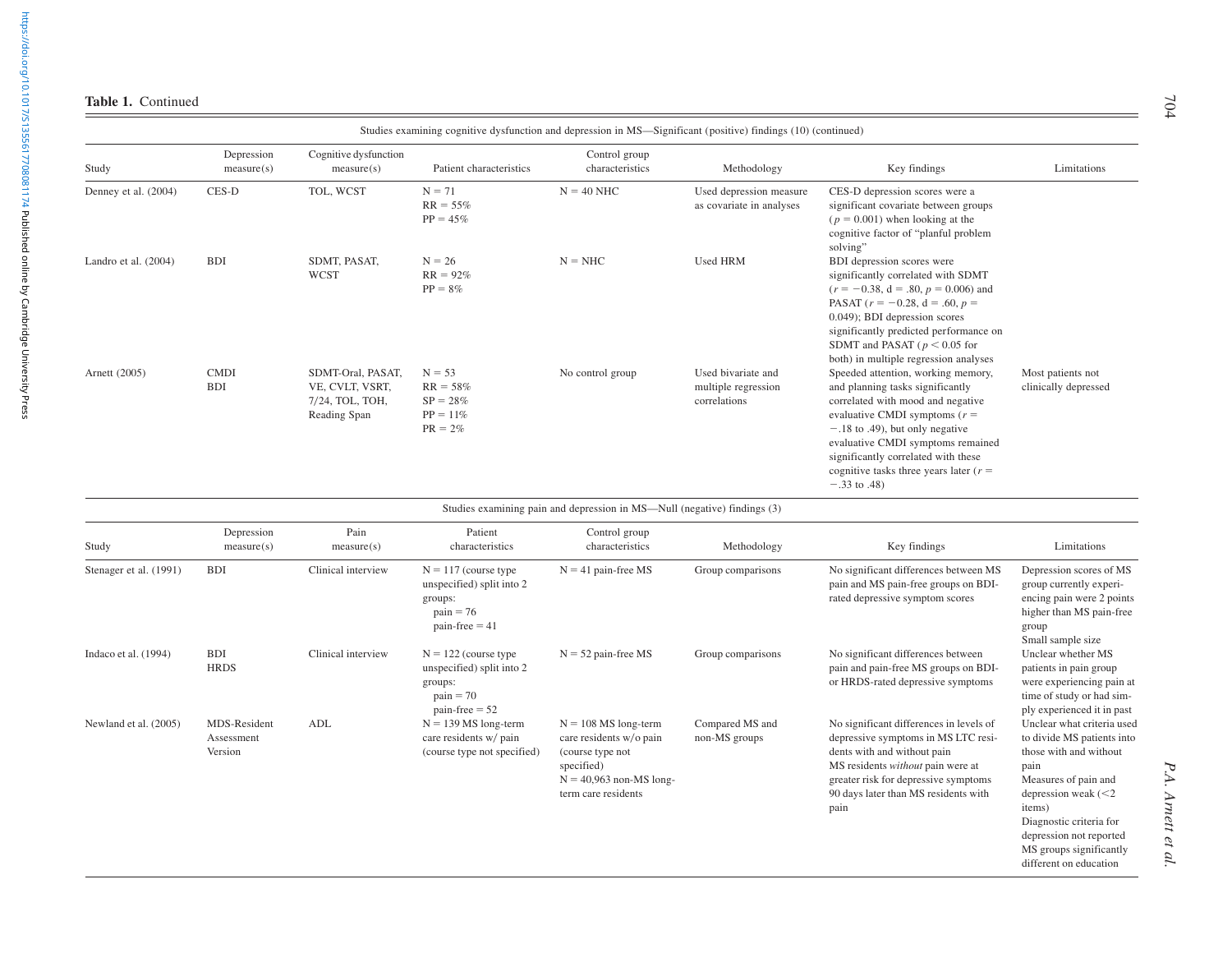https://doi.org/10.1017/S1355617708081174 Published online by Cambridge University Press <https://doi.org/10.1017/S1355617708081174>Published online by Cambridge University Press

# **Table 1.** Continued

|                            | Studies examining pain and depression in MS—Significant (positive) findings (4) |                                              |                                                       |                                                                                                 |                                                                                                                                                         |                                                                                                                                                                                                                                                                                                                                                                                                                                                                                 |                                                                                                                                                               |  |  |
|----------------------------|---------------------------------------------------------------------------------|----------------------------------------------|-------------------------------------------------------|-------------------------------------------------------------------------------------------------|---------------------------------------------------------------------------------------------------------------------------------------------------------|---------------------------------------------------------------------------------------------------------------------------------------------------------------------------------------------------------------------------------------------------------------------------------------------------------------------------------------------------------------------------------------------------------------------------------------------------------------------------------|---------------------------------------------------------------------------------------------------------------------------------------------------------------|--|--|
| Study                      | Depression<br>measure(s)                                                        | Pain<br>measure(s)                           | Patient<br>characteristics                            | Control group<br>characteristics                                                                | Methodology                                                                                                                                             | Key findings                                                                                                                                                                                                                                                                                                                                                                                                                                                                    | Limitations                                                                                                                                                   |  |  |
| Archibald et al. (1994)    | MHI                                                                             | Structured interview                         | $N = 85$<br>$RR = 40%$<br>$PR = 26%$<br>$CP = 29\%$   | No control group                                                                                | Compared MHI scores for<br>MS patients with and<br>without pain                                                                                         | Mean MHI scores significantly higher<br>for MS group with pain than for group<br>without pain $(\hat{\eta}^2 = .41)$                                                                                                                                                                                                                                                                                                                                                            | Depressive symptoms not<br>assessed directly by MHI                                                                                                           |  |  |
| Tedman et al. (1997)       | <b>BDI</b><br><b>HADS</b>                                                       | SF-36 (bodily pain<br>scale)                 | $N = 92$ (course type<br>unspecified)                 | $N = 40$ MND                                                                                    | Used bivariate correla-<br>tions to examine relation-<br>ship between depression<br>and pain within groups                                              | SF-36 pain scores significantly corre-<br>lated with BDI-rated depressive symp-<br>toms in MS group ( $r = -.29$ )                                                                                                                                                                                                                                                                                                                                                              | Diagnosis of clinically<br>definite MS patients not<br>confirmed by independent<br>neurological examination                                                   |  |  |
| Ehde et al. (2003)         | CES-D                                                                           | 4 items on a mail-in<br>survey questionnaire | $N = 442$<br>$RR = 52%$<br>$PP = 19\%$<br>$SP = 29\%$ | No control group                                                                                | Compared MS patients<br>with and without pain and<br>used ordinal logistic<br>regression to examine<br>relationship between pain<br>and other variables | Significantly more MS patients endors-<br>ing pain than those not endorsing pain<br>scored $> 16$ on CES-D (53% vs. 33%,<br>p < 0.001<br>In MS patients endorsing pain, patients<br>reporting pain-related interference<br>with activity had higher mean CES-D<br>scores $(17.1 \text{ vs. } 22.7, \text{ effect size} = .50)$<br>and were twice as likely to show<br>CES-D score $> 16$ (OR = 2.03) than<br>patients reporting no pain-related inter-<br>ference with activity | Possible sampling bias<br>from response rate to mail<br>survey questionnaires<br>(54%)<br>All measures self-report<br>and no information on<br>non-responders |  |  |
| Kalia & O'Connor<br>(2005) | <b>HADS</b>                                                                     | SF-36 (bodily pain<br>subscale)<br>MPQ-SF    | $N = 99$<br>$RR = 52%$<br>$SP = 25%$<br>$PP = 23%$    | Published data on SF-36<br>rated pain in rheumatoid<br>arthritis and osteoarthritis<br>patients | Compared high- and low-<br>HADS score MS groups<br>on SF-36 bodily pain<br>scores<br>Bivariate correlations also<br>used                                | Compared with low HADS group, high<br>HADS group reported significantly<br>more severe pain<br>SF-36 bodily pain scale significantly<br>correlated with HADS depressive<br>symptom scores ( $r = -.27$ ) for women<br>$(r = -.44)$ but not men $(r = -.06)$ .                                                                                                                                                                                                                   |                                                                                                                                                               |  |  |

*Note*. See Appendix for listing of all acronyms.

 $=$ 

÷,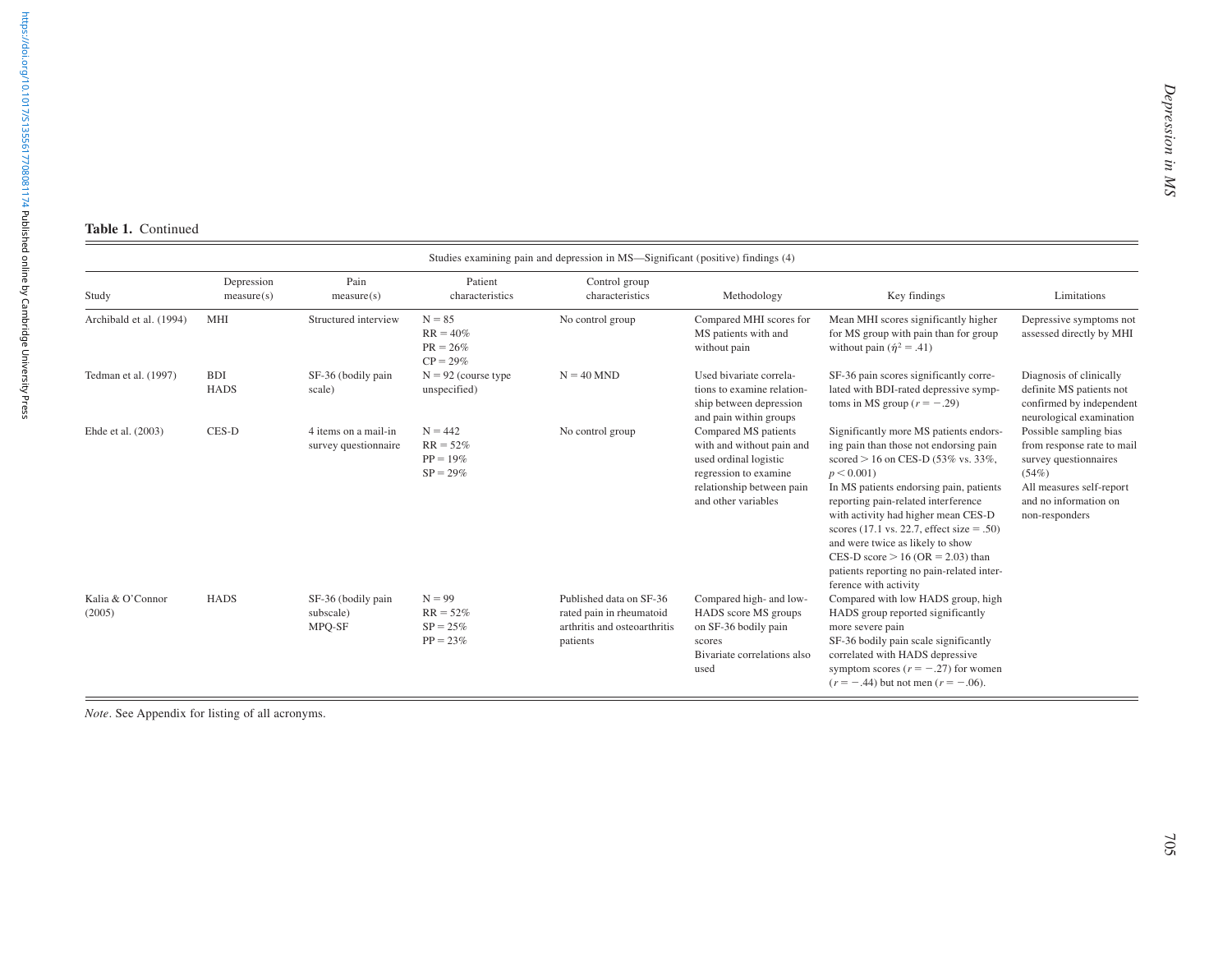inconsistently predicts depression (the dependent variable), a pattern of results that favors a moderational rather than mediational model. Critical analysis of the relationship between the other three MS sequelae and depression shows that some of the relationships may be more consistent than a cursory examination of the literature makes them appear. Although it is possible that the relationship between these three sequelae—fatigue, pain, or cognitive dysfunction and depression could be mediated by the variables we are proposing as moderators, inconsistencies in the literature appear when sample sizes and methodological parameters are not ideal. These inconsistencies suggest that the relationships are not robust and may best be explained when moderators are considered, making a mediation model less appealing.

A second reason that we mostly focus on moderation in our model is that there are several studies in the MS literature, which we describe below, that show evidence for significant interactions (i.e., moderation) between the common MS sequelae we have identified and the moderators in predicting depression. Although not all of the proposed moderational relationships have been empirically tested or validated in the MS literature, enough have to warrant further theorizing on other possible moderating relationships. We hope that our proposed model will lead to other empirical tests of moderational relationships, with the additional suggestion that possible mediational relationships could still be explored.

We now review evidence pertaining to proposed moderators in the model. The proposed moderators represent factors related to either the external circumstances of individuals with MS or to their internal representation of those circumstances. These variables have been shown to have a more consistent relationship with depression in MS (see Figure 3). The specific studies summarized by this section are presented in more detail in Table 2.

# *Stress*/negative life events/stress appraisal

Most studies on stress and depression in MS have been examined in the context of coping. Whether studies measure either general stress or MS-specific stress, the association between stressful events and depression is consistent in the literature. As shown in Table 2, all eight studies reported some positive associations between depression and stress in MS. One study reported small effect size (Kneebone & Dunmore, 2004), two reported moderate (Devins et al., 1996; McCabe & de Judicibus, 2005), two large (Aikens et al., 1997; Gilchrist & Creed, 1994), one small and moderate (Pakenham, 1999), and for two (Patten et al., 2000; Ron & Logsdail, 1989) it was not possible to determine effect size. Although the studies in this section were



**Fig. 3.** Model of depression in MS: Possible moderators predict depression.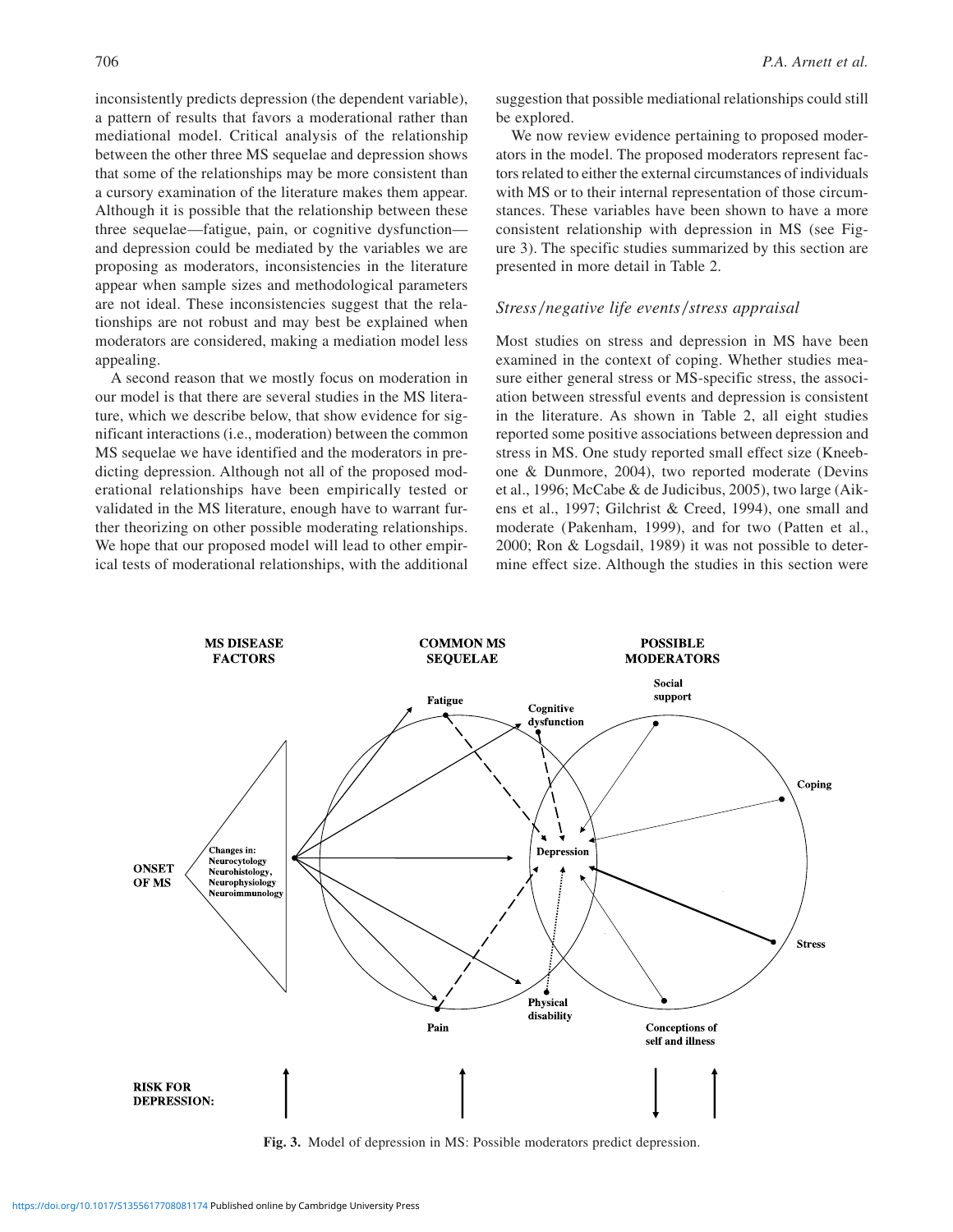| Depression<br>measure(s)    | <b>Stress</b><br>measure(s)                                         | Patient<br>characteristics                                                                             | Control group<br>characteristics                                                                          | Methodology                                                                                                               |
|-----------------------------|---------------------------------------------------------------------|--------------------------------------------------------------------------------------------------------|-----------------------------------------------------------------------------------------------------------|---------------------------------------------------------------------------------------------------------------------------|
| $CIS-D$<br><b>BDI</b>       | <b>SSSI</b>                                                         | $N = 116$ MS                                                                                           | $N = 48$ physically<br>disabled patients with<br>rheumatic or neurological<br>conditions;<br>$N = 40$ NHC | Used MANOVA to<br>examine association<br>between SSSI scores and<br>CIS-D depression scores                               |
| CIS-D and ICD-9<br>criteria | <b>SSSI</b>                                                         | $N = 24$<br>$RR = 96%$<br>$CP = 4\%$<br>split into 2 groups:<br>$depressed = 8$<br>$nondepressed = 15$ | No control group                                                                                          | Non-parametric<br>comparison of differenc<br>on depression scores and<br>stress measures between<br>groups<br>Correlation |
| CES-D                       | Checklist developed<br>for use in<br>chronically ill<br>populations | $N = 174$ (course type<br>unspecified)                                                                 | No control group                                                                                          | Used bivariate correlatio<br>and HMR                                                                                      |
| <b>BDI</b>                  | <b>LES</b>                                                          | $N = 27$ (disease course<br>not specified)                                                             | No control group                                                                                          | Used bivariate and<br>multiple regression<br>correlation                                                                  |

#### **Table 2.** Studies examining relationship between proposed moderators and depression in MS

https://doi.org/10.1017/S1355617708081174 Published online by Cambridge University Press <https://doi.org/10.1017/S1355617708081174>Published online by Cambridge University Press

 $\overline{\phantom{a}}$ 

and a

| Study                       | measure(s)                  | measure(s)                                                          | characteristics                                                                                        | <u>5</u><br>characteristics                                                                               | Methodology                                                                                                                 | Key findings                                                                                                                                                                                                                                                                                                                                                                                                                                                                                                                                                                                               | Limitations/Comments                                                                                                                                                |
|-----------------------------|-----------------------------|---------------------------------------------------------------------|--------------------------------------------------------------------------------------------------------|-----------------------------------------------------------------------------------------------------------|-----------------------------------------------------------------------------------------------------------------------------|------------------------------------------------------------------------------------------------------------------------------------------------------------------------------------------------------------------------------------------------------------------------------------------------------------------------------------------------------------------------------------------------------------------------------------------------------------------------------------------------------------------------------------------------------------------------------------------------------------|---------------------------------------------------------------------------------------------------------------------------------------------------------------------|
| Ron & Logsdail (1989)       | CIS-D<br><b>BDI</b>         | SSSI                                                                | $N = 116$ MS                                                                                           | $N = 48$ physically<br>disabled patients with<br>rheumatic or neurological<br>conditions;<br>$N = 40$ NHC | Used MANOVA to<br>examine association<br>between SSSI scores and<br>CIS-D depression scores                                 | CIS-D depression ratings significantly<br>associated with degree of social stress<br>as assessed by SSSI ( $p < 0.005$ )                                                                                                                                                                                                                                                                                                                                                                                                                                                                                   | Different methods used<br>for determining<br>psychiatric symptoms in<br>patients groups and in<br>NHC group                                                         |
| Gilchrist & Creed<br>(1994) | CIS-D and ICD-9<br>criteria | SSSI                                                                | $N = 24$<br>$RR = 96%$<br>$CP = 4\%$<br>split into 2 groups:<br>$depressed = 8$<br>$nondepressed = 15$ | No control group                                                                                          | Non-parametric<br>comparison of differences<br>on depression scores and<br>stress measures between<br>groups<br>Correlation | Significantly more of depressed than<br>nondepressed group reported social<br>stress, especially in areas of family<br>relationships, marriage, and<br>occupation, and depressed group<br>reported significantly higher levels of<br>stress than nondepressed group<br>Significant correlation between CIS<br>and SSSI $(r = -.73)$                                                                                                                                                                                                                                                                        | Failed to control<br>statistically for<br>significantly older age in<br>depressed group                                                                             |
| Devins et al. (1996)        | CES-D                       | Checklist developed<br>for use in<br>chronically ill<br>populations | $N = 174$ (course type)<br>unspecified)                                                                | No control group                                                                                          | Used bivariate correlation<br>and HMR                                                                                       | The measure of recent stressful life<br>events significantly correlated with<br>CES-D depressive symptoms ( $r = .35$ )<br>When used as a covariate in the HMR<br>analyses, stressful life events<br>significantly predicted depressive<br>symptoms ( $\beta$ = .35)                                                                                                                                                                                                                                                                                                                                       | No reliability or validity<br>data included for measure<br>of recent stressful life<br>events                                                                       |
| Aikens et al. (1997)        | <b>BDI</b>                  | LES                                                                 | $N = 27$ (disease course<br>not specified)                                                             | No control group                                                                                          | Used bivariate and<br>multiple regression<br>correlation                                                                    | LES stress scores significantly<br>correlated with concurrent BDI scores<br>$(r = .77)$ , even after accounting for<br>physical disability and cognitive status<br>$(\Delta R^2 = .34)$<br>LES stress scores at time 1 also<br>significantly predicted BDI scores 6<br>months later ( $r = .67$ ), even after<br>accounting for physical disability and<br>cognitive status ( $\Delta R^2 = .20$ )<br>LES stress scores at time 2<br>significantly predicted BDI scores 6<br>months later ( $r = .66$ ), again after<br>accounting for physical disability and<br>cognitive status ( $\Delta^{R2} = .19$ ) | Small sample size and<br>over-representation of<br>higher educational<br>attainment and milder<br>physical disability might<br>limit generalizability of<br>results |
| Pakenham (1999)             | <b>BDI</b>                  | <b>SRRS</b>                                                         | $N = 122$<br>$RR = 50%$<br>$CP = 50%$<br>96 participants completed<br>the 12-month study               | No control group                                                                                          | Used bivariate and<br>multiple regression<br>correlation                                                                    | SSRS-rated stressful life events<br>significantly correlated with<br>concurrent BDI scores ( $r = .29$ ) and<br>greater threat appraisals significantly<br>associated with higher levels of BDI<br>symptoms concurrently ( $\Delta R^2 = .14$ )<br>but not 12 months later                                                                                                                                                                                                                                                                                                                                 | Study examined changes<br>over a 12-month period<br>which might have been<br>too short for more<br>significant associations to<br>emerge                            |
| Patten et al. (2000)        | CIDI-A                      | GCSI                                                                | $N = 136$<br>$RR = 43%$<br>$SP = 31%$<br>$PP = 22%$<br>$PR = 4\%$                                      | No control group                                                                                          | Compared MS patients<br>with and without lifetime<br>prevalence of a major<br>depressive episode                            | Significantly greater proportion of MS<br>patients with than without lifetime<br>prevalence of a major depressive<br>episode reported $1+$ recent and $1+$<br>chronic stressors                                                                                                                                                                                                                                                                                                                                                                                                                            | $\ell$ and $\ell$                                                                                                                                                   |

707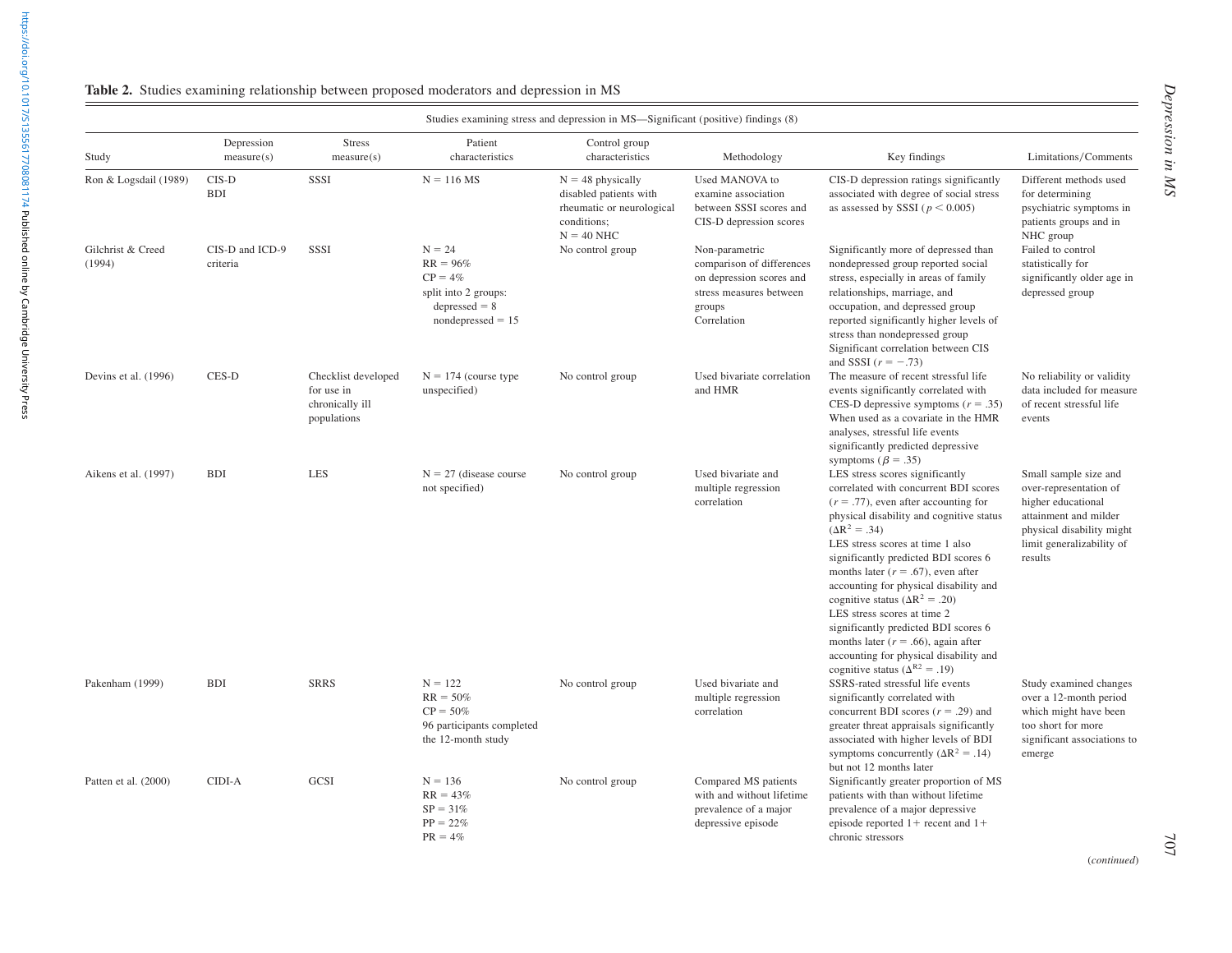#### **Table 2.** Continued $\overline{\phantom{a}}$

|                                 |                                          |                             | Studies examining stress and depression in MS—Significant (positive) findings (8) (continued)          |                                                  |                                                                                                                         |                                                                                                                                                                                                                                                                                                                                                                    |                                                                                                                                                                                                                                             |
|---------------------------------|------------------------------------------|-----------------------------|--------------------------------------------------------------------------------------------------------|--------------------------------------------------|-------------------------------------------------------------------------------------------------------------------------|--------------------------------------------------------------------------------------------------------------------------------------------------------------------------------------------------------------------------------------------------------------------------------------------------------------------------------------------------------------------|---------------------------------------------------------------------------------------------------------------------------------------------------------------------------------------------------------------------------------------------|
| Study                           | Depression<br>measure(s)                 | <b>Stress</b><br>measure(s) | Patient<br>characteristics                                                                             | Control group<br>characteristics                 | Methodology                                                                                                             | Key findings                                                                                                                                                                                                                                                                                                                                                       | Limitations/Comments                                                                                                                                                                                                                        |
| Kneebone & Dunmore<br>(2004)    | CES-D                                    | <b>RLCQ</b>                 | $N = 495$<br>$RR = 45%$<br>$CP = 33%$<br>Unknown = $18\%$                                              | No control group                                 | Used bivariate and<br>multiple regression<br>correlation                                                                | Measures of life stress on RLCQ<br>significantly associated with CES-D<br>depressive symptoms $(r=.29)$<br>Interaction between RCLO life stress<br>and negative attributional style<br>significantly predicted CES-D<br>depressive symptoms ( $\beta$ = .13)                                                                                                       | Possible self-selection<br>bias due to voluntary<br>completion of survey<br>questionnaires and<br>possible misleading<br>results due to missing<br>data<br>Diagnoses not confirmed<br>by neurological<br>evaluation                         |
| McCabe &<br>de Judicibus (2005) | POMS-SF<br>Depression<br>subscale        | <b>EPC</b>                  | $N = 113$ (course type not<br>specified)                                                               | No control group                                 | Used HMR correlation to<br>examine relationship<br>between economic<br>pressure and emotional<br>well-being             | Financial stress as measured on EPC<br>significantly predicted POMS-SF<br>depressive symptoms ( $\beta$ = .27,<br>$R^2 = .18$                                                                                                                                                                                                                                      |                                                                                                                                                                                                                                             |
|                                 |                                          |                             | Studies examining relationship between coping and depression in MS—Significant (positive) findings (7) |                                                  |                                                                                                                         |                                                                                                                                                                                                                                                                                                                                                                    |                                                                                                                                                                                                                                             |
| Study                           | Depression<br>measure(s)                 | Coping<br>measure(s)        | Patient<br>characteristics                                                                             | Control group<br>characteristics                 | Methodology                                                                                                             | Key findings                                                                                                                                                                                                                                                                                                                                                       | Limitations                                                                                                                                                                                                                                 |
| Arnett et al. (2002)            | CMDI Mood and<br>Evaluative<br>Subscales | <b>COPE</b>                 | $N = 55$<br>$RR = 55%$<br>$PP = 13%$<br>$SP = 29\%$<br>$PR = 4\%$                                      | No control group                                 | Correlations                                                                                                            | Avoidance Coping positively<br>correlated with depression index $(r =$<br>.62) and marginally significant<br>negative relationship ( $p < .10$ )<br>between<br>Active Coping and depression index<br>$(r = -.25)$                                                                                                                                                  | Most patients not<br>clinically depressed                                                                                                                                                                                                   |
| Arnett & Randolph<br>(2006)     | CMDI Mood and<br>Evaluative<br>Subscales | <b>COPE</b>                 | $N = 53$<br>$RR = 58%$<br>$PP = 11\%$<br>$SP = 28%$<br>$PR = 2\%$                                      | No control group                                 | Examined changes in<br>depressed mood and<br>coping at two time points<br>3 years apart                                 | Patients who demonstrated improved<br>mood, also demonstrated an increase<br>in active coping from time 1 to time 2<br>Patients whose mood worsened,<br>showed a decrease in active coping<br>strategies                                                                                                                                                           | Most patients not<br>clinically depressed                                                                                                                                                                                                   |
| McCabe et al. (2004)            | POMS-SF                                  | <b>WOC</b>                  | $N = 381$<br>Course not specified                                                                      | $N = 291$ individuals from<br>general population | Compared MS and<br>non-MS groups in terms<br>of coping and association<br>between coping and<br>depression in MS sample | Individuals with MS were more likely<br>than individuals from the general<br>population to adopt a detached style of<br>coping, and less likely to engage in<br>problem-focused coping and seeking<br>social support as a coping strategy.<br>For men, high levels of wishful<br>thinking ( $sr^2 = .06$ ), low levels of<br>problem focused coping $(sr^2 = .02)$ | While many indices of<br>coping were found to be<br>related to depression, this<br>study examined coping<br>factors entered in the<br>regression equation with<br>11 other variables. A<br>more focused approach<br>may have yielded larger |

708

relationships between coping variables and depression

and low focus on the positive  $(sr^2 =$ .02) independently predicted depression. For women, high amounts of wishful thinking  $(sr^2 = .10)$ independently predicted depression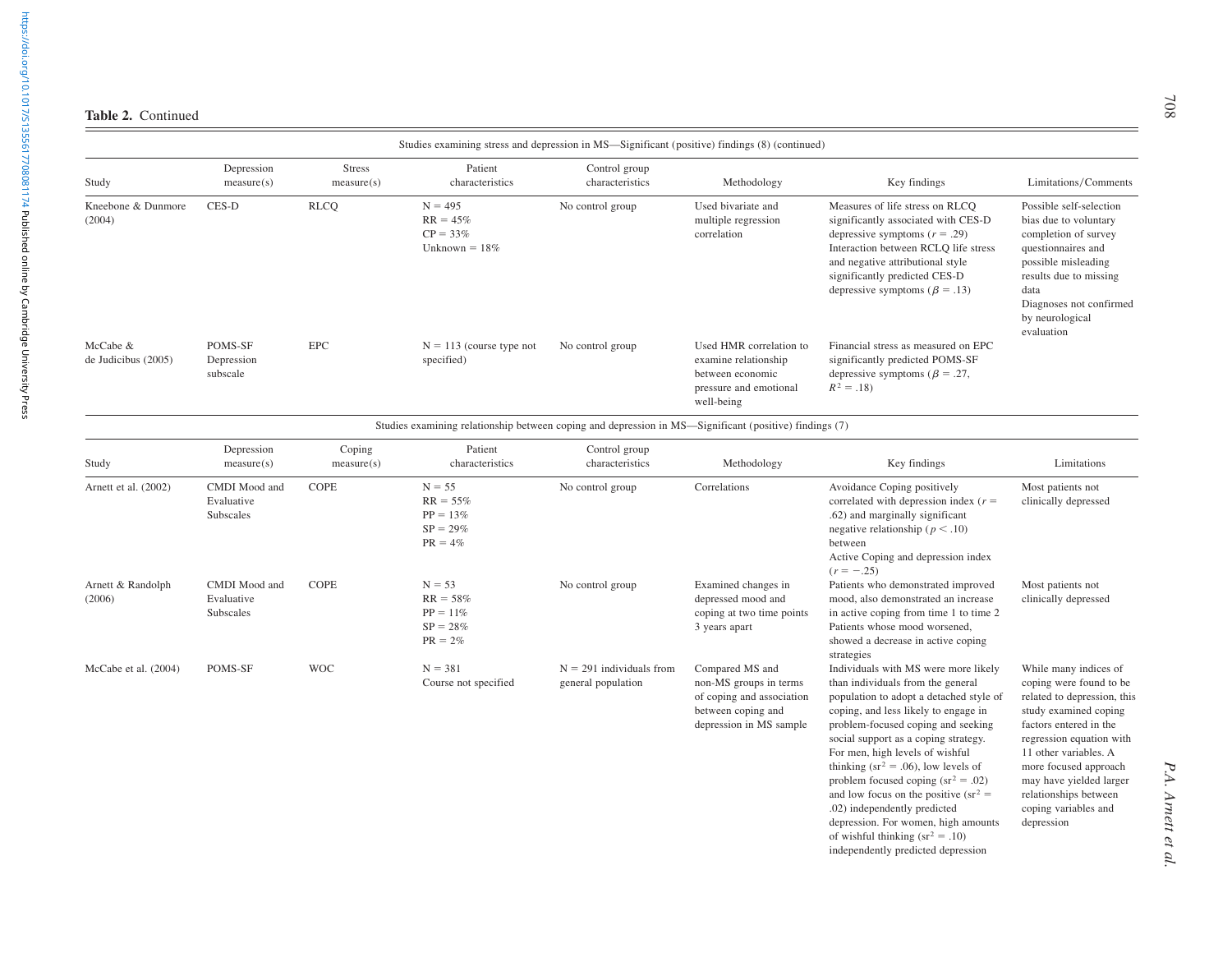https://doi.org/10.1017/S1355617708081174 Published online by Cambridge University Press <https://doi.org/10.1017/S1355617708081174>Published online by Cambridge University Press

| Study                | Depression<br>measure(s)                         | Coping<br>measure(s)                     | Patient<br>characteristics                                                                | Control group<br>characteristics                                                   | Methodology                                                                                                                                                                             | Key findings                                                                                                                                                                                                                                                                                                                                          | Limitations                                                                                                                                          |
|----------------------|--------------------------------------------------|------------------------------------------|-------------------------------------------------------------------------------------------|------------------------------------------------------------------------------------|-----------------------------------------------------------------------------------------------------------------------------------------------------------------------------------------|-------------------------------------------------------------------------------------------------------------------------------------------------------------------------------------------------------------------------------------------------------------------------------------------------------------------------------------------------------|------------------------------------------------------------------------------------------------------------------------------------------------------|
| Tesar et al. (2003)  | <b>BDI</b>                                       | <b>FDCQ</b>                              | $N = 14$<br>Therapy Group recruited<br>from MS outpatient unit.<br>Course not specified   | $N = 15$<br>No treatment group from<br>MS outpatient unit.<br>Course not specified | Examined pre-post and<br>2-month follow-up BDI<br>and coping scores within<br>treatment and control<br>groups. Examined<br>differences between<br>groups at three time<br>points        | Treatment group showed significant<br>within group improvement in BDI<br>scores. Treatment group demonstrated<br>less depressive coping over treatment,<br>but no change in active or avoidance<br>coping. The treatment group used<br>significantly less depressive coping at<br>treatment end and at 2-month<br>follow-up compared to control group | Small sample. Few<br>participants (38%) met<br>threshold for depression.<br>No random assignment of<br>treatment groups. No<br>effect sizes reported |
| Pakenham (2001)      | <b>BDI</b>                                       | WCC; CMSS                                | $N = 113$<br>Course not specified                                                         | No control group                                                                   | Assessed relationship<br>between new measure of<br>coping in MS (CMSS)<br>and BDI. Compared<br>WCC and CMSS in terms<br>of ability to explain<br>variance in depression in<br>MS sample | Two of seven CMSS factors correlated<br>with BDI: problem-solving $(r = -.23)$<br>and acceptance $(r = -.54)$ . CMSS<br>explained more variance in BDI than<br><b>WCC</b>                                                                                                                                                                             |                                                                                                                                                      |
| Mohr et al. (1999)   | <b>POMS</b>                                      | <b>PEMS</b>                              | $N = 94$<br>$RR = 100%$                                                                   | No control group                                                                   | Factor analysis of<br>63-item questionnaire,<br>derived from interview<br>with 50 MS patients                                                                                           | Found three factors solution:<br>Demoralization, Deterioration in<br>Relationships, and Benefit Finding.<br>Demoralization ( $r = .36$ ) and<br>Deterioration in Relationships ( $r =$<br>.31) were associated with depression.<br>Benefit-Finding was mildly associated<br>with anxiety ( $r = .21$ ) and anger ( $r =$<br>.21)                      |                                                                                                                                                      |
| Pakenham (2005)      | <b>BABS</b> (Positive<br>and Negative<br>Affect) | 19-item BFS (from<br>Mohr et al. [1999]) | $N = 414$<br>$RR = 27%$<br>$CP = 73%$                                                     | No control group                                                                   | Factor analysis of BFS.<br>Assessed relationship<br>between BFS and<br>positive and negative<br>affect scales of BABS                                                                   | Found two factor solution: Personal<br>Growth and Family Relations Growth.<br>Family Relations related to negative<br>affect ( $r = -.13$ ). Personal Growth<br>$(r=.23)$ and Family Relations<br>Growth $(r = .22)$ related to positive<br>affect                                                                                                    |                                                                                                                                                      |
|                      |                                                  |                                          | Studies examining social support and depression in MS—Significant (positive) findings (5) |                                                                                    |                                                                                                                                                                                         |                                                                                                                                                                                                                                                                                                                                                       |                                                                                                                                                      |
| Study                | Depression<br>measure(s)                         | Social support<br>measure(s)             | Patient<br>characteristics                                                                | Control group<br>characteristics                                                   | Methodology                                                                                                                                                                             | Key findings                                                                                                                                                                                                                                                                                                                                          | Limitations                                                                                                                                          |
| McIvor et al. (1984) | <b>BDI</b>                                       | <b>PSSI</b>                              | $N = 120$ non-hospitalized                                                                | No control group                                                                   | Assessed relationship                                                                                                                                                                   | Perceived social support from family                                                                                                                                                                                                                                                                                                                  |                                                                                                                                                      |

between depression and length of illness, disability, social suppor<sup>t</sup> and illness course

 $(r = -.60)$  and friends  $(r = -.71)$ was best indicator of depression. Age  $(r = .22)$ , disability  $(r = .39)$  and illness course  $(r = .26)$  were also related to depression in M

patients with only spinal cord form of MS

709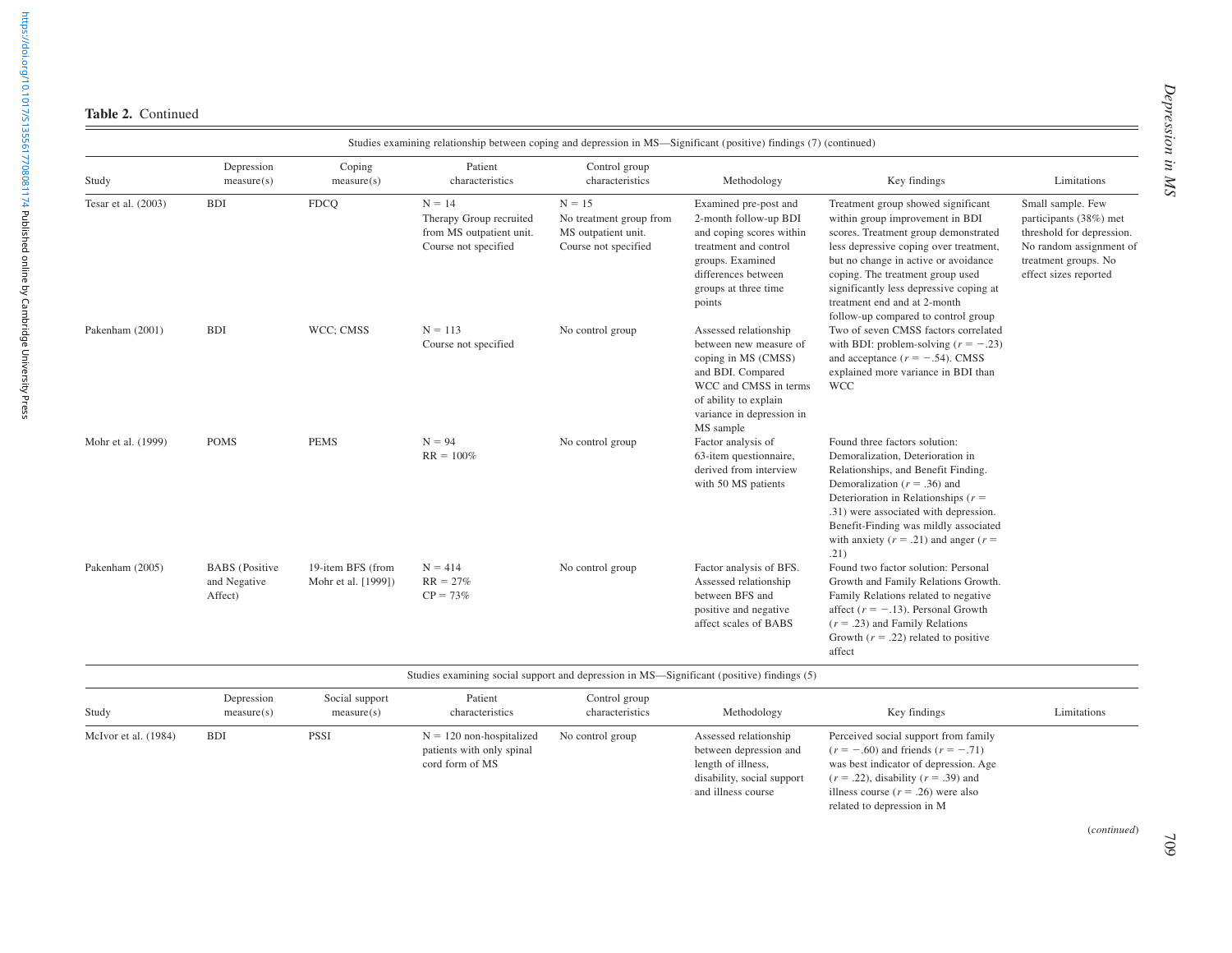| <b>Table 2. Continued</b> |  |
|---------------------------|--|
|---------------------------|--|

 $\overline{\phantom{a}}$ 

|                         | Studies examining social support and depression in MS—Significant (positive) findings (5) (continued) |                                             |                                                                                                                                                       |                                                                |                                                                                                                                                                               |                                                                                                                                                                                                                                                                                                                                                                                                                   |                                                                                                                                                                                                                  |  |  |
|-------------------------|-------------------------------------------------------------------------------------------------------|---------------------------------------------|-------------------------------------------------------------------------------------------------------------------------------------------------------|----------------------------------------------------------------|-------------------------------------------------------------------------------------------------------------------------------------------------------------------------------|-------------------------------------------------------------------------------------------------------------------------------------------------------------------------------------------------------------------------------------------------------------------------------------------------------------------------------------------------------------------------------------------------------------------|------------------------------------------------------------------------------------------------------------------------------------------------------------------------------------------------------------------|--|--|
| Study                   | Depression<br>measure(s)                                                                              | Social support<br>measure(s)                | Patient<br>characteristics                                                                                                                            | Control group<br>characteristics                               | Methodology                                                                                                                                                                   | Key findings                                                                                                                                                                                                                                                                                                                                                                                                      | Limitations                                                                                                                                                                                                      |  |  |
| McCabe et al. (2004)    | POMS-SF                                                                                               | WHOOOL-100<br>Social Support facet<br>scale | $N = 381$<br>Course not specified                                                                                                                     | $N = 291$ individuals from<br>general population               | Assessed relationship<br>between depression and<br>social support in men and<br>women with MS                                                                                 | Social support and depression were<br>related for women ( $sr^2 = .02$ ) but not<br>for men                                                                                                                                                                                                                                                                                                                       | This study examined<br>social support in a<br>regression equation with<br>15 other variables. A<br>more focused approach<br>may have yielded larger<br>relationships between<br>social support and<br>depression |  |  |
| Schwartz (1999)         | CES-D                                                                                                 | <b>FES</b>                                  | $N = 44$ couples<br>One member of couple<br>with MS Course not<br>specified                                                                           | No control group                                               | Assessed relationship<br>between depression and<br>family conflict,<br>independence in family,<br>and patient-rating of<br>responses to disability by<br>non-disabled partner | Family conflict $(r = .43)$ and greater<br>independence $(r = -.51)$ were<br>significantly related to depressive<br>symptoms. Also, patient-rating of<br>more negative responses to patient<br>disability behaviors was positively<br>associated with depression ( $r = .64$ ),<br>while encouraging responses to well<br>behaviors was negatively related $(r =$<br>$-.33)$                                      | Sample consisted of<br>moderately to severely<br>disabled participants<br>$(EDSS M = 5.6, SD =$<br>1.6)                                                                                                          |  |  |
| Feinstein et al. (2002) | <b>HADS</b>                                                                                           | <b>SSSI</b>                                 | $N = 40$ MS patients with<br>past suicidal intent<br>Overall patient<br>characteristics:<br>$N = 140$<br>$RR = 56%$<br>$SP = 32%$<br>PP or $PR = 6\%$ | $N = 100$ MS patients<br>without history of<br>suicidal intent | Compared patients with<br>and without suicidal<br>intent on depression,<br>anxiety, alcohol and<br>substance abuse and<br>social support                                      | Suicidal intent was associated with an<br>elevated depression score, lifetime<br>history of alcohol abuse and living<br>alone. Suicidal intent group<br>demonstrated significantly less social<br>support relative to stress compared to<br>never-depressed group                                                                                                                                                 | No effect sizes reported                                                                                                                                                                                         |  |  |
| King & Arnett $(2005)$  | <b>HADS</b>                                                                                           | SSSI                                        | $N = 64$<br>$RR = 64%$<br>$SP = 25\%$<br>$PP = 9\%$<br>$PR = 2\%$                                                                                     | No control group                                               | Examined depression,<br>fatigue, cognitive<br>functioning as predictors<br>of dyadic adjustment                                                                               | Patient-reported dyadic adjustment<br>significantly associated with patient<br>depression ( $r = -.48$ ) and fatigue<br>$(r = -.31)$ . Significant other dyadic<br>adjustment related to patient<br>depression ( $r = -.38$ ), fatigue ( $r =$<br>$-.30$ ) and executive functioning<br>impairments ( $r = .37$ ). Stepwise<br>regression revealed depression as only<br>significant of dyadic relationship rated |                                                                                                                                                                                                                  |  |  |

by either member of dyad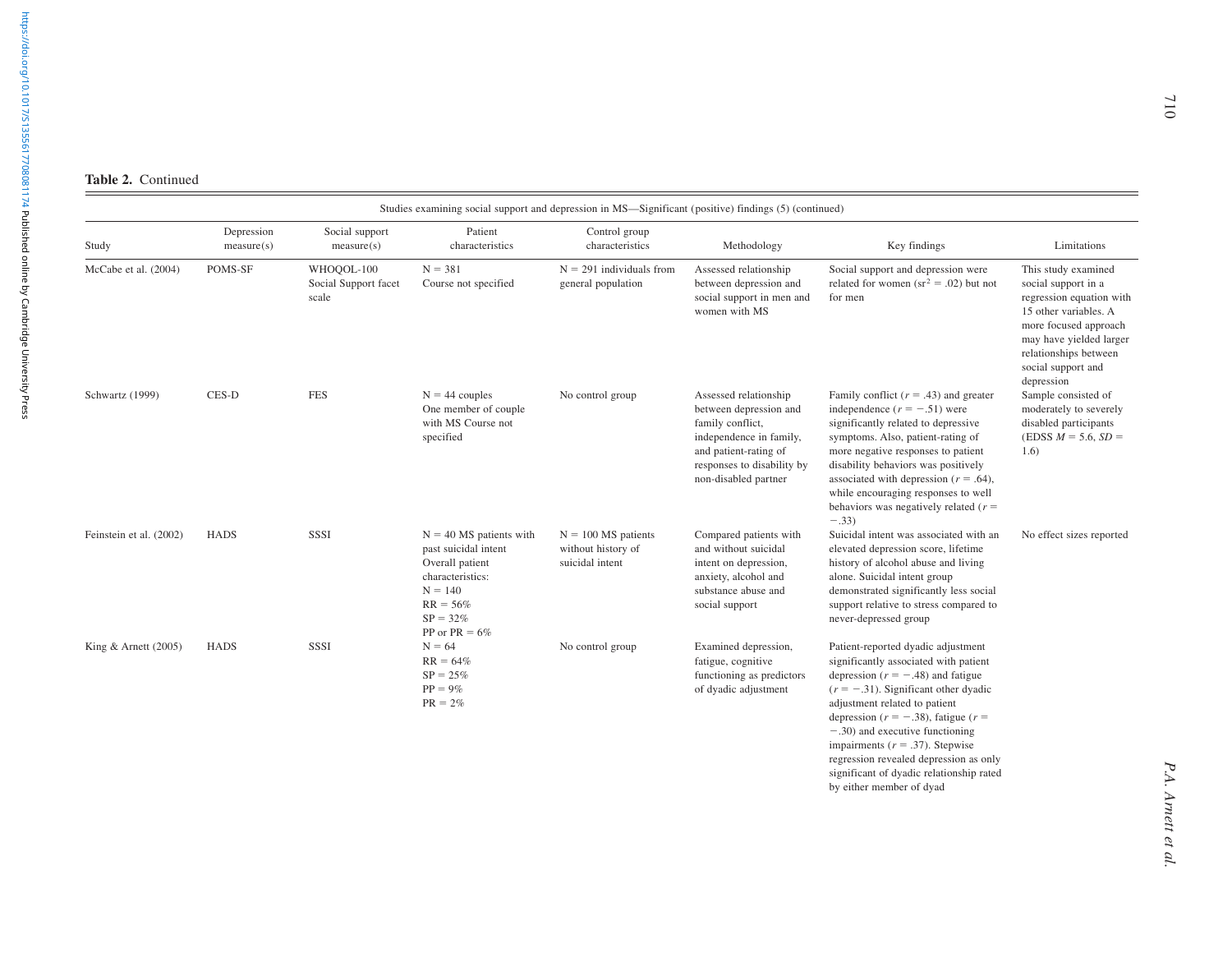### **Table 2.** Continued

|                                | Studies examining conceptions of the self $\&$ illness and depression in MS—Significant (positive) findings (8) |                                                      |                                                                                                                                              |                                       |                                                                                                                                                              |                                                                                                                                                                                                                                                                                                                                                                                                                           |             |  |  |  |
|--------------------------------|-----------------------------------------------------------------------------------------------------------------|------------------------------------------------------|----------------------------------------------------------------------------------------------------------------------------------------------|---------------------------------------|--------------------------------------------------------------------------------------------------------------------------------------------------------------|---------------------------------------------------------------------------------------------------------------------------------------------------------------------------------------------------------------------------------------------------------------------------------------------------------------------------------------------------------------------------------------------------------------------------|-------------|--|--|--|
| Study                          | Depression<br>measure(s)                                                                                        | Conceptions of the<br>self and illness<br>measure(s) | Patient<br>characteristics                                                                                                                   | Control group<br>characteristics      | Methodology                                                                                                                                                  | Key findings                                                                                                                                                                                                                                                                                                                                                                                                              | Limitations |  |  |  |
| Shnek et al. (1995)            | CES-D                                                                                                           | CBQ; MSAI; MSBS                                      | $N = 80$<br>Course not specified                                                                                                             | No control group                      | Assessed if depression in<br>MS is predicted by<br>learned-helplessness,<br>self-efficacy or cognitive<br>distortions                                        | Greater learned helplessness ( $r = .61$ ),<br>lower self-efficacy ( $r = -.47$ ) and<br>greater cognitive distortions ( $r = .26$ )<br>all predicted depression. When entered<br>into a regression together, after<br>controlling for demographic and<br>disease-related variables, only learned<br>helplessness and lower-self-efficacy<br>predicted depression                                                         |             |  |  |  |
| Kneebone & Dunmore<br>(2004)   | CES-D                                                                                                           | ASQ-S                                                | $N = 495$<br>$RR = 45%$<br>$CP = 32.5%$<br>Unknown = $18\%$<br>*Note percentages do not<br>add to 100% in paper                              | No control group                      | Assessed whether<br>negative attributional<br>style is associated with<br>depression in MS                                                                   | Greater use of Stable ( $r = .37$ ) and<br>Global ( $r = .44$ ) negative attributional<br>style was associated with higher<br>depression scores                                                                                                                                                                                                                                                                           |             |  |  |  |
| Smith & Young (2000)           | <b>BDI</b> ; HADS                                                                                               | RSD/H                                                | $N = 88$ (course not<br>specified)                                                                                                           | Nondepressed control<br>group with MS | Compared depressed and<br>nondepressed individuals<br>with MS on likelihood of<br>rating disability as<br>greater than physician                             | Individuals meeting threshold for<br>depression by BDI or HADS cutoffs<br>were over 3 times more likely to<br>perceive their own disability as worse<br>than a physician                                                                                                                                                                                                                                                  |             |  |  |  |
| Jopson & Moss-Morris<br>(2003) | <b>HADS</b>                                                                                                     | $IPO-R$                                              | $N = 168$<br>$RR = 28.8%$<br>$SP = 10\%$<br>$CP = 42.4\%$<br>Benign = $14.1%$                                                                | No control group                      | Assessed whether illness<br>representations (identifi-<br>cation, cause, timeline,<br>consequences and cure/<br>control) were related to<br>depression in MS | After controlling for illness severity,<br>authors found illness representations<br>were related to HADS depression<br>scores ( $\Delta R^2$ = .26). Specifically,<br>beliefs that the illness results in serious<br>consequences ( $\beta$ = .23), poor personal<br>control ( $\beta$ = -.21) and psychological<br>attributions for the illness ( $\beta$ = .19)<br>were most strongly related to depres-<br>sion scores |             |  |  |  |
| Evers et al. (2001)            | <b>IRGL-ADMS</b>                                                                                                | <b>ICQ</b>                                           | $N = 167$<br>$RR = 53%$<br>$SP = 41%$<br>$RP = 2%$<br>$PP = 4\%$<br>Analyses also included<br>263 individuals with rheu-<br>matoid arthritis | No control group                      | Assessed whether help-<br>lessness, acceptance or<br>benefit finding were<br>related to negative and<br>positive mood in MS and<br>RA                        | Negative mood was associated with<br>helplessness ( $r = .62$ ), acceptance ( $r =$<br>$-.54$ ) and perceived benefits ( $r =$<br>$-.18$ ). Positive mood was also associ-<br>ated with helplessness ( $r = -.53$ ),<br>acceptance ( $r = .50$ ) and perceived<br>beliefs $(r=.29)$                                                                                                                                       |             |  |  |  |
| Fournier et al. (1999)         | <b>BDI</b>                                                                                                      | LOT; GSES; ASQ;<br>OPPQ; O&P                         | $N = 73$<br>Course not specified                                                                                                             | No control group                      | Examined different<br>aspects of optimism and<br>their relation to depres-<br>sion in MS                                                                     | General optimism ( $r = -.53$ ) and<br>unrealistic optimism for positive $(r =$<br>$-.47$ ) and negative ( $r = -.40$ ) events<br>had a negative relationship with<br>depression. Depression was positively                                                                                                                                                                                                               |             |  |  |  |

associated with generalized pessimism

and defensive pessimism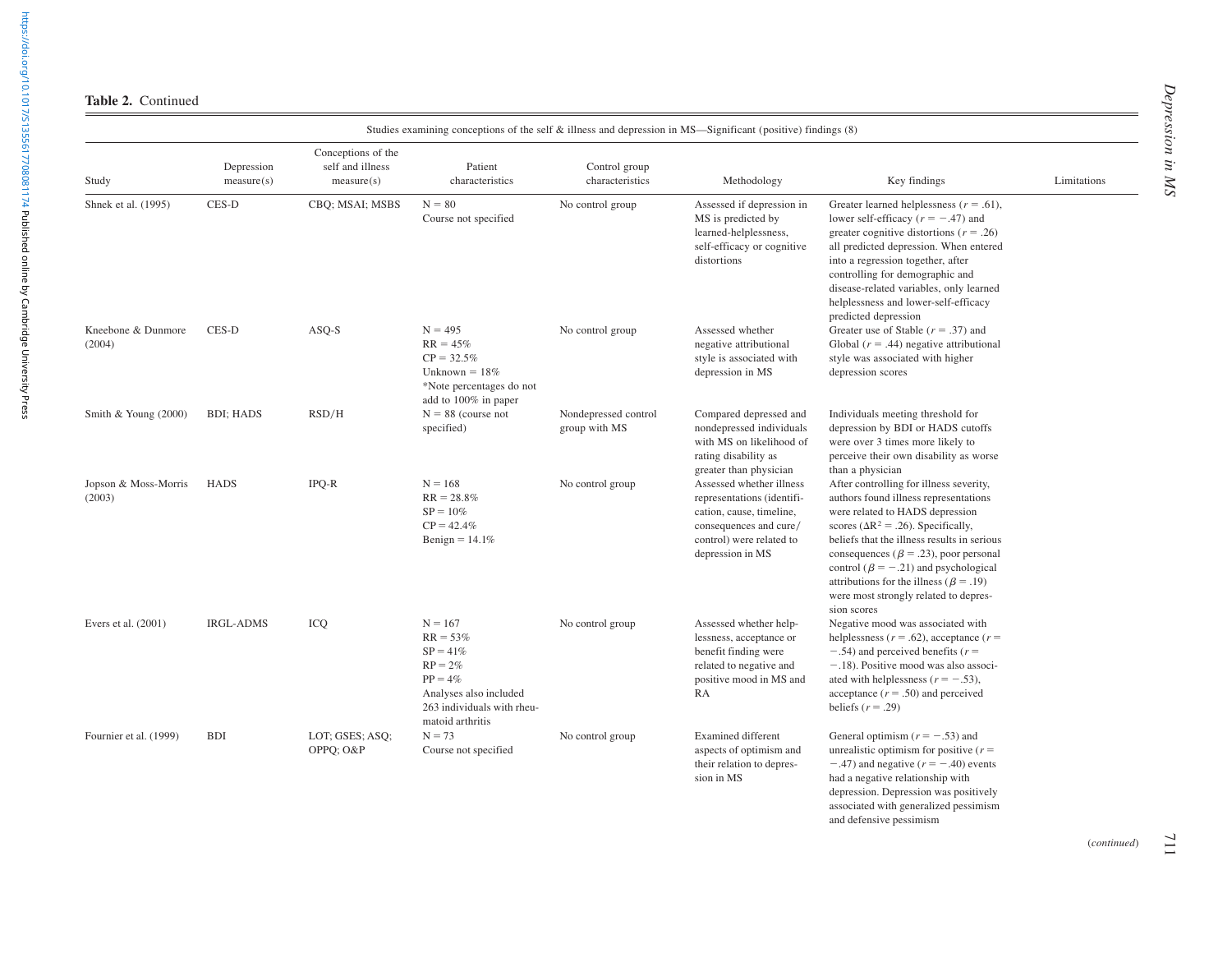https://doi.org/10.1017/S1355617708081174 Published online by Cambridge University Press <https://doi.org/10.1017/S1355617708081174>Published online by Cambridge University Press

|                         |                                          |                                                      |                                                     |                                  | Studies examining conceptions of the self $\&$ illness and depression in MS—Significant (positive) findings (8) (continued)                                                              |                                                                                                                                                                                                                                                                                                                                                                                                                                                                                                         |                                                                  |
|-------------------------|------------------------------------------|------------------------------------------------------|-----------------------------------------------------|----------------------------------|------------------------------------------------------------------------------------------------------------------------------------------------------------------------------------------|---------------------------------------------------------------------------------------------------------------------------------------------------------------------------------------------------------------------------------------------------------------------------------------------------------------------------------------------------------------------------------------------------------------------------------------------------------------------------------------------------------|------------------------------------------------------------------|
| Study                   | Depression<br>measure(s)                 | Conceptions of the<br>self and illness<br>measure(s) | Patient<br>characteristics                          | Control group<br>characteristics | Methodology                                                                                                                                                                              | Key findings                                                                                                                                                                                                                                                                                                                                                                                                                                                                                            | Limitations                                                      |
| de Ridder et al. (2000) | <b>BDI</b>                               | LOT                                                  | $N = 96$<br>Course not specified                    | No control group                 | Assessed relationship<br>between optimism and<br>pessimism and<br>depression                                                                                                             | Optimism ( $r = -.47$ ) and pessimism<br>$(r = .53)$ were related to depression                                                                                                                                                                                                                                                                                                                                                                                                                         |                                                                  |
| Bruce & Arnett (2005)   | CMDI Mood and<br>Evaluative<br>subscales | <b>ARST</b>                                          | $N = 95$<br>$RR = 68%$<br>$PP = 2\%$<br>$SP = 30\%$ | No control group                 | Using a performance<br>based measure of<br>affective memory bias,<br>compared nondepressed,<br>mildly depressed and<br>moderately depressed<br>groups on memory bias<br>at 3 time points | Nondepressed participants showed a<br>bias for positive words at the encoding<br>stage, compared to no affective bias<br>by mildly or moderately depressed<br>participants (eta <sup>2</sup> = .13). At delay,<br>nondepressed group again displayed<br>positive bias, but mildly and<br>moderately depressed groups<br>demonstrated negative bias (eta <sup>2</sup> =<br>.14). Assessing additive nature of<br>initial plus delay bias produced a<br>larger between group effect size<br>$eta^2 = .23$ | Depression examined<br>continuously rather than<br>categorically |

Studies examining the moderating effect of coping on the relationship between physical disability and depression in MS

| Study                 | Depression<br>measure(s) | Coping<br>measure(s)             | Patient<br>characteristics             | Control group<br>characteristics | Methodology                                                                                                                                                              | Key findings                                                                                                                                                                                                                                                                                                                                                                                                                                                                     | Limitations                                                                                                                                                                                                                                                                                                                                                                                                                                              |
|-----------------------|--------------------------|----------------------------------|----------------------------------------|----------------------------------|--------------------------------------------------------------------------------------------------------------------------------------------------------------------------|----------------------------------------------------------------------------------------------------------------------------------------------------------------------------------------------------------------------------------------------------------------------------------------------------------------------------------------------------------------------------------------------------------------------------------------------------------------------------------|----------------------------------------------------------------------------------------------------------------------------------------------------------------------------------------------------------------------------------------------------------------------------------------------------------------------------------------------------------------------------------------------------------------------------------------------------------|
| Lynch et al. $(2001)$ | <b>ZSDS</b>              | <b>WOC</b>                       | $N = 188$<br>67% RR; 21% PP; 13%<br>SP | No control group                 | Examined association<br>between SDS and WOC,<br>HS and UIS, and possible<br>moderating effect of<br>coping on physical<br>disability                                     | Depression was correlated with all<br>emotion-focused coping variables<br>$(r = .24)$ , but not problem focused<br>coping variables $(r = -.09)$ , after<br>controlling for education. No<br>interaction was found between<br>escape-avoidance coping and<br>disability                                                                                                                                                                                                          | Entered interaction<br>variable after entering<br>four psychological<br>variables accounting for<br>40% of the variance in<br>depression. Did not<br>examine the possible<br>moderating effect of<br>problem-focused coping<br>Authors suggested<br>importance of coping<br>dependent on degree of<br>physical impairment, but<br>due to cross-sectional<br>design, coping could also<br>be seen as a moderator<br>between EDSS scores and<br>depression |
| Mohr et al. (1997)    | <b>BDI</b>               | WOC, including<br>Wineman scales | $N = 101$<br>Course not specified      | No control group                 | Compared low disability<br>and high disability<br>groups on BDI, examined<br>WOC as a covariate and<br>assessed moderating<br>effect of physical<br>disability on coping | Found high disability group had<br>higher BDI scores than low disability<br>group. Escape Avoidance (EA;<br>$eta = 0.53$ ) and Planful<br>Problem-Solving (PP; $eta = 0.22$ )<br>scales were related to BDI.<br>Relationship between PP and BDI was<br>stronger for high disability group than<br>low disability group (eta $= 0.21$ ).<br>Relationship between Cognitive<br>Reframing and BDI greater for high<br>impairment group than low<br>impairment group (eta = $0.26$ ) |                                                                                                                                                                                                                                                                                                                                                                                                                                                          |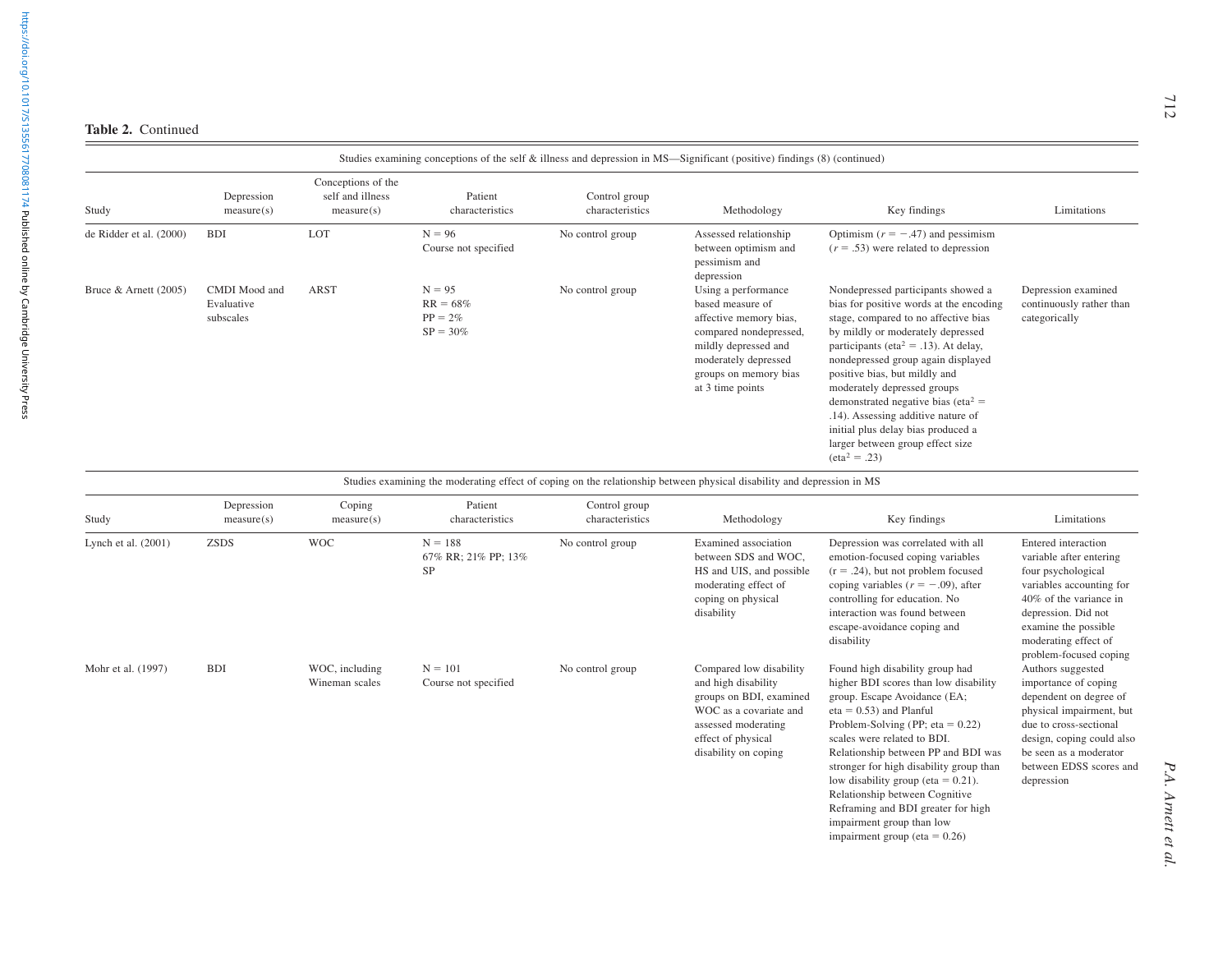|                      |                          |                      |                                                                  |                                  | Studies examining the moderating effect of coping on the relationship between cognitive dysfunction and depression in MS |                                                                                                                                                                                                                                                                                                                                                                                                                                     |                                                                                                                                                          |
|----------------------|--------------------------|----------------------|------------------------------------------------------------------|----------------------------------|--------------------------------------------------------------------------------------------------------------------------|-------------------------------------------------------------------------------------------------------------------------------------------------------------------------------------------------------------------------------------------------------------------------------------------------------------------------------------------------------------------------------------------------------------------------------------|----------------------------------------------------------------------------------------------------------------------------------------------------------|
| Study                | Depression<br>measure(s) | Coping<br>measure(s) | Patient<br>characteristics                                       | Control group<br>characteristics | Methodology                                                                                                              | Key findings                                                                                                                                                                                                                                                                                                                                                                                                                        | Limitations                                                                                                                                              |
| Arnett et al. (2002) | <b>CMDI</b>              | <b>COPE</b>          | $N = 55$<br>$RR = 55%$<br>$SP = 29%$<br>$PP = 13%$<br>$PR = 4\%$ | No control group                 | Assessed moderating<br>effect of coping on<br>relationship between<br>cognitive dysfunction and<br>depression            | Active and avoidance coping<br>moderated the relationship between<br>cognitive dysfunction and depression<br>$(\Delta R^2 = .18$ for active coping<br>interaction and .08 for avoidance<br>coping interaction). Individuals with<br>high levels of cognitive dysfunction<br>who used either high levels of<br>avoidance coping or low levels of<br>active coping showed more mood and<br>negative evaluative depression<br>symptoms | Only depression<br>symptoms examined, not<br>clinical depression, per se                                                                                 |
|                      |                          |                      |                                                                  |                                  | Studies examining the moderating effect of coping on the relationship between stress and depression in MS                |                                                                                                                                                                                                                                                                                                                                                                                                                                     |                                                                                                                                                          |
| Study                | Depression<br>measure(s) | Coping<br>measure(s) | Patient<br>characteristics                                       | Control group<br>characteristics | Methodology                                                                                                              | Key findings                                                                                                                                                                                                                                                                                                                                                                                                                        | Limitations                                                                                                                                              |
| Pakenham (1999)      | BDI; BSI                 | <b>WCC</b>           | $N = 134$<br>$CP = 50%$<br>$RR = 50%$                            | No control group                 | Assessed moderating<br>effect of coping on<br>relationship between<br>stress appraisal and<br>global distress            | Emotion focused coping moderated<br>the relationship between stress and<br>global distress ( $\Delta R^2 = .04$ ).<br>Individuals with high levels of stress<br>and emotion focused coping showed<br>more distress                                                                                                                                                                                                                  | Did not report on<br>possible moderating<br>effects of coping on<br>depression. Used broad<br>measure of distress rather<br>than a depression<br>measure |
| Pakenham (2005)      | <b>BSI</b>               | <b>BFS</b>           | $N = 477$<br>$CP = 27%$<br>$RR = 73%$                            | No control group                 | Assessed moderating<br>effect of benefit finding<br>on relationship between<br>stress appraisal and<br>adjustment        | Family Growth Factor of BFS<br>moderated the relationship between<br>stress appraisal and global distress<br>$(\Delta R^2 = 0.02)$ . Individuals with high<br>levels of stress and reporting high<br>family relations growth reported less<br>global distress than those with low<br>family relations growth                                                                                                                        | Used broad measure of<br>distress rather than a<br>depression measure                                                                                    |

(*continued*)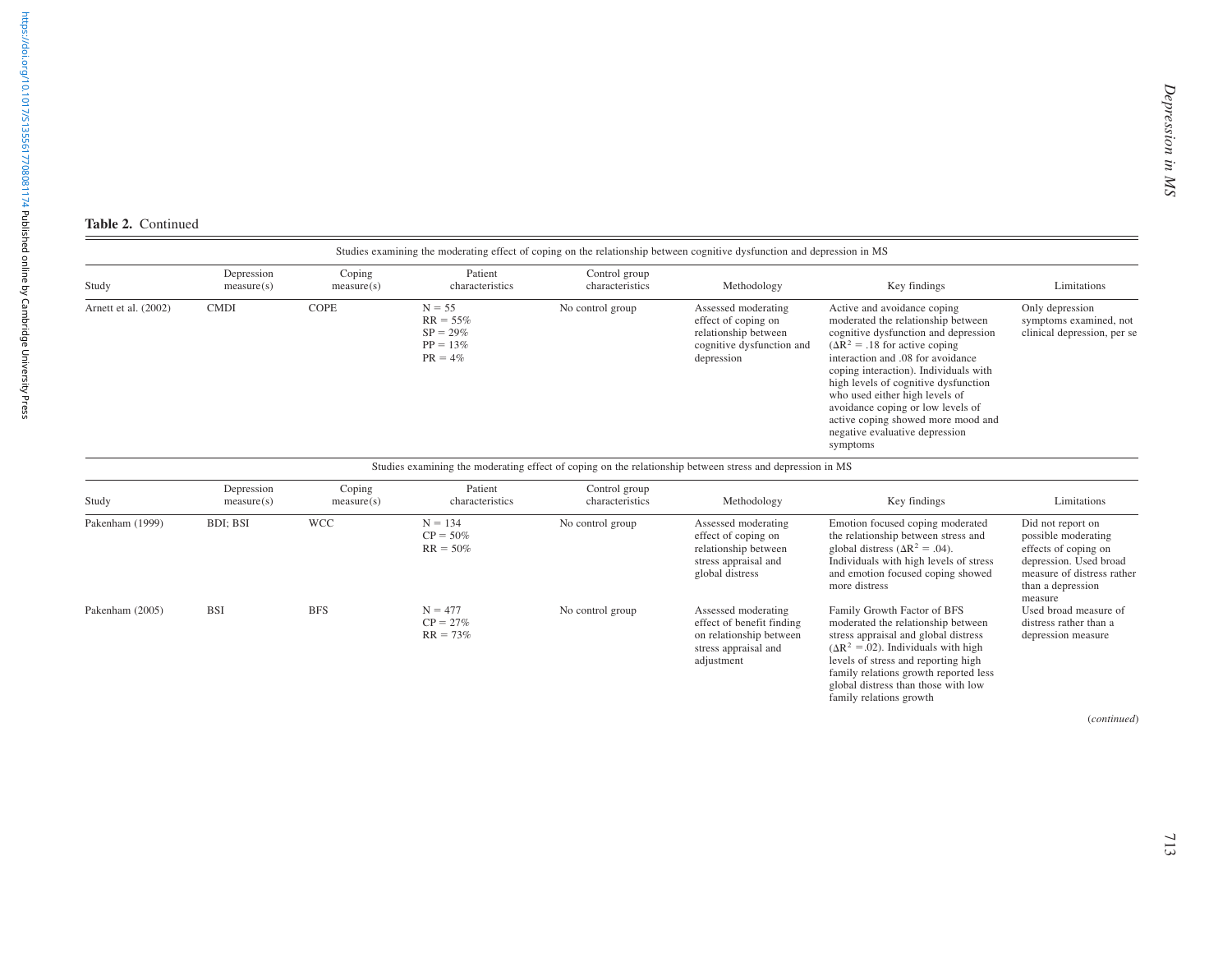|  | <b>Table 2. Continued</b> |
|--|---------------------------|
|  |                           |

| Studies examining the moderating effect of conceptions of the self and illness on the relationship between stress and depression in MS |                                                    |                                                            |                                                              |                                  |                                                                                                                                                                                        |                                                                                                                                                                                                                                                                                                                                                                                                                                                                                                                                                                                                                                         |                                                                  |
|----------------------------------------------------------------------------------------------------------------------------------------|----------------------------------------------------|------------------------------------------------------------|--------------------------------------------------------------|----------------------------------|----------------------------------------------------------------------------------------------------------------------------------------------------------------------------------------|-----------------------------------------------------------------------------------------------------------------------------------------------------------------------------------------------------------------------------------------------------------------------------------------------------------------------------------------------------------------------------------------------------------------------------------------------------------------------------------------------------------------------------------------------------------------------------------------------------------------------------------------|------------------------------------------------------------------|
| Study                                                                                                                                  | Depression<br>measure(s)                           | Conceptions of the<br>self<br>and illness measure(s)       | Patient<br>characteristics                                   | Control group<br>characteristics | Methodology                                                                                                                                                                            | Key findings                                                                                                                                                                                                                                                                                                                                                                                                                                                                                                                                                                                                                            | Limitations                                                      |
| Kneebone & Dunmore<br>(2004)                                                                                                           | CES-D                                              | ASQ-S                                                      | $N = 495$<br>$CP = 32.5\%$<br>$RR = 45%$<br>Unknown = $18\%$ | No control group                 | Assessed if ASO-S global<br>and stable attributions<br>would moderate<br>relationship between<br>Negative Life Events<br>(Time since last)<br>exacerbation and RCLO)<br>and depression | After controlling for disability, the<br>authors found report of global<br>attributions moderated effects of<br>stress, conceptualized both as time<br>since exacerbation ( $\beta = -.13$ ) and<br>according to the RCLQ ( $\beta$ = .13), on<br>depression. Negative life events<br>predicted depression when global<br>attributions were high, but did not<br>predict depression when global<br>attributions were low                                                                                                                                                                                                                |                                                                  |
| Beeney & Arnett<br>(2008)                                                                                                              | CMDI Mood &<br>Evaluative<br>subscales<br>combined | Performance based<br>Affective Reading<br>Span Test (ARST) | $N = 93$<br>$RR = 68%$<br>$PP = 2\%$<br>$SP = 30%$           | No control group                 | Hierarchical regression<br>analyses                                                                                                                                                    | After main effects entered, interaction<br>between stress appraisal index (hassles<br>minus uplifts) and negative memory<br>bias index from ARST = $\Delta R^2$ = .09,<br>$p < .01, \beta = -.30$                                                                                                                                                                                                                                                                                                                                                                                                                                       | Depression examined<br>continuously rather than<br>categorically |
|                                                                                                                                        |                                                    |                                                            |                                                              |                                  | Study examining the moderating effect of conceptions of the self and illness on the relationship between pain and depression in MS                                                     |                                                                                                                                                                                                                                                                                                                                                                                                                                                                                                                                                                                                                                         |                                                                  |
| Study                                                                                                                                  | Depression<br>measure(s)                           | Conceptions of the<br>illness<br>self<br>and<br>measure(s) | Patient<br>characteristics                                   | Control group<br>characteristics | Methodology                                                                                                                                                                            | Key findings                                                                                                                                                                                                                                                                                                                                                                                                                                                                                                                                                                                                                            | Limitations                                                      |
| Bruce et al. (2007)                                                                                                                    | CMDI Mood and<br>Evaluative<br>Subscales           | <b>ASRT</b>                                                | $N = 93$<br>$RR = 69%$<br>$SP = 29\%$<br>$PP = 2\%$          | No control group                 | Examined the moderating<br>effect of affective<br>memory bias, on the<br>relationship between pain<br>and depression                                                                   | Pain did not significantly predict<br>depression. Memory bias at free recall<br>predicted CMDI mood ( $\Delta R^2 = .14$ ),<br>and evaluative ( $\Delta R^2 = .10$ ) subscales.<br>Retention Bias also predicted CMDI<br>mood ( $\Delta R^2$ = .07), and evaluative<br>$(\Delta R^2 = .05)$ subscales. Patients with<br>high levels of pain and demonstrating<br>a negative affective memory bias<br>(AMB) reported more depressive<br>symptoms relative to patients with<br>pain and positive AMB. The<br>interaction explained as much as 8%<br>of the variance after accounting for<br>variance explained by memory bias<br>and pain |                                                                  |

*Note*. See Appendix for listing of all acronyms.

 $\equiv$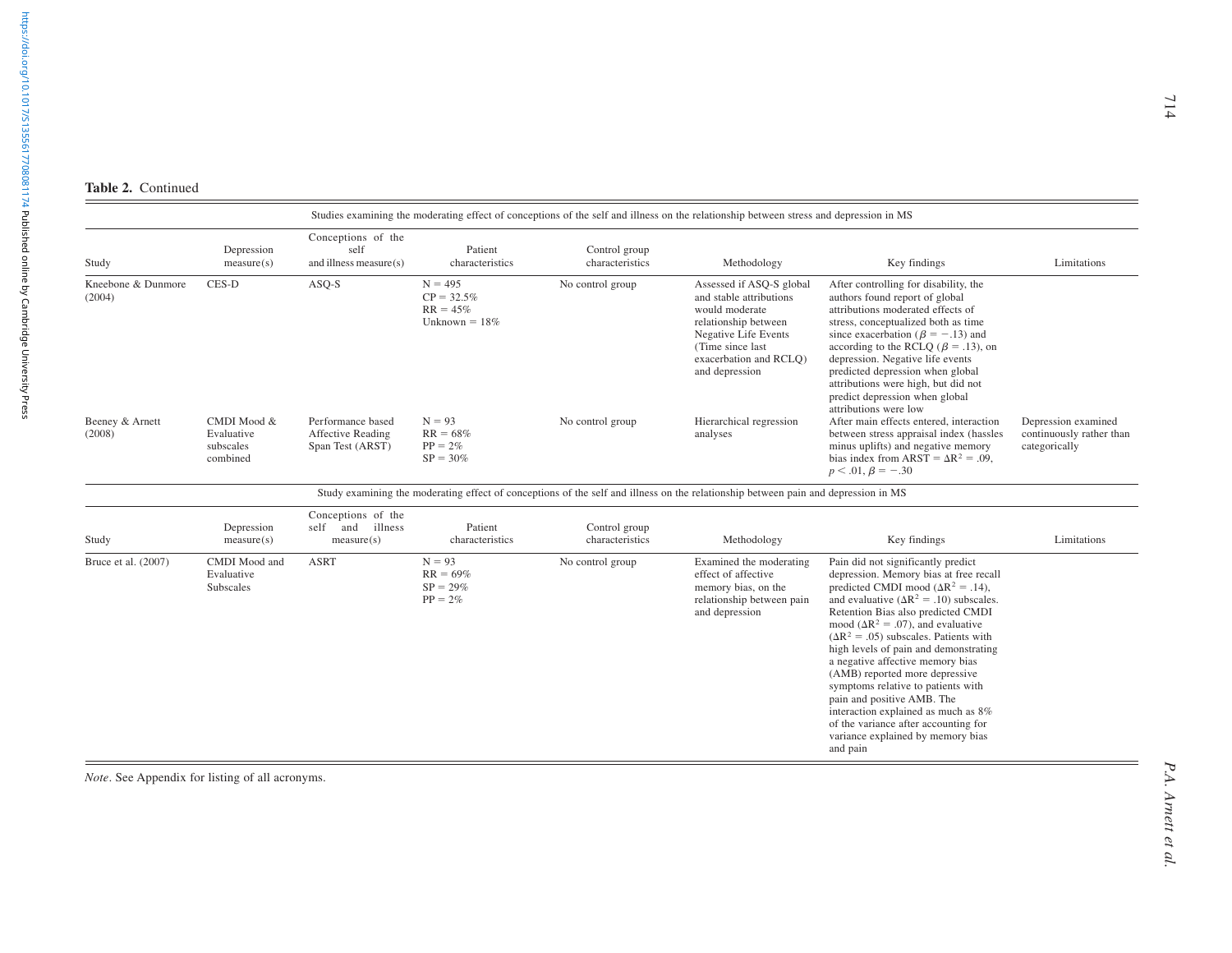of mixed quality, positive findings always emerged, suggesting that the relationship between depression and stress in MS is a robust one and likely of moderate to large effect size.

### *Coping*

Coping and stress/hassles are commonly linked in the coping literature, because coping strategies are typically used in response to stressful events. Lazarus and Folkman's (1984) stress and coping model has been commonly applied to the chronic illness literature in general, as well as to MS. According to this model, a central factor moderating the relationship between stress and adjustment is coping (Pakenham, 1999). More specifically, coping strategies that patients use appear to put them at greater or lesser risk for depression.

Coping has been conceptualized in different ways. Traditionally, theorists have identified two broad ways of coping with stressors: Problem-focused and emotion-focused. Problem-focused strategies aim to alter the source of stress, whereas emotion-focused strategies attempt to reduce the emotional distress elicited by a situation (Lazarus, 1993). As Table 2 illustrates, high levels of depression are typically associated with emotion-focused coping whereas low levels of depression are associated with problem-focused coping in MS.

Some investigators have suggested that these broad categories of coping are not unitary constructs and have developed alternative ways of conceptualizing coping. Carver and colleagues (1989) identified active and avoidance coping scales. Greater use of avoidance coping strategies and less use of active coping strategies have been shown to be associated with higher levels of depression symptoms (Arnett et al., 2002). Longitudinally, greater use of active coping strategies has been associated with improved mood in MS patients over a 3-year period, whereas decreased use of such strategies is associated with worsening mood (Arnett & Randolph, 2006).

Despite the unpredictability of MS, most studies have found that emotion-focused and avoidant coping strategies are consistently positively associated with depression, whereas problem-focused and active coping strategies are inversely related to depression (see Table 2).

#### *Social Support*/*Psychosocial Factors*

Outside the MS literature, Sarason and colleagues (1983) have noted that individuals with fewer social supports and/or greater dissatisfaction with those supports are more likely to experience negative affect. Consistent with this more general observation, the relationship between social support and depression in MS is very consistent. Although only a few studies have examined this relationship, they have shown that patients with better social support are less likely to be depressed than patients with poorer social support (McIvor et al., 1984; Schwartz & Kraft, 1999).

## *Conceptions of self and illness*

Studies examining the association of conceptions of the self and illness with depression in MS are relatively few in number. One way of thinking about conceptions of the self and others is *via* cognitive schemas. Cognitive schemas represent ways in which we organize our understanding of ourselves, our relations with others, and our place in the world. Although most studies assessing cognitive schema in MS have used self-report measures, performance-based measures can also be used. In fact, performance-based measures may avoid the shared method variance that can lead to possible correlations between self-report measures of cognitive schema and self-report measures of depression. A recent study used a performance based measure, the affective reading span task, to quantify negative cognitive schema in a group of MS patients and found that depressed MS patients showed evidence of a negative bias compared with nondepressed MS patients (Bruce & Arnett, 2005).

Using self-report measures, negative cognitive schema have been operationalized in a variety of ways, including lower self-efficacy (Shnek et al., 1995), internal and global attributions of negative life events (Kneebone & Dunmore, 2004), perception of disability and illness variables related to MS (Smith & Young, 2000), and negative outcome expectancies and unrealistic thinking (Fournier et al., 1999). The finding that efficacy expectancies and outcome expectancies predicted depression *via* emotion-oriented coping (Fournier et al., 1999) is one of the few mediational findings reported in this literature. In this model, MS patients with negative expectancies of their ability to cope and expectations of negative outcomes are more likely to use emotionoriented coping that, in turn, leads to depression.

Negative cognitive schema can also be examined by looking at patients' representations of their illness. Guided by a model of illness representation developed by Leventhal and colleagues (1984), Jopson and Moss-Morris (2003) evaluated the role of illness representations in both general adjustment and depression in MS. Even after controlling for illness severity, beliefs in the serious consequences of the illness, in poor personal control, and in psychological causes of the illness, all significantly predicted depression.

Evers and colleagues (2001) note that, when faced with the long-term stress of a chronic disease like MS, cognitive schema can be re-evaluated in at least three ways: (a) To emphasize the negative meaning of the event (e.g., helplessness, hopelessness); (b) to diminish the aversive meaning of the event (e.g., acceptance); and (c) to add a positive meaning to the event (e.g., benefit finding). In their sample of MS patients, they found that helplessness was directly correlated, and acceptance and perceived benefits inversely correlated, with negative mood. Evers and colleagues' study also underscores the potential importance of positive, as well as negative, cognitions in relation to MS patients' risk for depression.

To summarize, stress and stress appraisal, coping variables, social support, and conceptions of the self and illness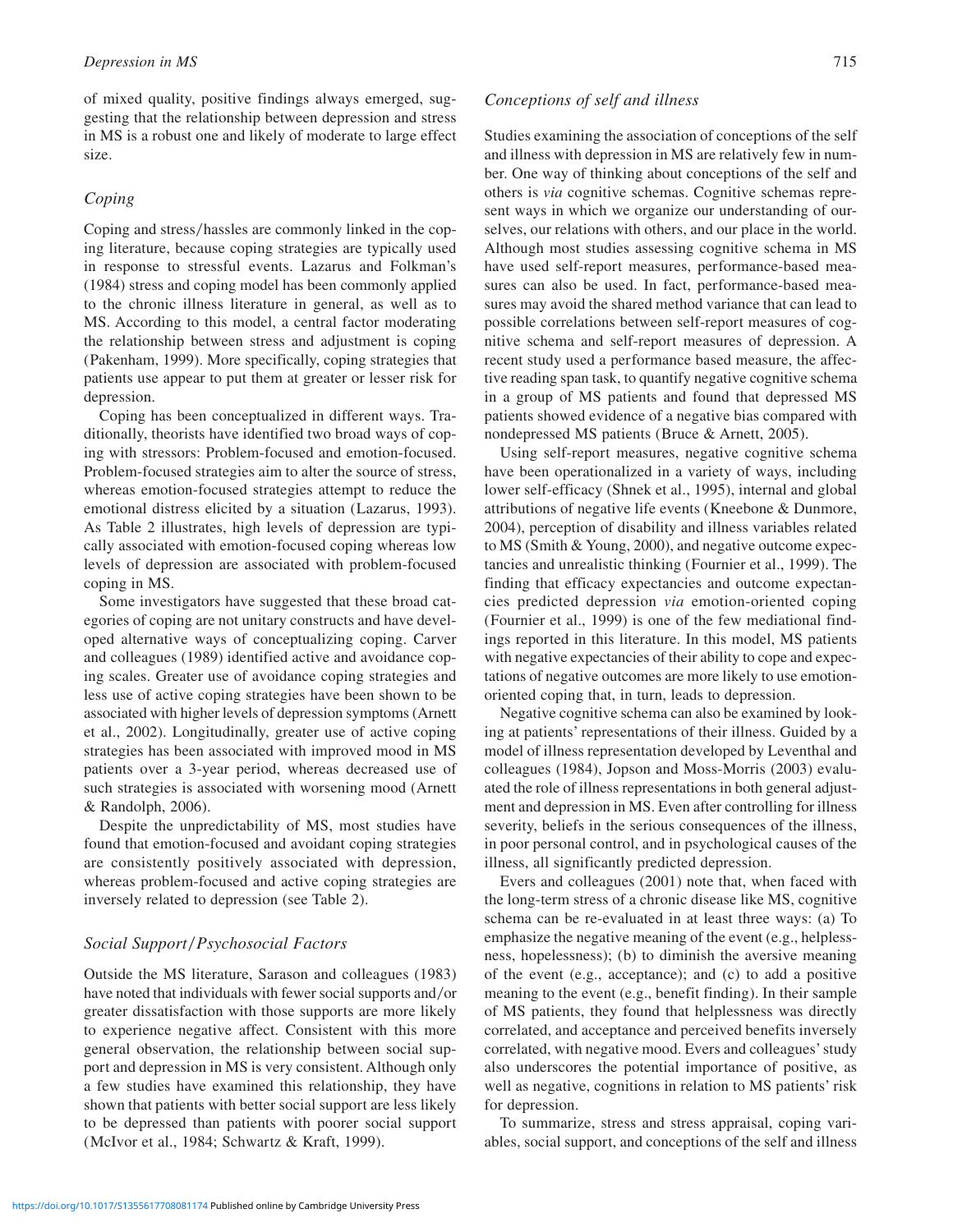all appear to be consistently associated with depression in MS. But how do these moderating variables impact the relationship between depression and the common MS sequelae? A handful of studies have examined the moderating effect of coping but, to our knowledge, only two studies have examined conceptions of the self and illness (in the form of cognitive schemas) and none have examined social support as possible moderators in the relationship between depression and the sequelae. What follows is a review of the few studies that have examined these proposed moderator variables. More detail on each study can be found in Table 2 and Figure 4. Note in Figure 4 that, in the interest of clarity, most of the interactions represented are those that have empirical support in the literature with at least one study; a few hypothetical interactions are also presented. It is assumed, however, that an interaction between any of the common MS sequelae and any of the moderator variables can lead to depression. Another important assumption is that interactions between moderators can also predict depression, and two areas where this has been empirically supported are discussed below and also represented in the model in Figure 4 with intersecting arrows.

# **Studies Examining Moderating Variables of Common MS Sequelae**

# *Cognitive dysfunction and coping*

Using Carver and colleagues'COPE (1989) to measure active and avoidant coping strategies, we found that both coping strategies significantly moderated the relationship between cognitive dysfunction and depression (Arnett et al., 2002). Specifically, MS patients with cognitive difficulties were only at risk for depression if they used high levels of avoidance coping or low levels of active coping.



**Fig. 4.** Model of depression in MS: Possible moderators interact with common MS sequelae to predict depression. *Note*. The differently colored arrows convey the category of variable in this figure: Green represents MS disease factors and blue represents common MS sequelae. The red arrows represent possible moderators. Note that the risk for depression either decreases or increases with the occurrence of the moderating variables in the right-hand circle depending upon whether they are in the adaptive or the maladaptive direction, as indicated by the upward and downward arrows underneath the right-hand circle. Empirically supported interactions between moderating variables and common MS sequelae, or between proposed moderators, are represented by pink lines from each variable intersecting at a small pink circle with an arrow leading to depression. A few hypothesized, but as yet untested, interactions between moderating variables and common MS sequelae, or between proposed moderators, are represented by orange lines from each variable intersecting at a small orange circle with an arrow leading to depression. Other possible interactions based upon the model could be derived as well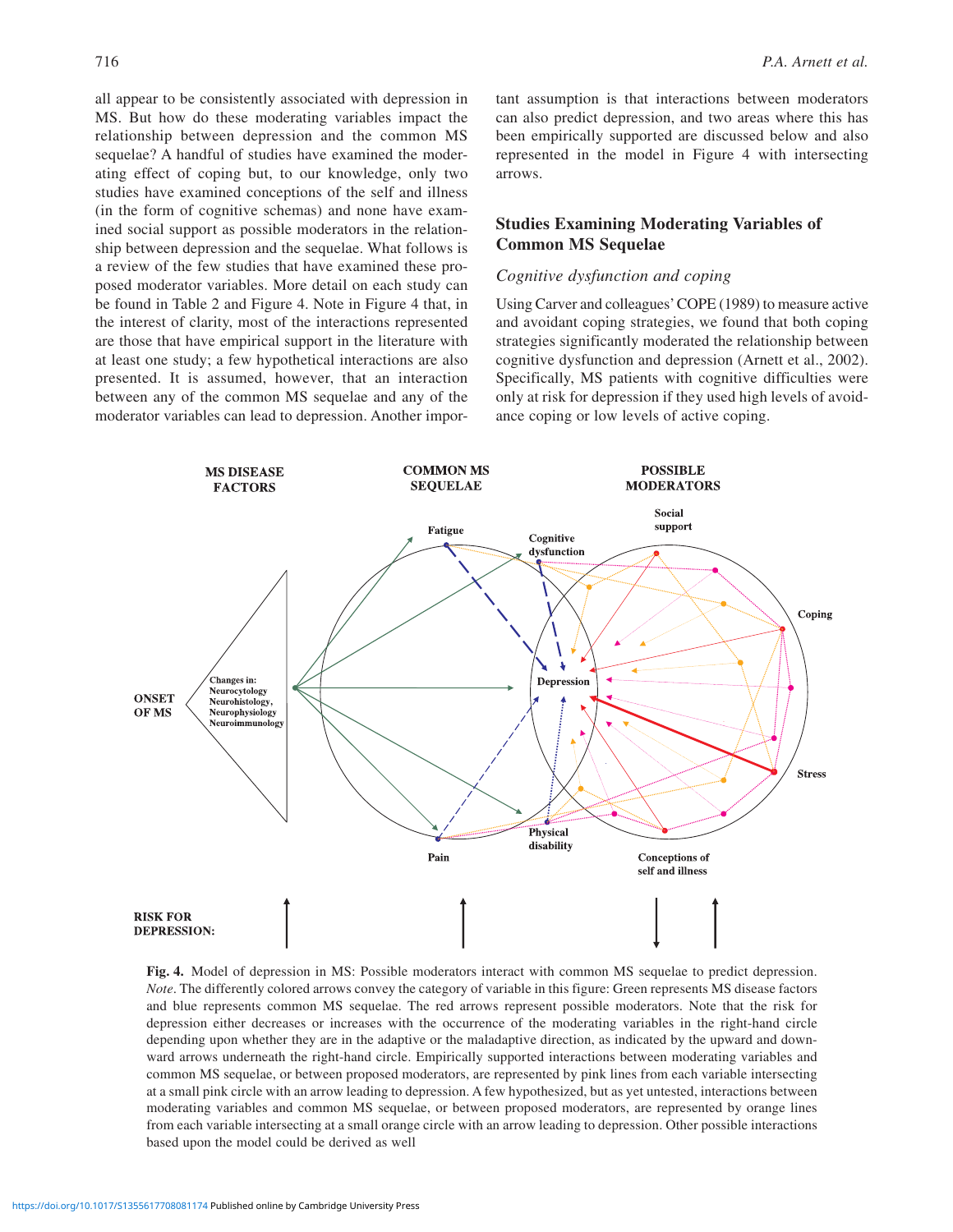#### *Pain and conceptions of the self and illness*

In a recent study (Bruce et al., 2007), we used the affective reading span task mentioned earlier to examine whether affective memory biases moderated the relationship between pain and depression in MS. The interaction of negative bias and pain significantly predicted variance in depression. Specifically, patients with negative biases experienced more depressive symptoms as pain increased. Additionally, patients with positive biases experienced fewer depressive symptoms as pain increased. Our results highlighted both the potentially adverse effects of negative cognitive bias and the potentially protective effects of a positive cognitive bias.

# *Physical disability and coping*

Lynch and colleagues (2001) reported that coping did not moderate the significant relationship they found between disability and depression. However, they examined the interaction variable of coping and physical disability only after they had first entered individual predictors for coping and physical disability, along with measures of hope and illness uncertainty. All of these variables had significant zero-order correlations with depression scores, enough to account for 40% of the variance when entered into a simultaneous regression analysis, leaving little variance to be accounted for by interaction variables. A more focused approach might have revealed a more significant moderating influence of coping on the relationship between disability and depression in MS.

Taking a different tack, Mohr and colleagues (1997) suggested that level of physical disability moderated the relationship between coping and depression in MS. They found significant interactions between physical disability and two types of active coping in predicting depression. However, given the cross-sectional nature of these data, their findings could just as easily suggest coping as a moderator of physical disability. The findings from this study are at least consistent with the notion that coping moderates the relationship between disability and depression.

To review, a few studies have empirically examined the moderators in the proposed model in relation to the common MS sequelae and depression. Evidence supports some of the proposed relationships—for example, coping as a moderator of physical disability or cognitive dysfunction, and conceptions of the self and illness as a moderator of pain—but the data are admittedly sparse at this point. Although much of this aspect of the model is speculative and remains to be tested, it is designed to provide a theoretical framework for future work.

# **Studies Examining Interactions Between Moderators**

Although most of the model focuses on the moderator variables influencing the outcome of common MS sequelae, moderator variables can also interact with one another to predict depression. There is some empirical evidence in the literature that this occurs for at least two of the possible interactions.

#### *Stress and coping*

Pakenham (1999) examined a model of stress, stress appraisal, and coping in MS. He found that stress appraisal interacted with emotion-focused coping to significantly predict distress. Specifically, patients appraising high levels of stress and using emotion-focused coping showed more distress.

In another study, Pakenham (2005) examined benefitfinding coping as a moderator of stress appraisal and adjustment and reported a significant interaction. Patients reporting high benefit finding in the context of high stress appraisals reported lower distress, whereas those reporting low benefit finding in the context of high stress appraisals reported higher distress.

One caveat to this work is that, Pakenham used a measure which includes a subscale for depression but is not specific to depression. Because he did not analyze the depression subscale specifically, he reported broad-based distress rather than depression. Nonetheless, we included the results of these two studies because they are among the few in the MS literature that examine the interaction of stress and coping in predicting psychological adjustment and distress.

#### *Stress and conceptions of the self and illness*

Kneebone and Dunmore (2004) examined the possibility that negative cognitive schema, as reflected in attributional style, moderate the relationship between negative life events (i.e., stress) and depression in MS. Consistent with Abramson and colleagues' view that negative life events represent the beginning of a causal chain that leads to a hopelessness type of depression (Abramson et al., 1989), Kneebone and Dunmore found that negative life events both general negative events and those specific to MS—interacted significantly with global negative attributions in predicting depression in their MS sample. More specifically, they found that negative life events predicted depression when global attributions for negative events were high but not when global attributions for negative events were low.

Congruent with the above study, we (Beeney & Arnett, 2008) found that cognitive schema, measured using a performance-based measure of memory bias to avoid same method bias, moderated the relationship between stress appraisal and depression in MS. Similarly to Kneebone and Dunmore, we found that MS patients' reports of high amounts of stressful events relative to uplifting events were associated with depression only when patients evidenced a negative memory bias.

# **How the Model Works**

We now present a detailed explanation of how the model might work in light of the empirical evidence described above (see Figure 4). Concomitant and subsequent to the onset of MS, patients experience disease-related changes.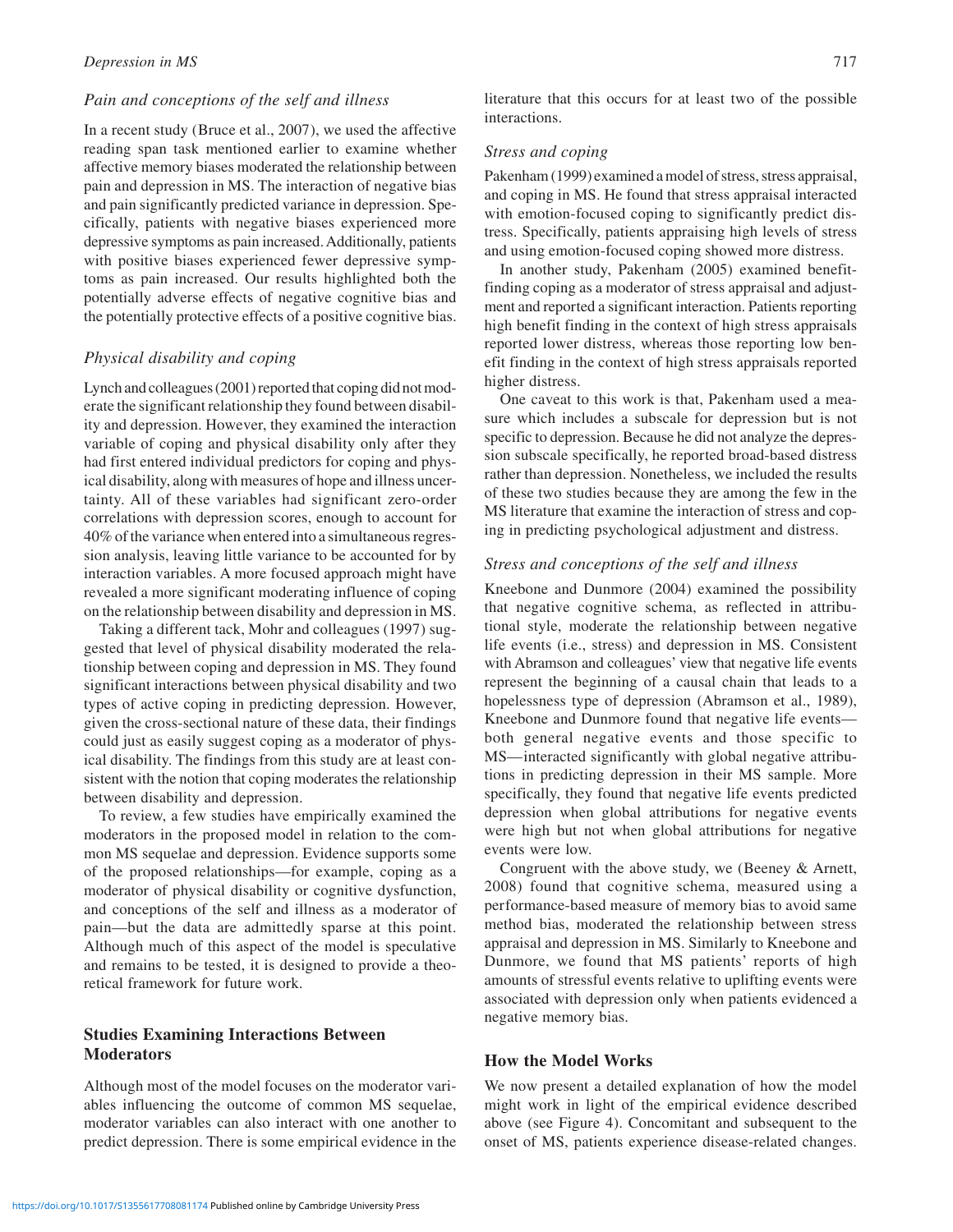These changes represent a distal level of risk for depression. Although they play a central role in the model, such changes do not explain all of the variance in depression; hence, the need for other explanatory factors.

Arrows lead from disease-related changes to fatigue, pain, cognitive dysfunction, and physical disability, because evidence has shown that these changes are associated with such symptoms. Common MS sequelae can further increase risk for depression in MS. The inconsistency or lack of robustness of the relationship between these common MS sequelae and depression, however, suggests that the extent to which these factors increase the risk for depression is moderated by other variables, such as stress, coping, social support, and conceptions of the self and illness.

When the influence of these moderator variables is in the adaptive direction, then the common MS sequelae are *less* likely to lead to depression. When the influence of these variables is in the maladaptive direction, the common MS sequelae are *more* likely to lead to depression. For example, good social support, positive conceptions of the self and illness, higher levels of problem-focused or active coping, and lower levels of emotion-focused or avoidance coping have been consistently associated with reduced depression in MS. In contrast, poor social support, negative conceptions of the self and illness, lower levels of problem-focused or active coping, and higher levels of emotion-focused or avoidance coping have been associated with increased depression.

Some of the interactions between common MS sequelae and the proposed moderators which can influence depression in MS have been supported by at least one study in the literature. These include physical disability and coping, cognitive dysfunction and coping, and pain and conceptions of the self and illness. At least two studies support the influence of interactions between proposed moderators, including stress and coping as well as stress and conceptions of the self and illness. The majority of the proposed interactions, however, whether between common MS sequelae and proposed moderators or between two moderating variables, have not been empirically tested. We propose them here because, in the case of the four common MS sequelae, inconsistent or lack of robust relationships have been reported in the empirical literature. As noted, such inconsistent or weak relationships between variables in a literature suggest the presence of moderators.

In MS-related depression, common MS sequelae may be influenced by both external circumstances (e.g., stressful events or social support) as well as internal representations of those external circumstances (e.g., coping style, conceptions of self and illness). It further suggests that external circumstances can themselves be affected by internal representations of those circumstances. Coping and conceptions of the self and illness have proved to be moderators for some of the common MS sequelae already (i.e., physical disability, cognitive dysfunction, and pain) in relation to depression, and so we reasoned that they might be likely candidates for moderators of the other variable, namely fatigue. Regarding the other proposed moderators, stress and social support, there are as yet no empirical studies showing that they moderate any of the common MS sequelae in relation to depression. Nonetheless, we identified both variables as potential moderators based upon their consistent relationship with depression in the MS literature as well as the consideration that high levels of stress or poor social support might magnify the effects of MS symptomatology. Similarly, coping and conceptions of the self and illness have proved to interact with other proposed moderators already (i.e., stress) in MS-related depression, and so we reasoned that other interactions between proposed moderators—such as stress and social support, coping and social support, or coping and conceptions of self and illness—might influence depression in MS as well.

In the model, any of the proposed interactions are theorized to be sufficient to lead to depression. This conclusion is based upon evidence from several individual studies showing that one interaction can be a significant predictor of depression. With that said, it is further proposed that individuals who have more extensive and severe common MS sequelae, along with moderator variables in the maladaptive direction, are going to be at greatest risk for depression. In sum, the interaction of all these variables is not necessary for depression to result, as even one interaction is sufficient. However, the more interactions that are present, the greater the risk for depression.

The model is not intended to be linear and unidirectional. We assume that depression feeds back to the moderator variables and possibly to other variables as well, including fatigue, cognitive dysfunction, and pain. By design, the time course of risk is not specified. Given the variability of symptomatologyin mostMS patients, common sequelae can appear at any time during the disease course. The model is also neutral with regard to *how* the individual comes to have low levels of social support, negative conceptions of the self and illness, or maladaptive coping. It simply states that if these variables are present within individuals who experience one or more of the common MS sequelae, then these common sequelae will more likely be associated with depression. The degree to which the sequelae are present increases the risk for depression in MS. In turn, the likelihood that these sequelae get manifested in depression is importantly influenced by the presence of the proposed moderators.

Possible testable hypotheses from the model can range from simple two-factor associations to complex, multifactor interactions. For example, more studies could be conducted to bolster the few to date showing an association between pain and depression, social support and depression, or conceptions of the self and illness with depression. Hypothesized interactions between common MS sequelae and proposed moderators that remain to be demonstrated include those between fatigue and coping or fatigue and conceptions of self and illness in relation to depression. More complex interactions that might significantly predict depression in MS which have yet to be investigated include predictions that physical disability will interact with conceptions of self and illness, cognitive dysfunction will inter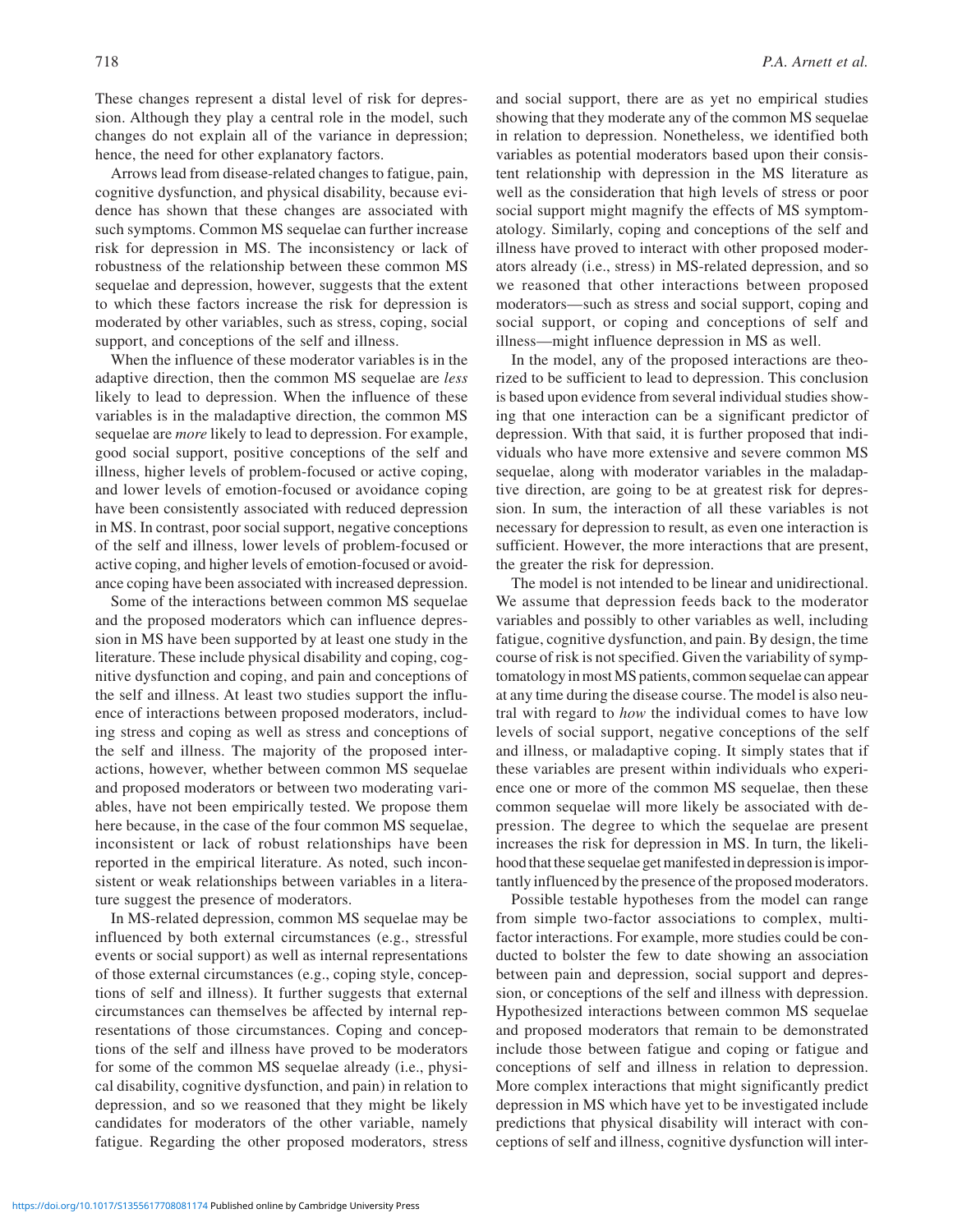act with social support, pain will interact with coping, and stress will interact with social support. These proposed hypotheses do not represent an exhaustive list of the possible associations and interactions between common MS sequelae, possible moderators, and depression in MS that could be tested; a more comprehensive list of possible combinations can be derived from Figure 4.

## **SUMMARY AND CONCLUSIONS**

Depression is highly prevalent in MS and is generally stable longitudinally. It is associated with disease-related changes as well as with several common disease sequelae, all of which have significant negative consequences for patients' quality of life. Although depression in MS develops after disease onset, research suggests that it is very treatable. Because of the stability of depression in MS and the fact that it is unlikely to remit without treatment, it can have devastating long-term consequences for patients' dayto-day functioning.

The present review of the research literature was conducted to provide an overview of key factors associated with depression in MS and to present a theoretical model that integrates these key factors. An attempt was also made to identify gaps in the empirical literature. Although some aspects of the model are supported by research, many aspects remain speculative and in need of further testing. This is especially true for the interaction between the common sequelae and the moderator variables in predicting depression in MS. Future research is clearly necessary to evaluate the validity of these relationships.

Another important limitation is that the proposed model is largely based on cross-sectional data. Although causal relationships are proposed in the model, the causal nature of the relationships remains unclear. Additionally, many of the hypothesized relationships may be reciprocal rather than unidirectional. While future cross-sectional research to test these hypothesized relationships is important, longitudinal data would provide a more powerful test of how these relationships in MS evolve over time.

Depression has been intensively studied in MS over the past 20–25 years because of its high prevalence, implications for quality of life, and possibly its influence on disease progression. Despite the publication of numerous excellent empirical papers on this topic, theoretical work that attempts to integrate the range of research findings into a comprehensive explanatory model is scarce. The present study has taken a step toward incorporating existing empirical work into a coherent, testable, theoretical model of depression in MS that we hope will provide a better understanding of past work as well as directions for future research. Ultimately, we hope that this review and theoretical model will help clinicians and researchers to understand the multitude of factors that are associated with depression in MS, leading to better care for patients suffering from this devastating disease.

#### **ACKNOWLEDGMENTS**

There are no sources of financial or other relationships that could be interpreted as a conflict of interest affecting this manuscript and there are no sources of financial support for this manuscript. Information in this manuscript and the manuscript itself has never been published either electronically or in print. Special thanks to Jeffrey Arnett and Frank Hillary, both of whom provided invaluable input on earlier drafts of this article. Finally, we express our gratitude to the MS participants and their significant others who have generously contributed their time in our research studies over the years to helping us better understand the nature of multiple sclerosis.

### **REFERENCES**

- Abramson, L.Y., Metalsky, G.I., & Alloy, L.B. (1989). Hopelessness depression: A theory based sub-type of depression. *Psychological Review*, *96*, 358–372.
- Ackerman, K.D., Rabin, B., Heyman, R., Anderson, B.P., Houch, P.R., & Frank, E. (2000). Stressful life events preceded multiple sclerosis disease exacerbations. *Psychosomatic Medicine*, *62*, 147.
- Aikens, J.E., Fischer, J.S., Namey, M., & Rudick, R.A. (1997). A replicated prospective investigation of life stress, coping, and depressive symptoms in multiple sclerosis. *Journal of Behavioral Medicine*, *20*, 433– 445.
- American Psychiatric Association. (1994). *Diagnostic and Statistical Manual of Mental Disorders* (4th ed.). Washington, DC: American Psychiatric Association.
- Archibald, C.J., McGrath, P.J., Ritvo, P.G., Fisk, J.D., Bhan, V., Maxner, C.E., & Murray, T.J. (1994). Pain prevalence, severity and impact in a clinic sample of multiple sclerosis patients. *Pain*, *58*, 89–93.
- Arnett, P.A. (2003). Neuropsychological presentation and treatment of demyelinating disorders. In P. Halligan, U. Kischka, & J. Marshall (Eds.), *Handbook of Clinical Neuropsychology* (pp. 528–543). Oxford: Oxford University Press.
- Arnett, P.A. (2005). Longitudinal consistency of the relationship between depression symptoms and cognitive functioning in multiple sclerosis. *CNS Spectrums*, *10*, 372–382.
- Arnett, P.A., Higginson, C.I., & Randolph, J.J. (2001). Depression in multiple sclerosis: Relationship to planning ability. *Journal of the International Neuropsychological Society*, *7*, 665– 674.
- Arnett, P.A., Higginson, C.I., Voss, W.D., Bender, W.I., Wurst, J.M., & Tippin, J. (1999a). Depression in multiple sclerosis: Relationship to working memory capacity. *Neuropsychology*, *13*, 546–556.
- Arnett, P.A., Higginson, C.I., Voss, W.D., & Randolph, J.J. (2002). Relationship between coping, depression, and cognitive dysfunction in multiple sclerosis. *The Clinical Neuropsychologist*, *16*, 341–355.
- Arnett, P.A., Higginson, C.I., Voss, W.D., Wright, B., Bender, W.I., Wurst, J.M., & Tippin, J.M. (1999b). Depressed mood in multiple sclerosis: Relationship to capacity-demanding memory and attentional functioning. *Neuropsychology*, *13*, 434– 446.
- Arnett, P.A. & Randolph, J.J. (2006). Longitudinal course of depression symptoms in multiple sclerosis. *Journal of Neurology, Neurosurgery, and Psychiatry*, *77*, 606– 610.
- Bakshi, R., Czarnecki, D., Shaikh, Z.A., Priore, R.L., Janardhan, V., Kaliszky, Z., & Kinkel, P.R. (2000a). Brain MRI lesions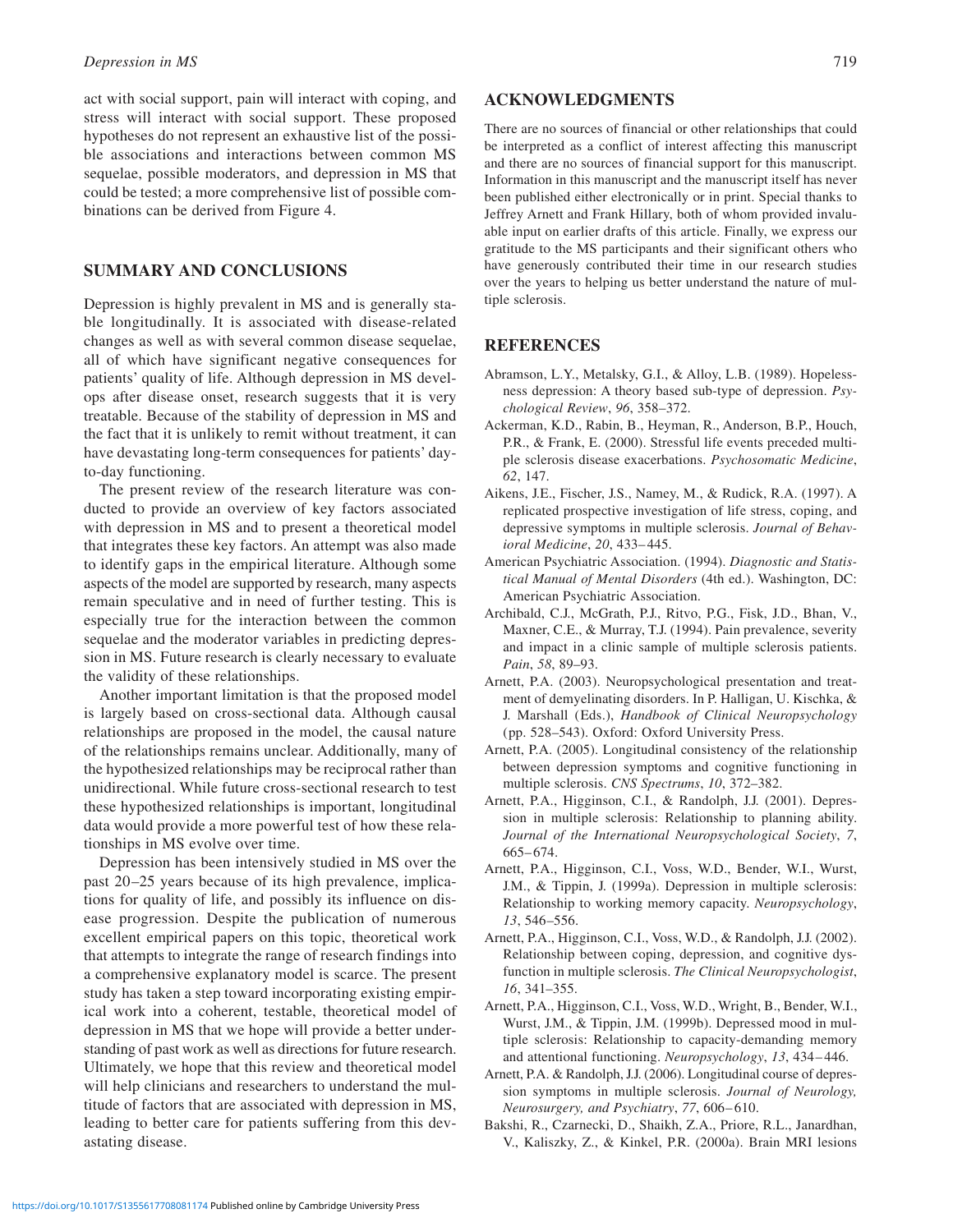and atrophy are related to depression in multiple sclerosis. *Neuroreport*, *11*, 1153–1158.

- Bakshi, R., Shaikh, Z.A., Miletich, R.S., Czarnecki, D., Dmochowski, J., Henschel, K., Janardhan, V., Dubey, N., & Kinkel, P.R. (2000b). Fatigue in multiple sclerosis and its relationship to depression and neurologic disability. *Multiple Sclerosis*, *6*, 181–185.
- Baron, R.M. & Kenny, D.A. (1986). The moderator-mediator variable distinction in social psychological research: Conceptual, strategic, and statistical considerations. *The Journal of Personality and Social Psychology*, *51*, 1173–1182.
- Beatty, W.W., Goodkin, D.E., Hersgaard, D., & Monson, N. (1990). Clinical and demographic predictors of cognitive performance in multiple sclerosis. *Archives of Neurology*, *47*, 305–308.
- Beatty, W.W., Goodkin, D.E., Monson, N., Beatty, P.A., & Hertsgaard, D. (1988). Anterograde and retrograde amnesia in patients with chronic progressive multiple sclerosis. *Archives of Neurology*, *45*, 611– 619.
- Beeney, J.E. & Arnett, P.A. (2008). Stress and memory bias interact to predict depression in multiple sclerosis. *Neuropsychology*, *22*, 118–126.
- Benedict, R.H.B., Bruce, J.M., Dwyer, M.G., Abdelrahman, N., Hussein, S., Weinstock-Guttman, B., Garg, N., Munschauer, F., & Zivadinov, R. (2006). Neocortical atrophy, third ventricular width, and cognitive dysfunction in multiple sclerosis. *Archives of Neurology*, *63*, 1301–1306.
- Berg, D., Supprian, T., Thomae, J., Warmuth-Metz, M., Horowski, A., Zeiler, B., Magnus, T., Rieckman, P., & Becker, G. (2000). Lesion pattern in patients with multiple sclerosis and depression. *Multiple Sclerosis*, *6*, 156–162.
- Brass, S.D., Benedict, R.H.B., Weinstock-Guttman, B., Munschauer, F., & Bakshi, R. (2006). Cognitive impairment is associated with subcortical magnetic resonance imaging grey matter T2 hypointensity in multiple sclerosis. *Multiple Sclerosis*, *12*, 437– 444.
- Brassington, J.C. & Marsh, N.V. (1998). Neuropsychological aspects of multiple sclerosis. *Neuropsychology Review*, *8*, 43–77.
- Bruce, J.M. & Arnett, P.A. (2005). Depressed MS patients exhibit affective memory biases during and after a list learning task that suppresses higher-order encoding strategies. *Journal of the International Neuropsychological Society*, *11*, 514–521.
- Bruce, J.M., Polen, D.M., & Arnett, P.A. (2007). Pain and affective memory biases interact to predict depressive symptoms in multiple sclerosis. *Multiple Sclerosis*, *13*, 58– 66.
- Carver, C.S., Scheier, M.F., & Weintraub, J.K. (1989). Assessing coping strategies: A theoretically based approach. *The Journal of Personality and Social Psychology*, *56*, 267–283.
- Chwastiak, L., Ehde, D.M., Gibbons, L.E., Sullivan, M., Bowen, J.D., & Kraft, G.H. (2002). Depressive symptoms and severity of illness in multiple sclerosis: Epidemiologic study of a large community sample. *The American Journal of Psychiatry*, *159*, 1862–1868.
- Cohen, J. & Cohen, P. (1983). *Applied Multiple Regression*/ *Correlation Analysis for the Behavioral Sciences* (2nd ed.). Hillside, NJ: Lawrence Erlbaum Associates.
- Dalos, N.P., Rabins, P.V., Brooks, B.R., & O'Donnell, P. (1983). Disease activity and emotional state in multiple sclerosis. *Annals of Neurology*, *13*, 573–577.
- Dalton, J.E. & Heinrichs, R.W. (2005). Depression in multiple sclerosis: A quantitative review of the evidence. *Neuropsychology*, *19*, 152–158.
- DeLuca, J., Barbieri-Berger, S., & Johnson, S.K. (1994). The nature of memory impairments in multiple sclerosis: Acquisition ver-

sus retrieval. *Journal of Clinical and Experimental Neuropsychology*, *16*, 183–189.

- Denney, D.R., Lynch, S.G., Parmenter, B.A., & Horne, N. (2004). Cognitive impairment in relapsing and primary progressive multiple sclerosis: Mostly a matter of speed. *Journal of the International Neuropsychological Society*, *10*, 948–956.
- De Ridder, D., Schreurs, K., & Bensing, J. (2000). The relative benefits of being optimistic: Optimism as a coping resource in multiple sclerosis and Parkinson's disease. *British Journal of Health Psychology*, *5*, 141–155.
- Devins, G.M., Seland, T.P., Klein, G., Edworthy, S.M., & Saary, M.J. (1993). Stability and determinants of psychosocial wellbeing in multiple sclerosis. *Rehabilitation Psychology*, *38*, 11–26.
- Devins, G.M., Styra, R., O'Connor, P., Gray, T., Seland, T.P., Klein, G., & Shapiro, C.M. (1996). Psychosocial impact of illness intrusiveness moderated by age in multiple sclerosis. *Psychology, Health and Medicine*, *1*, 179–191.
- Edgley, K., Sullivan, M.J.L., & Dehoux, E. (1991). A survey of multiple sclerosis. Part 2. Determinants of employment status. *Canadian Journal of Rehabilitation*, *4*, 127–132.
- Ehde, D.M., Gibbons, L.E., Chwastiak, L., Bombardier, C.H., Sullivan, M.D., & Kraft, G.H. (2003). Chronic pain in a large community sample of persons with multiple sclerosis. *Multiple Sclerosis*, *9*, 605– 611.
- Evers, A.W.M., Kraaimaat, F.W., van Lankveld, W., Jongen, P.J.H., Jacobs, J.W.G., & Bijlsma, J.W.J. (2001). Beyond unfavorable thinking: The Illness Cognition Questionnaire for chronic diseases. *Journal of Consulting and Clinical Psychology*, *69*, 1026–1036.
- Fassbender, K., Schmidt, R., Mofsner, R., Kischka, U., Kuhnen, J., Schwartz, A., & Hennerici, M. (1998). Mood disorders and dysfunction of the hypothalamic-pituitary-adrenal axis in multiple sclerosis. *Archives of Neurology*, *55*, 66–72.
- Feinstein, A. (2004). The neuropsychiatry of multiple sclerosis. *Canadian Journal of Psychiatry*, *49*, 157–163.
- Feinstein, A., O'Conner, P., & Feinstein, K. (2002). Multiple sclerosis, interferon beta 1b and depression. *Journal of Neurology*, *24*, 815–820.
- Feinstein, A., Roy, P., Lobaugh, N., Feinstein, K., O'Connor, P., & Black, S. (2004). Structural brain abnormalities in multiple sclerosis patients with major depression. *Neurology*, *62*, 586–590.
- Fischer, J.S. (1988). Using the Wechsler Memory Scale-Revised to detect and characterize memory deficits in multiple sclerosis. *The Clinical Neuropsychologist*, *2*, 149–172.
- Fisk, J.D., Pontefract, A., Ritvo, P.G., Archibald, C.J., & Murray, T.J. (1994). The impact of fatigue on patients with multiple sclerosis. *Canadian Journal of Neurological Sciences*, *21*, 9–14.
- Flachenecker, P., Kumpfel, T., Kallmann, B., Gottschalk, M., Grauer, O., Rieckmann, P., Trenkwalder, C., & Toyka, K.V. (2002). Fatigue in multiple sclerosis: A comparison of different rating scales and correlation to clinical parameters. *Multiple Sclerosis*, *8*, 523–526.
- Foley, F.W., Miller, A.H., Traugott, U., LaRocca, N.G., Scheinberg, L.C., Bedell, J.R., & Lennox, S.S. (1988). Psychoimmunological dysregulation in multiple sclerosis. *Psychosomatics*, *29*, 398– 404.
- Foley, F.W., Traugott, U., LaRocca, N.G., Smith, C.R., Perlman, K.R., Caruso, L.S., & Scheinberg, L.C. (1992). A prospective study of depression and immune dysregulation in multiple sclerosis. *Archives of Neurology*, *49*, 238–244.
- Fournier, M., de Ridder, D., & Bensing, J. (1999). Optimism and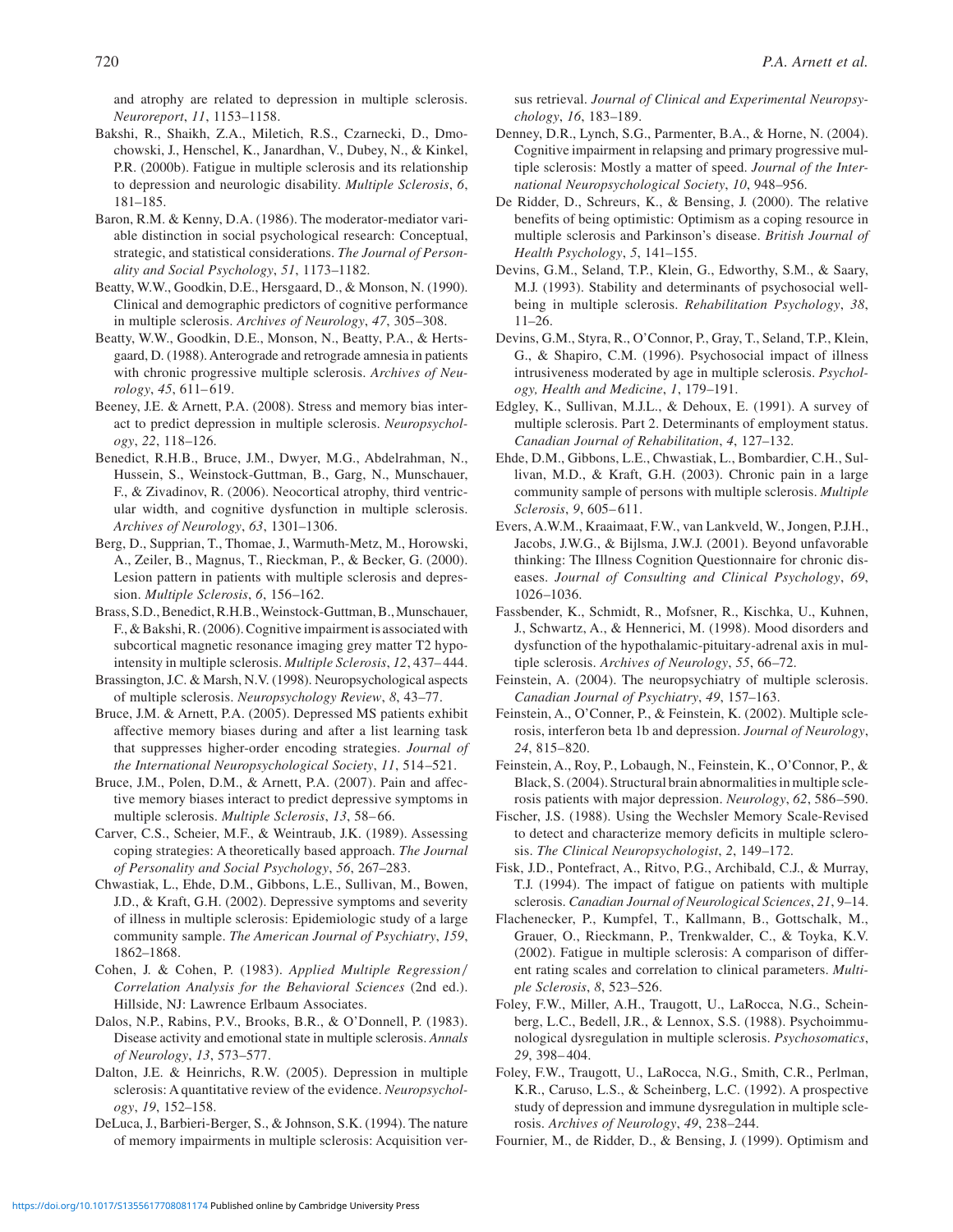adaptation to multiple sclerosis: What does optimism mean? *Journal of Behavioral Medicine*, *22*, 303–326.

- Franklin, G.M., Nelson, L.M., Heaton, R.K., Burkes, J.S., & Thompson, D.S. (1988). Stress and its relationship to acute exacerbations of multiple sclerosis. *The Journal of Neurological Rehabilitation*, *2*, 7–11.
- Gilchrist, A.C. & Creed, F.H. (1994). Depression, cognitive impairment, and social stress in multiple sclerosis. *Journal of Psychosomatic Research*, *38*, 193–201.
- Goldman Consensus Group. (2005). The Goldman Consensus statement on depression in multiple sclerosis. *Multiple Sclerosis*, *11*, 328–337.
- Good, K., Clark, C.M., Oger, J., Paty, D., & Klonoff, H. (1992). Cognitive impairment and depression in mild multiple sclerosis. *Journal of Nervous and Mental Disease*, *180*, 730–732.
- Goodin, D.S., & the Northern California MS Study Group. (1999). Survey of multiple sclerosis in northern California. *Multiple Sclerosis*, *5*, 78–88.
- Grafman, J., Rao, S.M., Bernardin, L., & Leo, G.J. (1991). Automatic memory processes in patients with multiple sclerosis. *Archives of Neurology*, *48*, 1072–1075.
- Honer, W.G., Hurwitz, T., Li, D.K., Palmer, M., & Paty, D.W. (1987). Temporal lobe involvement in multiple sclerosis patients with psychiatric disorders. *Archives of Neurology*, *44*, 187–190.
- Huber, S.J., Rammohan, K.W., Bornstein, R.A., & Christy, J.A. (1993). Depressive symptoms are not influenced by severity of multiple sclerosis. *Neuropsychiatry, Neuropsychology, & Behavioral Neurology*, *6*, 177–180.
- Indaco, A., Iachetta, C., Nappi, C., Socci, L., & Carrieri, P.B. (1994). Chronic and acute pain syndromes in patients with multiple sclerosis. *Acta Neurologica (Napoli)*, *16*, 97–102.
- Jackson, M., Quaal, C., & Reeves, M. (1991). Effects of multiple sclerosis on occupational and career patterns.*Axon*, *13*, 16–22.
- Janssens, A.C.J.W., van Doorn, P.A., de Boer, J.B., Kalkers, N.F., van der Merche, F.G.A., Passchier, J., & Hintzen, R.Q. (2003). Anxiety and depression influence the relation between disability status and quality of life in multiple sclerosis. *Multiple Sclerosis*, *9*, 397– 403.
- Joffe, R.T., Lippert, G.P., Gray, T.A., Sawa, G., & Horvath, Z. (1987). Mood disorder and multiple sclerosis. *Archives of Neurology*, *44*, 376–378.
- Jopson, N.M. & Moss-Morris, R. (2003). The role of illness severity and illness representations in adjusting to multiple sclerosis. *Journal of Psychosomatic Research*, *54*, 503–511.
- Kalia, L.V. & O'Connor, P.W. (2005). Severity of chronic pain and its relationship to quality of life in multiple sclerosis. *Multiple Sclerosis*, *11*, 322–327.
- Kassirer, M.R. & Osterberg, D.H. (1987). Pain in chronic multiple sclerosis. *Journal of Pain Symptom Management*, *2*, 95–97.
- Kenealy, P.M., Beaumont, G.J., Lintern, T., & Murrell, R. (2000). Autobiographical memory, depression and quality of life in multiple sclerosis. *Journal of Clinical and Experimental Neuropsychology*, *22*, 125–131.
- King, K.E. & Arnett, P.A. (2005). Predictors of dyadic adjustment in multiple sclerosis. *Multiple Sclerosis*, *11*, 700–707.
- Kneebone, I. & Dunmore, E. (2004). Attributional style and symptoms of depression in persons with multiple sclerosis. *International Journal of Behavioral Medicine*, *11*, 110–115.
- Kroencke, D.C. (2000). Fatigue in multiple sclerosis: Relationship to depression, disability, and disease pattern. *Multiple Sclerosis*, *6*, 131–136.
- Kroencke, D.C., Lynch, S.G., & Denney, D.R. (2000). Fatigue in multiple sclerosis: Relationship to depression, disability, and disease pattern. *Multiple Sclerosis*, *6*, 131–136.
- Krupp, L.B., Alvarez, L.A., LaRocca, N.G., & Scheinberg, L.C. (1988). Fatigue in multiple sclerosis. *Archives of Neurology*, *45*, 435– 438.
- Krupp, L.B., LaRocca, N.G., Muir-Nash, J., & Steinberg, A.D. (1989). The Fatigue Severity Scale: Application to patients with multiple sclerosis and systemic lupus erythematosus. *Archives of Neurology*, *46*, 1121–1123.
- Krupp, L.B., Sliwinski, M., Masur, D.M., Friedberg, F., & Coyle, P.K. (1994). Cognitive functioning and depression in patients with chronic fatigue syndrome. *Archives of Neurology*, *51*, 705–710.
- Kurtzke, J.F. (1983). Rating neurologic impairment in multiple sclerosis: An expanded disability status scale (EDSS). *Neurology*, *33*, 1444–1452.
- Landro, N.I., Celius, E.G., & Sletvold, H. (2004). Depressive symptoms account for deficient information processing speed but not for impaired working memory in early phase multiple sclerosis (MS). *Journal of the Neurological Sciences*, *217*, 211–216.
- Lazarus, R.S. (1993). Coping theory and research: Past, present, and future. *Psychosomatic Medicine*, *55*, 234–247.
- Lazarus, R.S. & Folkman, S. (1984). *Stress, Appraisal, and Coping*. New York: Springer.
- Leventhal, H., Nerenz, D.R., & Steele, D.J. (1984). Illness representations and coping with health threats In A. Baum & J. Singer (Eds.), *A Handbook of Psychology and Health* (pp. 219– 252). Hillsdale, NJ: Erlbaum.
- Lynch, S.G., Kroencke, D.C., & Denney, D.R. (2001). The relationship between disability and depression in multiple sclerosis: The role of uncertainty, coping, and hope. *Multiple Sclerosis*, *7*, 411– 416.
- McCabe, M.P. & de Judicibus, M. (2005). The effects of economic disadvantage on psychological well-being and quality of life among people with multiple sclerosis. *Journal of Health Psychology*, *10*, 163–173.
- McCabe, M.P., McKern, S., & McDonald, E. (2004). Coping and psychological adjustment among people with multiple sclerosis. *Journal of Psychosomatic Research*, *56*, 355–361.
- McIvor, G.P., Riklan, M., & Reznikoff, M. (1984). Depression in multiple sclerosis as a function of length and severity of illness, age, remissions, and perceived social support. *Journal of Clinical Psychology*, *40*, 1028–1033.
- Mersky, H. & Bogduk, N. (1994). *Classification of Chronic Pain*. Seattle: IASP Press.
- Millefiorini, E., Padovani, A., Pozzilli, C., Loriedo, C., Bastianello, S., Buttinelli, C., DiPiero, V., & Fieschi, C. (1992). Depression in the early phase of MS: Influence of functional disability, cognitive impairment, and brain abnormalities. *Acta Neurologica Scandinavica*, *86*, 354–358.
- Minden, S.L., Moes, E.J., Orav, J., Kaplan, E., & Reich, P. (1990). Memory impairment in multiple sclerosis. *Journal of Clinical and Experimental Neuropsychology*, *12*, 566–586.
- Minden, S.L., Orav, J., & Reich, P. (1987). Depression in multiple sclerosis. *General Hospital Psychiatry*, *9*, 426– 434.
- Minden, S.L. & Schiffer, R.B. (1990). Affective disorders in multiple sclerosis. *Archives of Neurology*, *47*, 98–104.
- Mohr, D.C., Dick, L.P., Russo, D., Likosky, W., Pinn, J., & Boudewyn, A.C. (1999). The psychosocial impact of multiple sclerosis: Exploring the patient's perspective. *Health Psychology*, *18*, 376–382.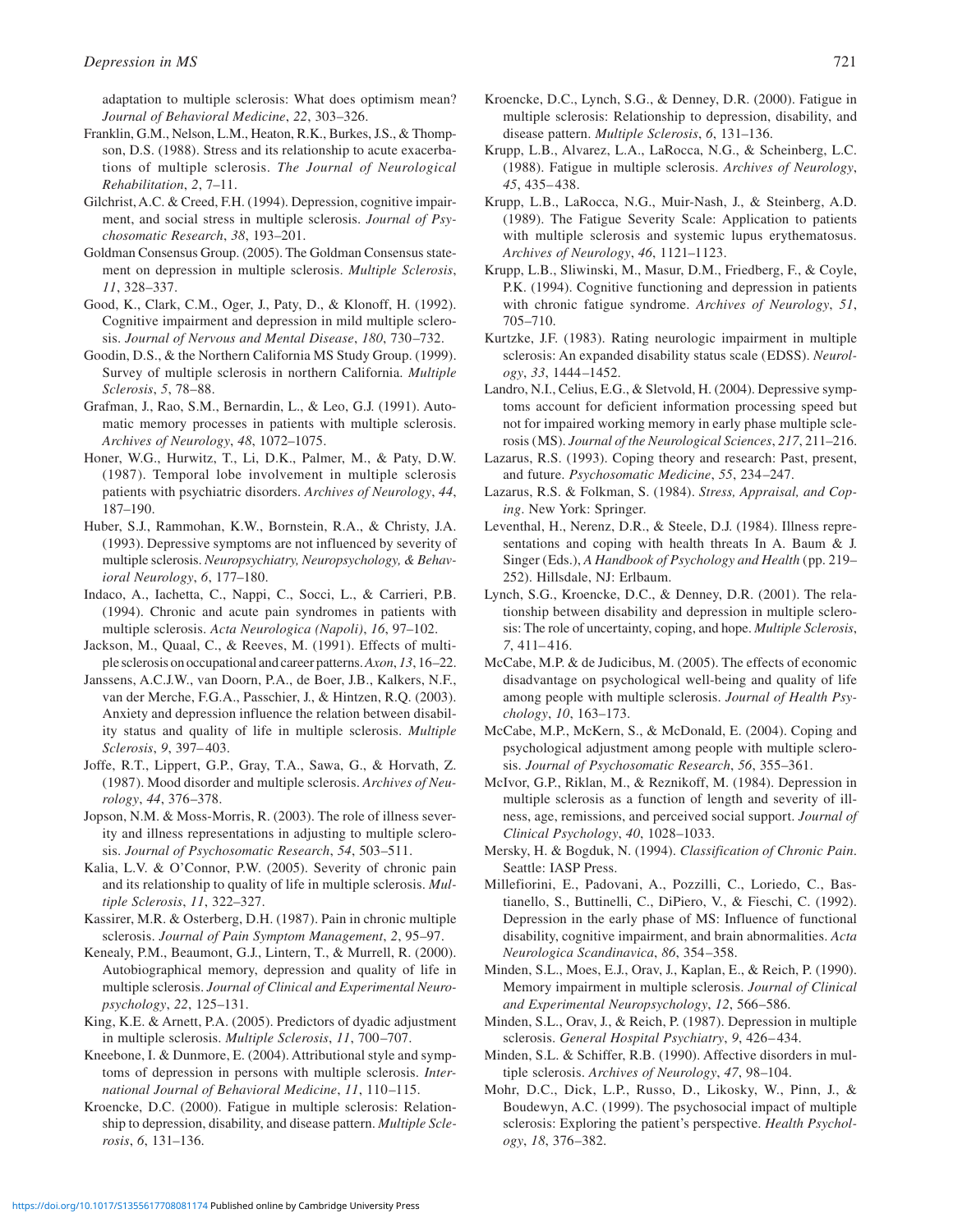- Mohr, D.C., Goodkin, D.E., Bacchetti, P., Boudewyn, A.C., Huang, L., & Marrietta, P. (2000). Psychological stress and the subsequent appearance of new brain MRI lesions in MS. *Neurology*, *55*, 55– 61.
- Mohr, D.C., Goodkin, D.E., Gatto, N., & Van Der Wende, J. (1997). Depression, coping and level of neurological impairment in multiple sclerosis. *Multiple Sclerosis*, *3*, 254–258.
- Mohr, D.C., Goodkin, D.E., Islar, J., Hauser, S.L., & Genain, C.P. (2001). Treatment of depression is associated with suppression of nonspecific and antigen-specific Th1 responses in multiple sclerosis. *Archives of Neurology*, *58*, 1081–1086.
- Mohr, D.C., Hart, S.L., & Goldberg, A. (2003). Effects of treatment for depression on fatigue in multiple sclerosis. *Psychosomatic Medicine*, *65*, 542–547.
- Moller, A., Wiedemann, G., Rohde, U., Backmund, H., & Sonntag, A. (1994). Correlates of cognitive impairment and depressive mood disorder in multiple sclerosis. *Acta Psychiatrica Scandinavica*, *89*, 117–121.
- Moulin, D.E., Foley, F.W., & Ebers, G.C. (1988). Pain syndromes in multiple sclerosis. *Neurology*, *38*, 1830–1834.
- Newland, P.K., Wipke-Tevis, D.D., Williams, D.A., Rantz, M.J., & Petroski, G.F. (2005). Impact of pain on outcomes in longterm care residents with and without multiple sclerosis. *Journal of the American Geriatrics Society*, *53*, 1490–1496.
- Pakenham, K.I. (1999). Adjustment to multiple sclerosis: Application of a stress and coping model. *Health Psychology*, *18*, 383–392.
- Pakenham, K.I. (2001). Coping with multiple sclerosis: Development of a measure. *Psychology, Health, and Medicine*, *6*,  $411 - 428$ .
- Pakenham, K.I. (2005). Benefit finding in multiple sclerosis and associations with positive and negative outcomes. *Health Psychology*, *24*, 123–132.
- Patten, S.B. & Metz, L.M. (1997). Depression in multiple sclerosis. *Psychotherapy and Psychosomatics*, *66*, 286–292.
- Patten, S.B., Metz, L.M., & Reimer, M.A. (2000). Biopsychosocial correlates of lifetime major depression in a multiple sclerosis population. *Multiple Sclerosis*, *6*, 115–120.
- Pirko, I., Lucchinetti, C.F., Sriram, S., & Bakshi, R. (2007). Gray matter involvement in multiple sclerosis. *Neurology*, *68*, 634– 642.
- Provinciali, L., Ceravolo, M.G., Bartolini, M., Logullo, F., & Danni, M. (1999). A multidimensional assessment of multiple sclerosis: Relationships between disability domains. *Acta Neurologica Scandinavica*, *100*, 156–162.
- Pujol, J., Bello, J., Dues, J., Cardoner, N., Marti-Vilalta, J.L., & Capdevila, A. (2000). Beck depression inventory factors related to demyelinating lesions of the arcuate fasciculus region. *Psychiatry Research*, *99*, 151–159.
- Pujol, J., Bello, J., Dues, J., Marti-Vilalta, J.L., & Capdevila, A. (1997). Lesions in the left arcuate fasciculus region and depressive symptoms in multiple sclerosis. *Neurology*, *49*, 1105–1110.
- Rabins, P.V., Brooks, B.R., O'Donnell, P., Pearlson, G.D., Moberg, P., Jubelt, B., Coyle, P., Dalos, N., & Folstein, M.F. (1986). Structural brain correlates of emotional disorder in multiple sclerosis. *Brain*, *109*, 585–597.
- Rao, S.M., Hammeke, T.A., McQuillen, M.P., Khatri, B.O., & Lloyd, D. (1984). Memory disturbance in chronic progressive multiple sclerosis. *Archives of Neurology*, 41, 625–631.
- Rao, S.M., Leo, G.J., Bernardin, L., & Unverzagt, F. (1991). Cognitive dysfunction in multiple sclerosis. 1. Frequency, patterns, and prediction. *Neurology*, *41*, 685– 691.
- Rao, S.M., Leo, G.J., Haughton, V.M., St. Aubin-Faubert, P., & Bernardin, L. (1989a). Correlation of magnetic resonance imaging with neuropsychological testing in multiple sclerosis. *Neurology*, *39*, 161–166.
- Rao, S.M., Leo, G.J., & St. Aubin-Faubert, P. (1989b). On the nature of memory disturbance in multiple sclerosis. *Journal of Clinical and Experimental Neuropsychology*, *11*, 699–712.
- Reischies, F.M., Baum, K., Brau, H., Hedde, J.P., & Schwindt, G. (1988). Cerebral magnetic resonance imaging findings in multiple sclerosis. Relation to disturbance of affect, drive, and cognition. *Archives of Neurology*, *45*, 1114–1116.
- Ron, M.A. & Logsdail, S.J. (1989). Psychiatric morbidity in multiple sclerosis: A clinical and MRI study. *Psychological Medicine*, *19*, 887–895.
- Sabatini, U., Pozzilli, C., Pantano, P., Koudriavtseva, T., Padovani, A., Millefiorini, E., DiBiasi, C., Gualdi, G.F., Salvetti, M., & Lenzi, G.L. (1996). Involvement of the limbic system in multiple sclerosis patients with depressive disorders. *Biological Psychology*, *39*, 970–975.
- Sadovnick, A.D., Remick, R.A., Allen, J., Swartz, E., Yee, I.M.L., Eisen, K., Farquhar, R., Hashimoto, S.A., Hooge, J., Kastrukoff, L.F., Morrison, W., Nelson, J., Oger, J., & Paty, D.W. (1996). Depression and multiple sclerosis. *Neurology*, *46*, 628– 632.
- Sarason, I.G., Levine, H.M., Basham, R.B., & Sarason, B.R. (1983). Assessing social support: The Social Support Questionnaire. *Journal of Personality and Social Psychology*, *44*, 127–139.
- Schiffer, R.B. & Caine, E.D. (1991). The interaction between depressive affective disorder and neuropsychological test performance in multiple sclerosis patients. *Journal of Neuropsychiatry and Clinical Neurosciences*, *3*, 28–32.
- Schreurs, K.M.G., de Ridder, D.T.D., & Bensing, J.M. (2002). Fatigue in multiple sclerosis. Reciprocal relationships with physical disabilities and depression. *Journal of Psychosomatic Research*, *53*, 775–781.
- Schwartz, C.E. (1999). Teaching coping skills enhances quality of life more than peer support: Results of a randomized trial with multiple sclerosis patients. *Health Psychology*, *18*, 211–220.
- Schwartz, C.E., Coulthard-Morris, L., & Zeng, Q. (1996). Psychosocial correlates of fatigue in multiple sclerosis. *Archives of Physical Medicine and Rehabilitation*, *77*, 165–170.
- Schwartz, L. & Kraft, G.H. (1999). The role of spouse responses to disability and family environment in multiple sclerosis. *American Journal of Physical Medicine and Rehabilitation*, *78*, 525–532.
- Shnek, Z.M., Foley, F.W., LaRocca, N.G., Smith, C.R., & Halper, M.S. (1995). Psychological predictors of depression in multiple sclerosis. *Journal of Neurologic Rehabilitation*, *9*, 15–23.
- Siegert, R.J. & Abernethy, D.A. (2006). Depression in multiple sclerosis: A review. *Journal of Neurology, Neurosurgery, and Psychiatry*, *76*, 469– 475.
- Smith, M.M. & Arnett, P.A. (2005). Factors related to employment status change in individuals with multiple sclerosis. *Multiple Sclerosis*, *11*, 602– 609.
- Smith, S.J. & Young, C.A. (2000). The role of affect on the perception of disability in multiple sclerosis. *Clinical Rehabilitation*, *14*, 50–54.
- Stenager, E., Knudsen, L., & Jensen, K. (1991). Acute and chronic pain syndromes in multiple sclerosis. *Acta Neurologica Scandinavica*, *84*, 197–200.
- Stenager, E., Knudsen, L., & Jensen, K. (1995). Acute and chronic pain syndromes in multiple sclerosis: A 5-year follow-up study. *Italian Journal of Neurological Sciences*, *16*, 629– 632.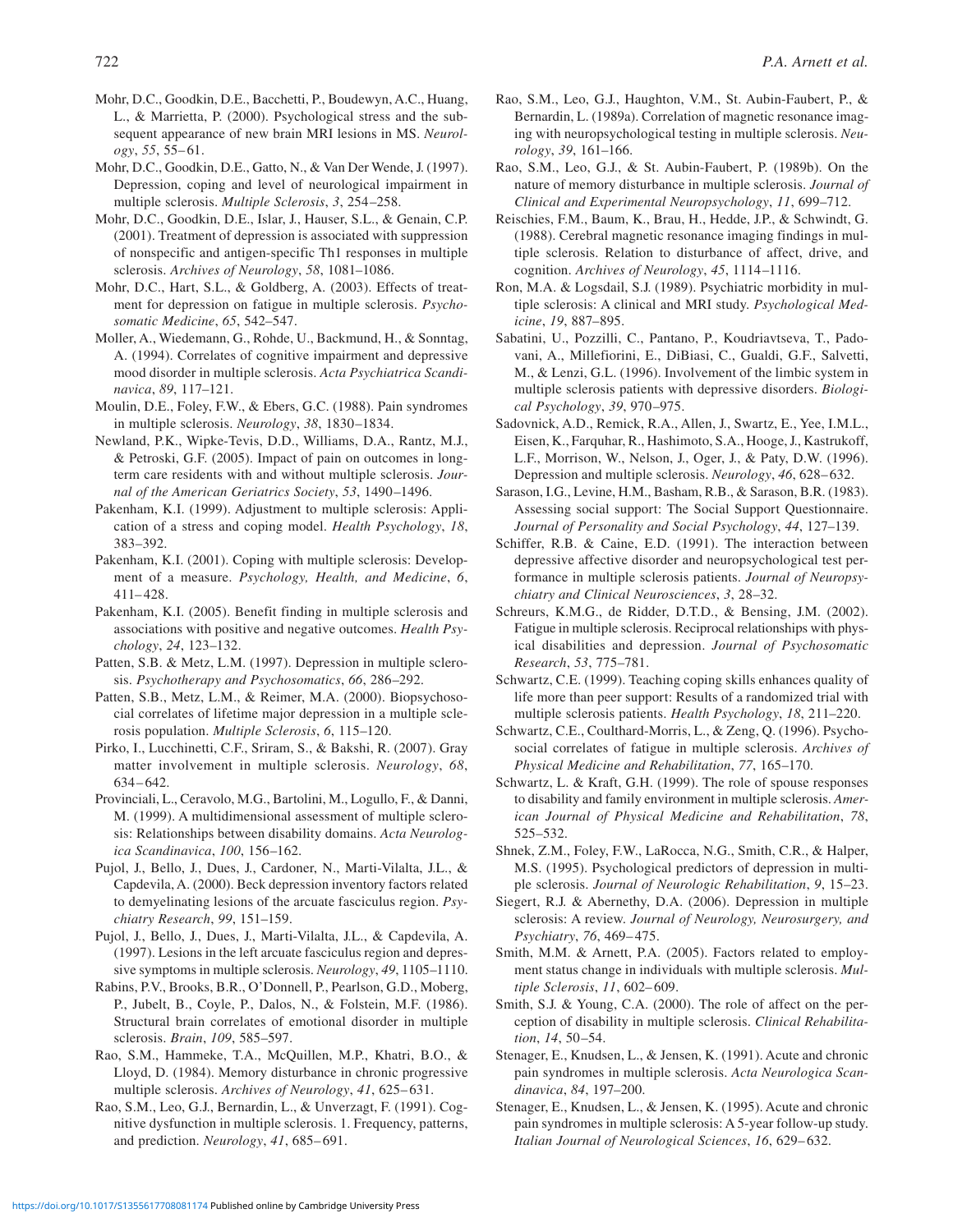- Sullivan, M.J., Weinshenker, B., Mikail, S., & Edgley, K. (1995). Depression before and after diagnosis of multiple sclerosis. *Multiple Sclerosis*, *1*, 104–108.
- Tartaglia, M.C., Narayanan, S., Francis, S.J., Santos, A.C., De Stefano, N., Lapierre, Y., & Arnold, D.L. (2004). The relationship between diffuse axonal damage and fatigue in multiple sclerosis. *Archives of Neurology*, *61*, 201–207.
- Tedman, B.M., Young, C.A., & Williams, I.R. (1997). Assessment of depression in patients with motor neuron disease and other neurologically disabling illness. *Journal of Neurological Sciences*, *152*(Suppl. 1), S75–S79.
- Tesar, N., Baumhackl, U., Kopp, M., & Gunther, V. (2003). Effects of psychological group therapy in patients with multiple sclerosis. *Acta Neurologica Scandinavica*, *107*, 394–399.
- Vercoulen, J.H., Swanink, C.M., Galama, J.M., Fennis, J.F., Jongen, P.J., Hommes, O.R., van der Meer, J.W., & Bleijenberg, G. (1998). The persistence of fatigue in chronic fatigue syndrome and multiple sclerosis: Development of a model. *Journal of Psychosomatic Research*, *45*, 507–517.
- Voss, W.D., Arnett, P.A., Higginson, C., Randolph, J.J., Campos, M.D., & Dyck, D.G. (2002). Contributing factors to depressed mood in multiple sclerosis. *Archives of Clinical Neuropsychology*, *17*, 103–115.
- Zorzon, M., de Masi, R., Nasuelli, D., Ukmar, J., Mucelli, R.P., Cazzato, G., Bratina, A., & Zivadinov, R. (2001). Depression and anxiety in multiple sclerosis: A clinical and MRI study in 95 subjects. *Journal of Neurology*, *248*, 416– 421.

# **APPENDIX A**

# **General Tables Appendix: Acronyms of Measures Defined According to Category**

### **Cognitive Schema**

ARST: Affective Reading Span Task ASQ: Attributional Style Questionnaire ASQ-S: Attributional Style Questionnaire-Survey CBQ: Cognitive Beliefs Questionnaire GSES: Generalized Self-Efficacy Scale ICQ: Illness Cognitions Questionnaire IPQ-R: Illness Perceptions Questionnaire-Revised LOT: Life Orientation Test MSAI: Multiple Sclerosis Attitudes Index MSBS: Multiple Sclerosis Beliefs Scale O&P: Optimism and Pessimism Scale OPPQ: Optimism-Pessimism Prescreening Questionnaire RSD/H: Rankin Scale of Disability/Handicap

# **Cognition**

AVLT: Auditory Verbal Learning Test BCT: Booklet Category Test BFRT: Benton Facial Recognition Test BNT: Boston Naming Test BPIT: Brown Peterson Interference Test BPMT: Brown Peterson Memory Test BVRT: Benton Visual Retention Test CFT: Complex Figure Test COWAT: Controlled Oral Word Association Test DS: Digit Span FR: Facial Recognition FT: Finger Tapping FVRT: Free Verbal Recall Test HFMT: Hasher Frequency Monitoring Task HVOT: Hooper Visual Organization test JLO: Judgment of Line Orientation LTM: Long Term Memory MHVS: Mill Hill Vocabulary Scale MMSE: Mini Mental Status Exam MST: Sternberg's Memory Scanning Task MSO: Memory Span for Objects PA: Paired Associates Learning Test PASAT: Paced Auditory Serial Addition Test PT: President's Test

RBMT: Rivermead Behavioral Memory Test RPM: Raven's Progressive Matrices SDMT: Symbol Digit Modalities Test  $7/24$ :  $7/24$  Spatial Recall SIDAM: Structured Interview for Diagnosis of Alzheimer Dementias STM: Short Term Memory Stroop: Stroops' Color-Word Interference Test TMT: Trail Making Test TOL: Tower of London VE: Visual Elevator VFD: Visual Form Discrimination VSRT: Verbal Selective Reminding Task WAIS-R: Wechsler Adult Intelligence Scale, Revised WCST: Wisconsin Card Sorting test WMS: Wechsler Memory Scale

# **Coping**

BABS: Bradburn Affect Balance Scale BFS: Benefit Finding Scale CMSS: Coping with Multiple Sclerosis Scale COPE: No acronym FDCQ: Freiburg Disease Coping Questionnaire PEMS: Psychosocial Effects of Multiple Sclerosis WCC: Ways of Coping Checklist—Revised WOC: Ways of Coping

#### **Depression**

AIMS: Arthritis Impact Measurement Scale—depression subscale BDI: Beck Depression Inventory BSI: Brief Symptom Inventory CES-D: Center for Epidemiological Studies Depression Scale CIDI: Composite International Diagnostic Interview CIS: Clinical Interview Schedule CIS-D: Clinical Interview Schedule for Depression DSM-IV: Diagnostic and Statistical Manual of Mental Disorders, 4<sup>th</sup> edition